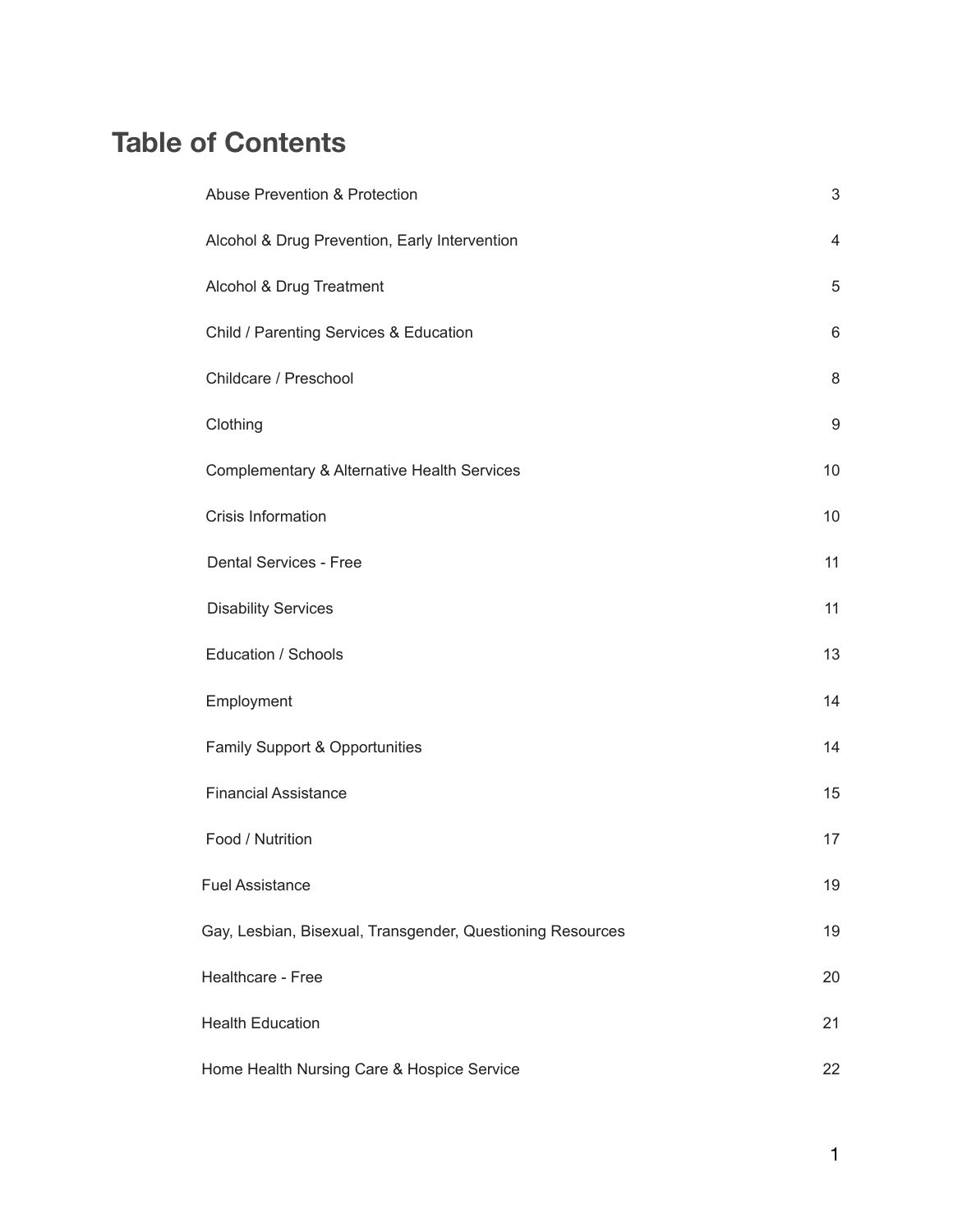| Housing & Shelter                                                  | 23 |
|--------------------------------------------------------------------|----|
| Information / Referral / Advocacy                                  | 24 |
| Legal Assistance                                                   | 25 |
| Libraries                                                          | 26 |
| <b>Mental Health</b>                                               | 27 |
| Nursing Homes, Residential Care Homes & Assisted Living Facilities | 28 |
| Pet Service                                                        | 29 |
| Places of Worship                                                  | 29 |
| Pregnancy                                                          | 31 |
| Probation & Parole                                                 | 32 |
| Recreation, Fitness & Wellness                                     | 32 |
| <b>Restorative Justice</b>                                         | 33 |
| Senior Centers & Caregiving Services                               | 34 |
| <b>Support for Certain Medical Conditions</b>                      | 35 |
| Transportation                                                     | 37 |
| Veterans                                                           | 38 |
| Volunteering & Mentoring                                           | 39 |

If you can't find a resource listed in this manual, please contact **211** by phone or search the online database of community services. 211 provides information about critical health and human services available in your community at no charge to you. Dial 2-1-1 www.vermont211.org/ OR www.211nh.org/

This is our first year compiling these resources for the Ottauquechee Resource Manual. We would like feedback about this guide, so that we can improve future editions. If you would like to add content, correct con- tent, or give comments on the guide, please contact **Jill Lord**: Jill.Lord@mahhc.org 802-674-7224 289 County Road, Windsor, VT 05089

This guide can also be found on the web: www.mtascutneyhospital.org/community-health-information/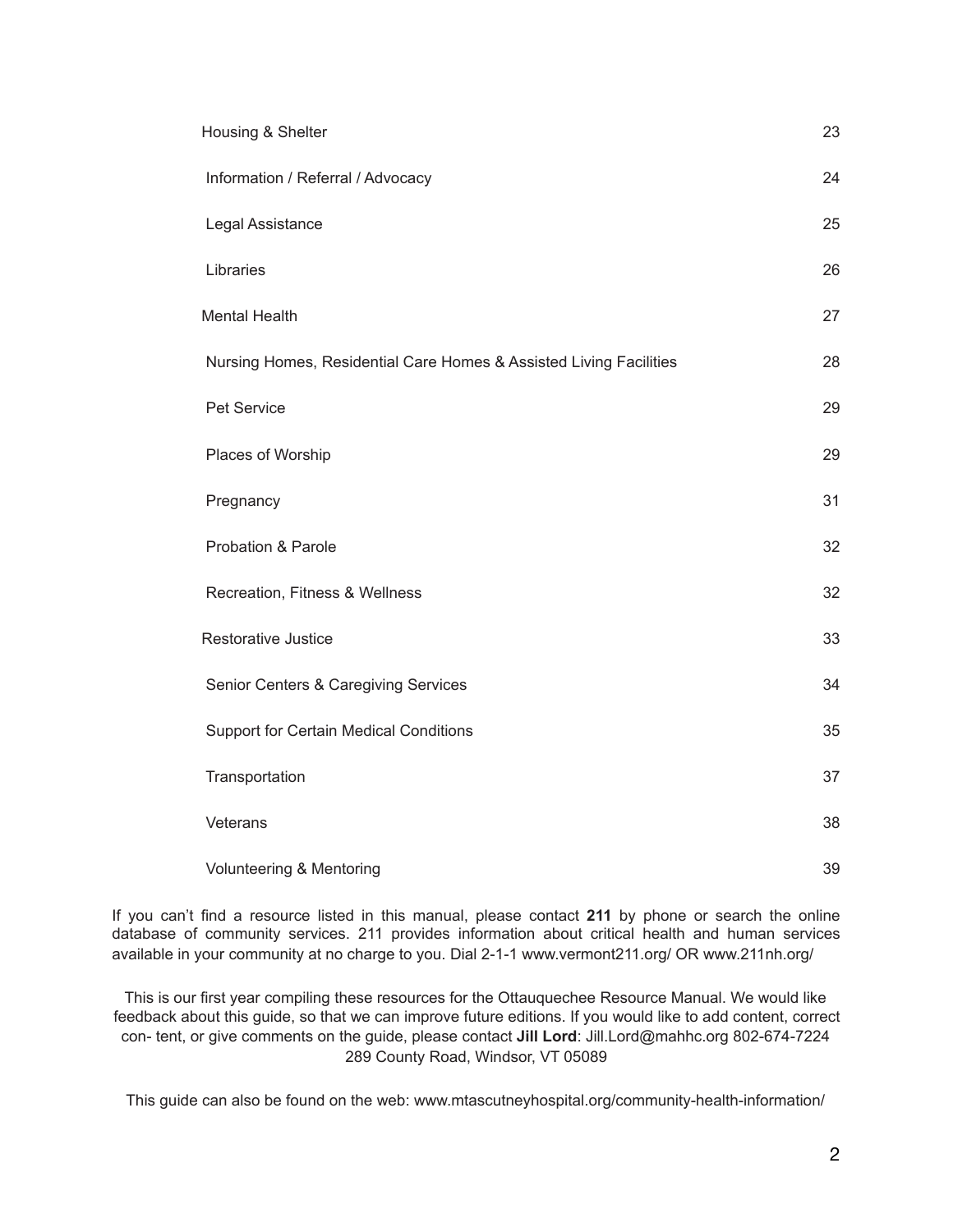## **Abuse Prevention & Protection**

## **Have Justice Will Travel**

802-685-7809 877-496-8100 9580 Vermont Route 113, Vershire, VT 05079 Provides in-home consultations, transportation to and from court hearings and free legal representation for low-income Vermonters who are victims of domestic and sexual violence. www.havejusticewilltravel.org/

## **VT Department of Health - Adult Protection Services**

802-241-2345 Information and services 800-564-1612 Abuse and complaint hotline 800-649-5285 Call the Emergency Services Program after business hours, on weekends, or holidays Go to the Index. Look under 'Vermont Department of Health' to find contact info for District Office. To report abuse, neglect, or exploitation of a vulnerable adult, or to enter a complaint against a facility or agency that provides health care. https://dlp.vermont.gov/aps

## **VT Department of Health - Child Protection**

802-295-8840 Information & services 800-649-5285 24-hr child abuse hotline 802-241-3110 Child care consumer line 800-649-2642 Child care consumer line Go to the Index. Look under 'Vermont Department of Health' to find contact info for District Office. Information on childcare and child protection. If you have questions or concerns about a child care provider in Vermont, call the child care consumer line. [https://](https://dcf.vermont.gov/fsd) [dcf.vermont.gov/fsd](https://dcf.vermont.gov/fsd)

## **WISE**

866-348-9473 38 Bank Street, Lebanon, NH 36766 Provides advocacy, crisis intervention, support services, and community edu- cation to those affected by domestic and sexual violence and stalking in the Upper Valley region. Advances social justice through community education, training, and public policy. <https://wiseuv.org/>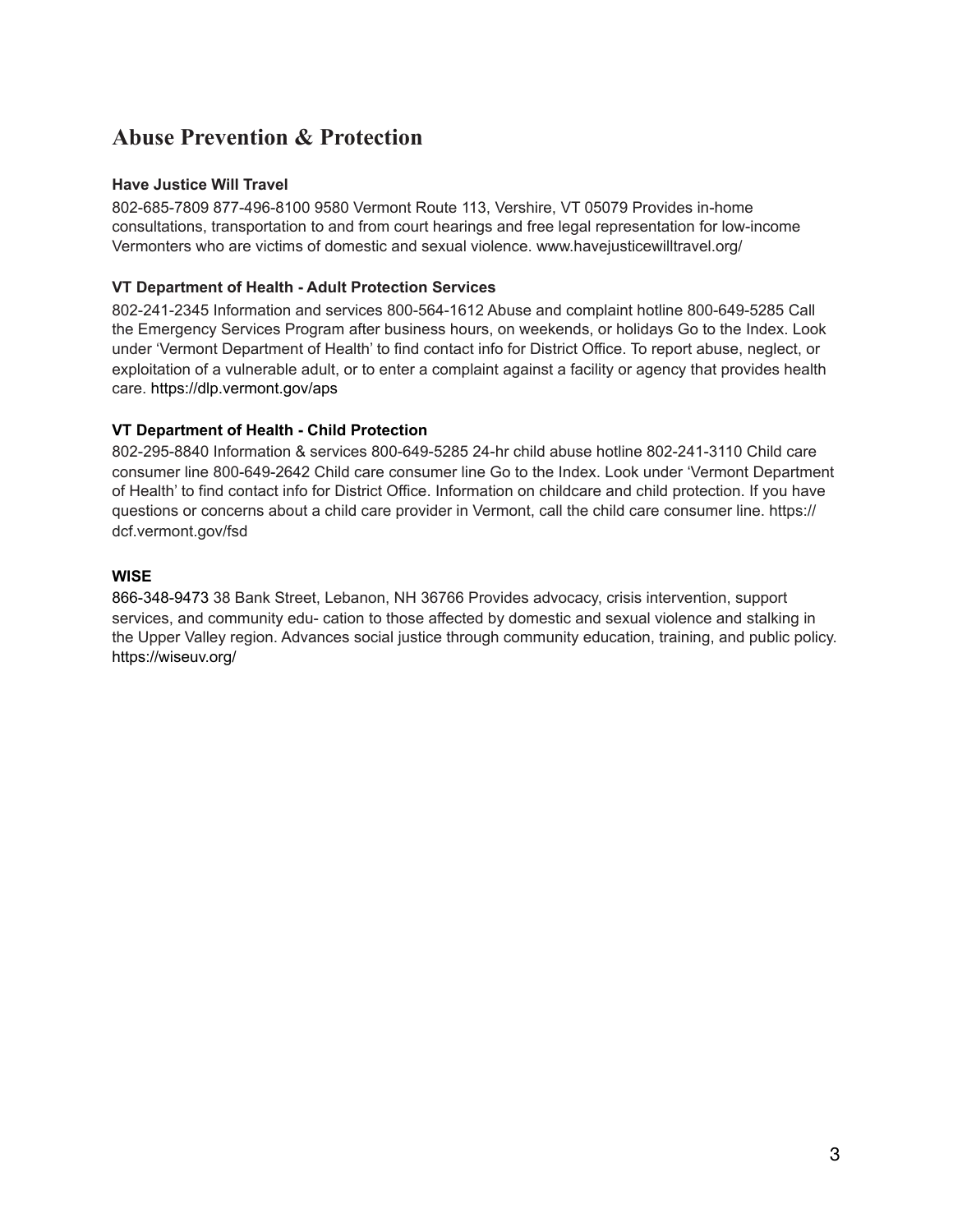## **Alcohol & Drug Prevention, Early Intervention**

#### **Alanon & Alateen**

603-645-9518 Answering service of NH 866-972-5266 888-425-2666 Call about local meetings Al-anon is a mutual support group for friends and family of problem drinkers. Alateen is a fellowship of young Al-Anon members, usually teenagers, whose lives have been affected by someone else's drinking. www.alanon.alateen.org, www.nhal-anon.org, www.vermontalanonalateen.org

**Second Growth** 802-295-9800 205 Billings Farm Road, Bldg 1, WRJ, VT 05001 Provides prevention, early intervention, and crisis-response services that address issues of substance abuse, interpersonal violence, and suicide among adolescents and young adults. Counsels youth on drug, alcohol, and recovery issues, and violence prevention. Curriculum development, training, and consultation for schools and communities in the Upper Valley. [www.secondgrowth.org](http://www.secondgrowth.org)

#### **VT Department of Health – Alcohol & Drug Abuse Programs**

802-651-1550 Information and services Go to the Index. Look under 'Vermont Department of Health' to find contact info for District Office. Helping Vermonters prevent and eliminate the problems caused by alcohol and other drug use. http://healthvermont.gov/adap/adap.aspx

Hartford VT is the local office-VDH. White River Junction Office of Local Health 118 Prospect Street, Suite 300 White River Jct., VT 05001 Rudy Fedrizzi, MD, Public Health Services District Director 888-253-8799 or 802-281-4501

## **Alcohol & Drug Treatment**

## **Alcoholics Anonymous**

802-775-0402 Answering service in Rutland, VT 802-885-8281 Answering service in Springfield, VT 802-295-7611 Answering service in WRJ, VT A fellowship of men and women who share their experience, strength and hope with each other that they may solve their common problem and help others to recover from alcoholism. Call about local meetings. [www.aa.org](http://www.aa.org)

#### **Alcohol Treatment & Referral Hotline**

800-ALCOHOL (800-252-6465) Nationwide 24-hour alcohol and drug information hotline to connect you with alcohol and drug abuse resources in your community. [www.800alcohol.com/](http://www.800alcohol.com/)

#### **Brattleboro Retreat**

802 258-3700 Admissions counselor 800-738-7328 Anna Marsh Lane, Brattleboro, VT 05301 Provides specialized diagnosis and treatment services for a wide variety of mental health and addiction problems for children, adolescents and adults. Residential, inpatient, and outpatient care settings.

## **Clara Martin**

800-639-6360 Emergency

• Randolph Service Location 802-728-4466 11 Main Street, Randolph, VT 05060

• Wilder Service Location 802-295-1311 39 Fogg Farm Road, Wilder, VT 05088 Comprehensive mental health and substance abuse services within these major categories: adult, child and family, school, corrections, and substance abuse. www.claramartin.org/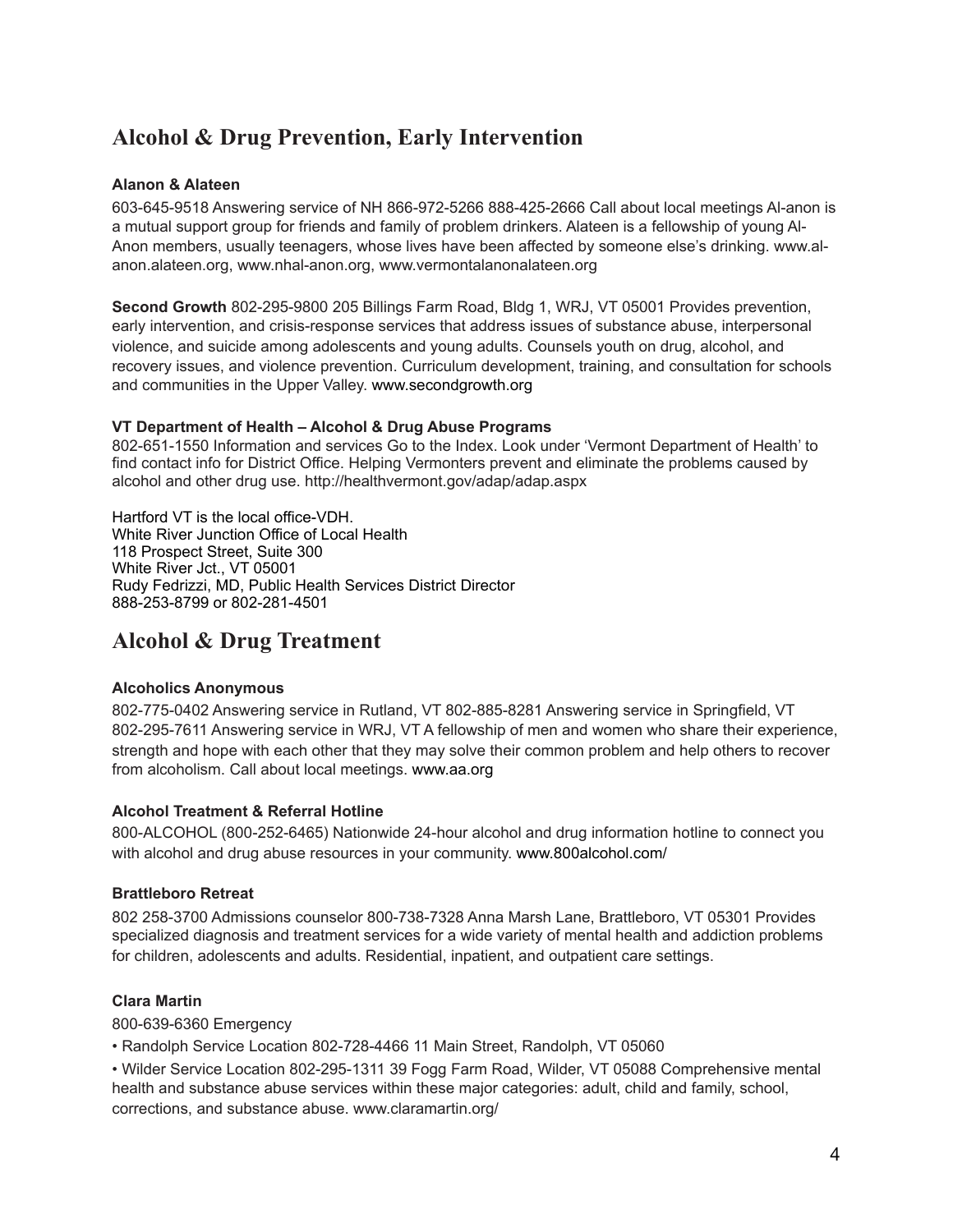## **HEADREST**

603-448-4872 Information and services 603-448-4400 24-hr crisis hotline 800-273-8255 National Suicide Prevention Lifeline 800-639-6095 24-hr teen line 14 Church Street, Lebanon, NH 03766 Addiction and crisis support services, focusing on those who can not other- wise afford these services. Services include in-patient and out-patient services to support addiction recovery (28-day treatment programs, detoxification programs, AA and NA meetings). [www.headrest.org](http://www.headrest.org)

## **Health Care & Rehabilitation Services (HCRS)**

888-888-5144 Information and services 800-622-4235 Crisis line

- Hartford Office 802-295-3031 49 School Street, Hartford, VT 05047
- Springfield Office (Headquarters) 802-886-4500 390 River Street, Springfield, VT 05156
- Windsor Office 802-674-2539 14 River Street, Windsor, VT 05089 Comprehensive mental health and substance abuse services for community members across Windsor and Windham counties. The 5 major service areas are: adult outpatient, children's division, community rehabilitation and treatment, developmental services, and Windham/Windsor recovery assistance program. [www.hcrs.org](http://www.hcrs.org)

#### **Narcotics Anonymous**

802-773-5575 Green Mountain Area NA 10 Maple Leaf Road, Underhill, VT 05489 A fellowship of men and women for whom drugs is a major problem. Recovering addicts who help each other stay clean. Call about local meetings. www.na.org/, www.gmana.org/

## **Recovery House, Inc. (Serenity House)**

802-446-2640 98 Church Street, Wallingford, VT 05773 Adult residential substance abuse treatment center offering a full spectrum of services, including: medically assisted social detoxification, medical consultation, individual counseling, group therapy, educational groups, self-help groups, and assistance in vocational and housing issues. [http://www.vtaddictionservices.org/members/recovery-house/serenity](http://www.vtaddictionservices.org/members/recovery-house/serenity-house/)[house/](http://www.vtaddictionservices.org/members/recovery-house/serenity-house/)

**Second Growth** 802-295-9800 205 Billings Farm Road, Bldg 1, WRJ, VT 05001 Provides prevention, early intervention, and crisis-response services that address issues of substance abuse, interpersonal violence, and suicide among adolescents and young adults. Counsels youth on drug, alcohol, and recovery issues, and violence prevention. Curriculum development, training, and consultation for schools and communities in the Upper Valley. [www.secondgrowth.org](http://www.secondgrowth.org)

#### **Second Wind Foundation - Upper Valley Turning Point**

802-295-5206 200 Olcott Drive, White River Junction, VT 05001 Community center for people in recovery from addiction and addictive behavior. Provides a safe, substance-free environment and peer support 7 days a week at no cost. Recovery groups holding meetings at the center include: AA, Anon family groups, NA, overeaters anonymous, dual recovery anonymous, Dartmouth Hitchcock intensive outpatient program alumni. **Wit's End** is a program for family members challenged by the substance abuse, addiction or addictive behavior of an adolescent or young adult. **Making Change** is a facilitated support group for high school-aged young people who are considering, or are committed to, recovery from alcohol or other drug dependency.<http://secondwindfound.org/upper-valley-turning-point/welcome/>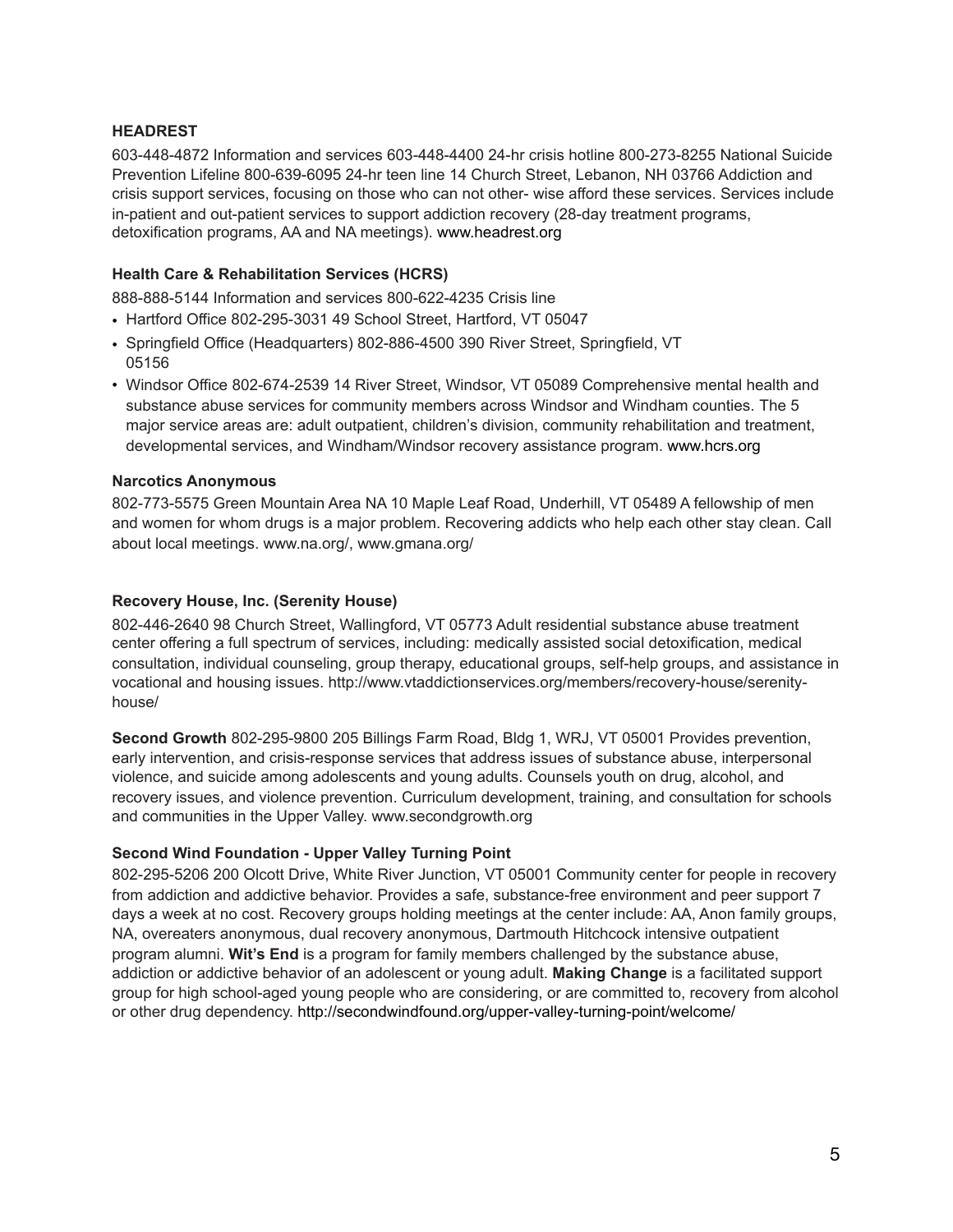#### **VT Department of Health – Alcohol & Drug Abuse Programs**

802-651-1550 Information and services 802-651-1574 Call on Tuesdays & Thursdays between 11am and noon to register for **CRASH** 800-464-4343 Ask to be transferred to register for **CRASH**, call on days and times listed above Go to the Index. Look under 'Vermont Department of Health' to find contact info for District Office. Helping Vermonters prevent and eliminate the problems caused by alcohol and other drug use. When an individual's privilege to drive is suspended due to an alcohol related offense, they are required to complete the **CRASH** Program. <http://healthvermont.gov/adap/treatment/crash.aspx>

#### **VT Department of Health - VT Quit Network**

800-QUIT-NOW (800-784-8669) Tobacco cessation resources. Quit by phone, in-person, or online. Offers free tools, tips, and information to help you quit for good. Free nicotine gum, lozenges, or patches (while supplies last). <https://802quits.org/>

## **Child/ Parenting Services & Education**

#### **Casey Family Services**

802-296-8900 800-607-1400 35 Railroad Row, Suite 400, WRJ, VT 05001 Services include: family advocacy and support, family economic success, foster care and adoption, National Tax Assistance for Working Families Campaign, and post-permanency services.<https://www.casey.org/>

#### **HCRS Access Services**

Early intervention program for families of young children who are experiencing or are at risk for behavioral and emotional problems. Provides mental health services to families with young children ages 0 to 6 years and for pregnant women or mothers who have a mental health diagnosis and are younger than age 23. Services include psychosocial assessment, parent counseling, individual and family play therapy, service coordination, advocacy, and referrals. [www.hcrs.org](http://www.hcrs.org)

- Springfield Area: (855) 220-9429
- Hartford Area: (855) 220-9430

#### **Head Start**

• Main Office 802-885-6669 877-535-3497 107 Park Street, Suite 1, Springfield, VT 05156

- Pine Street Preschool 802-885-6664 15 Pine Street, Springfield, VT 05156
- Northwoods Center 802-295-1122 95 Templeton Avenue, WRJ, VT 05001

• Children's Place Preschool 802-674-5690 147 Main Street, Windsor, VT 05089 A federally funded preschool program that offers comprehensive developmental services for children and families with an emphasis on health, nutrition, education and parental involvement. www.sevca.org/head-start

#### **Lund Family Center**

802-864-7467 800-639-1741 76 Glen Road, Burlington, VT 05401 A residential and community treatment program for pregnant and parenting teens. Services include: teen pregnancy prevention programs, comprehensive adoption programs, substance abuse treatment, transitional services, parent education and early childhood programs. www.lundfamilycenter.org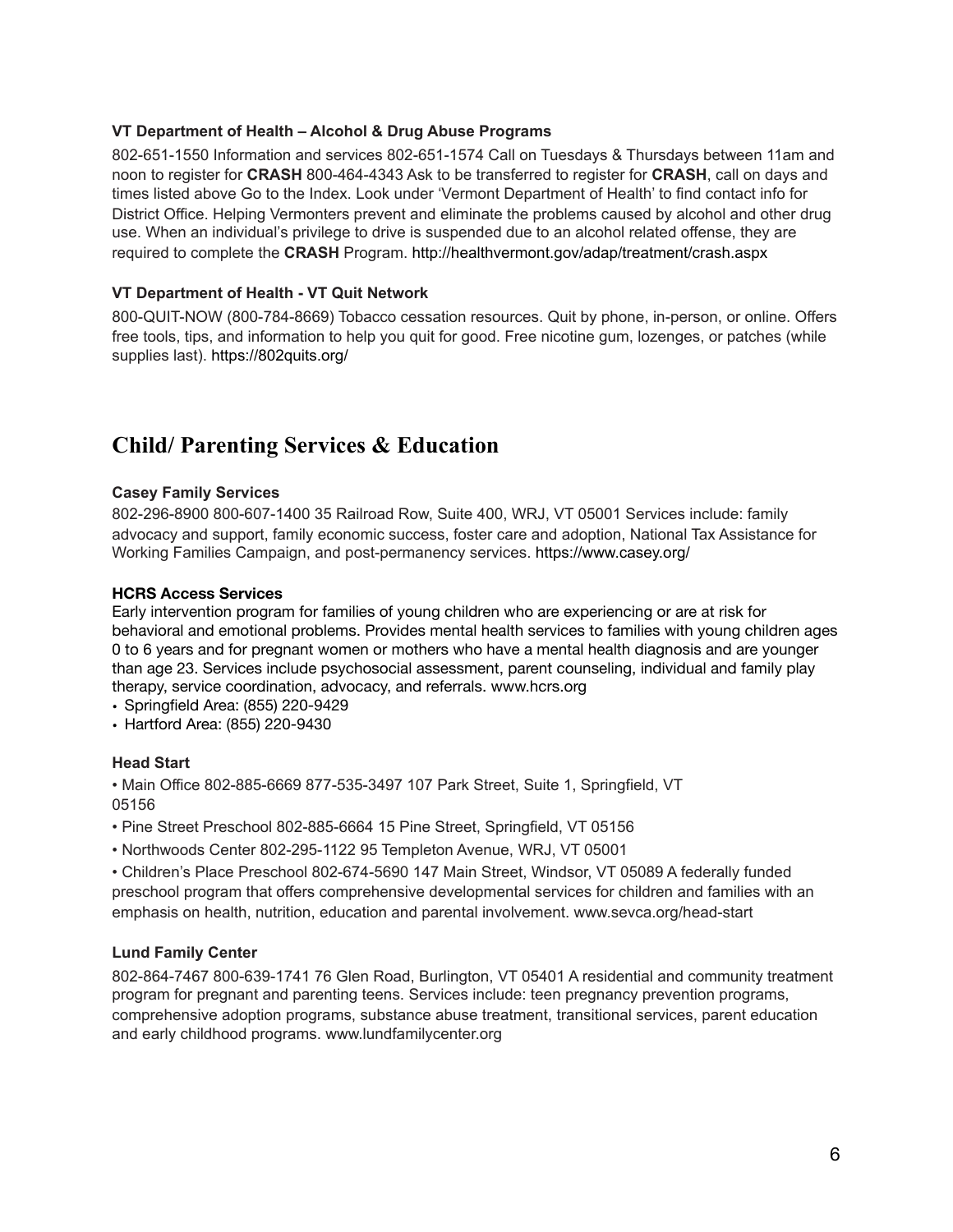#### **Springfield Area Parent Child Center**

802-886-5242 2 Main Street, North Springfield, VT 05150 Offers services for all pregnant women and families with young children, including: home visits, parent education and support, child care support, onsite adult education and job training, playgroups, early care, education, early intervention, outreach, information and referral. <https://sapcc-vt.org/>

#### **The Family Place**

802-649-3268 800-639-0039 319 US Route 5 South, Norwich, VT 05055 Provides services to families with young children, including home visits and on-site programs. Programs and services include parenting education and support groups, child developmental services, resource library, child advocacy center, infant-toddler playgroups, and assistance with child care costs. http://the-family-place.org/

#### **VT Department of Health - Child Development**

802-241-3110 Child care consumer line 800-649-2642 Child care consumer line Go to the Index. Look under 'Vermont Department of Health' to find contact info for District Office. Information on child care and child development. If you have questions or concerns about a child care provider in Vermont, call the child care consumer line. http://dcf.vermont.gov/cdd

#### **VT Department of Health - Children & Families**

 Go to the Index. Look under 'Vermont Department of Health' to find contact info for District Office. For information on child safety, hearing health, immunization, mental health, nutrition and physical activity, dental health, pregnancy and parenting, school health, special health concerns, tobacco and alcohol, and WIC. www.healthvermont.gov/family/index.aspx

## **Ottauquechee Community Partnership (OCP) - Buddy & Mentoring Programs**

802-457-2679 32 Pleasant Street, Woodstock, VT 05091

• The Shining Light Mentoring Program is run jointly through the OCP and the Windsor Central Supervisory Union. Serves youth from Barnard, Bridgewater, Killington, Pomfret, Reading, Woodstock.

Mentors are paired with students at Woodstock Union MS & HS.

• The OCP's Buddy Program matches community adults with elementary students at Bridgewater Village and Reading Elementary. Time is spent together at school during the day.

#### **Windsor County Mentors**

802-674-5101 54 Main Street, Windsor, VT 05089 A mentoring program throughout Windsor County linking caring adult volunteers with boys and girls between the ages of 5 and 18. [www.windsorcountypartners.org](http://www.windsorcountypartners.org)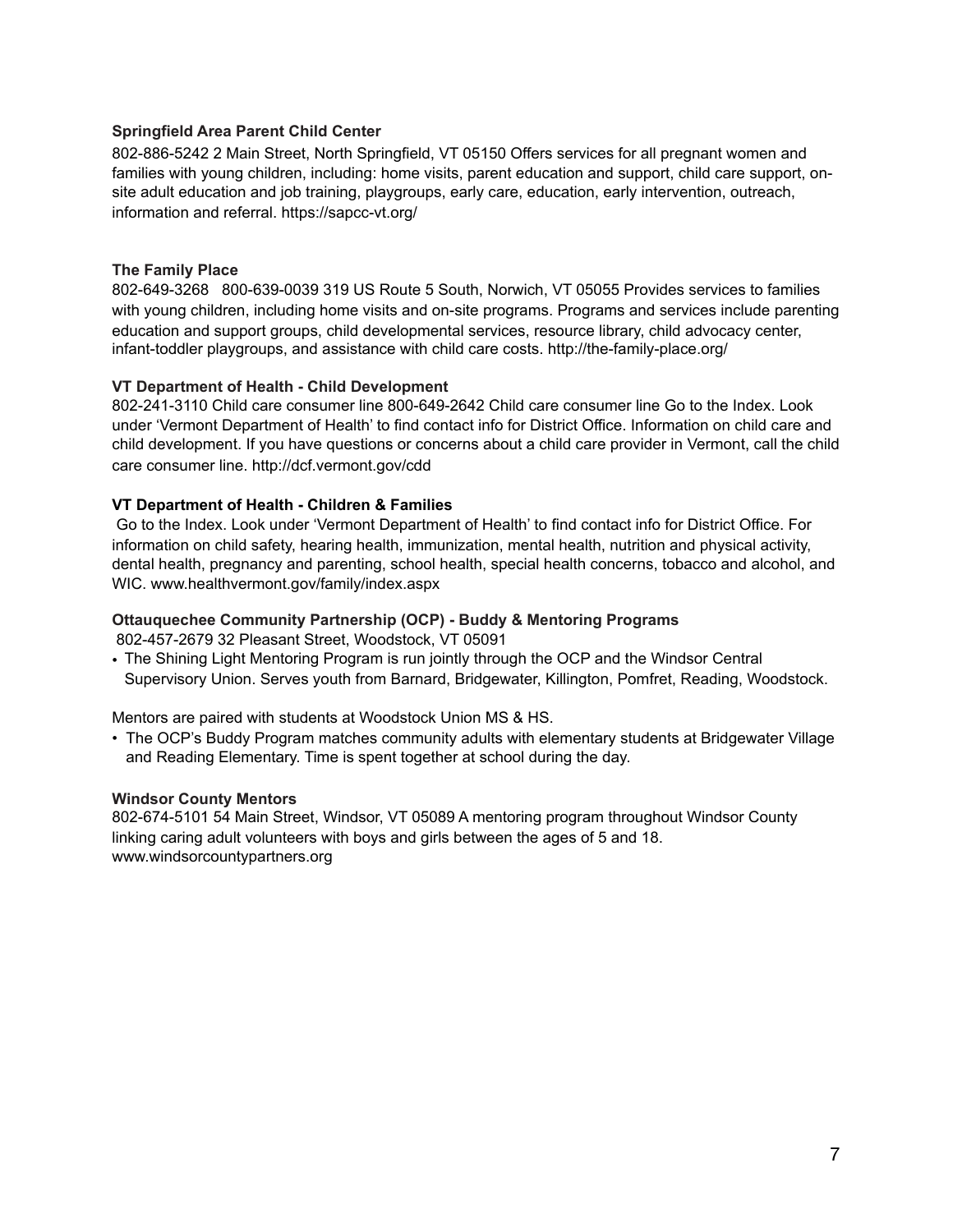## **Childcare/ Preschool**

To search the regulated child care database:

**VT Department of Health – Children & Families** 

Go to<https://dcf.vermont.gov/childcare/parents>"

To search for accredited child care programs: **National Association for the Education of Young Children**  Go to www.naeyc.org Click on "Accreditation" and "Accredited Program Search"

To search for accredited providers:

**National Association for Family Child Care**  Go to http://nafcc.org Click on "Search for Accredited Providers"

## **Hartland After School Program**

802-436-2790 Hartland Recreational Center 19 Route 12, Hartland, VT 05048 A safe, social, and recreational place for children grades K-5, and only runs when school is in session. www.hartlandrecreation.com

## **Head Start**

- Main Office 802-885-6669 877-535-3497 107 Park Street, Suite 1, Springfield, VT 05156
- Pine Street Preschool 802-885-6664 15 Pine Street, Springfield, VT 05156
- Northwoods Center 802-295-1122 95 Templeton Avenue, WRJ, VT 05001
- Children's Place Preschool 802-674-5690 147 Main Street, Windsor, VT 05089 A federally funded preschool program that offers comprehensive developmental services for children and families with an emphasis on health, nutrition, education and parental involvement. [www.sevca.org/head-start](http://www.sevca.org/head-start)

## **Hartland Cooperative Nursery School**

802-436-2580 19 Route 12, Hartland, VT 05048 A nurturing and developmentally focused early childhood education program for children ages 3 to 5. As a cooperative, the member families share all organizational and administrative responsibilities. http://www.hcnsvt.org/

## **Springfield Area Parent Child Center**

802-886-5242 2 Main Street, North Springfield, VT 05150 Offers services for all pregnant women and families with young children including: home visits, parent education and support, child care support, onsite adult education and job training, playgroups, early care, education, early intervention, outreach, information and referral. <https://sapcc-vt.org/>

## **VT Department of Health - Child Development**

802-241-3110 Child care consumer line 800-649-2642 Child care consumer line Go to the Index. Look under 'Vermont Department of Health' to find contact info for District Office. For information about child care providers, referral services, child care financial assistance, or to make a complaint about child care providers. Find child care providers online. <http://dcf.vermont.gov/cdd>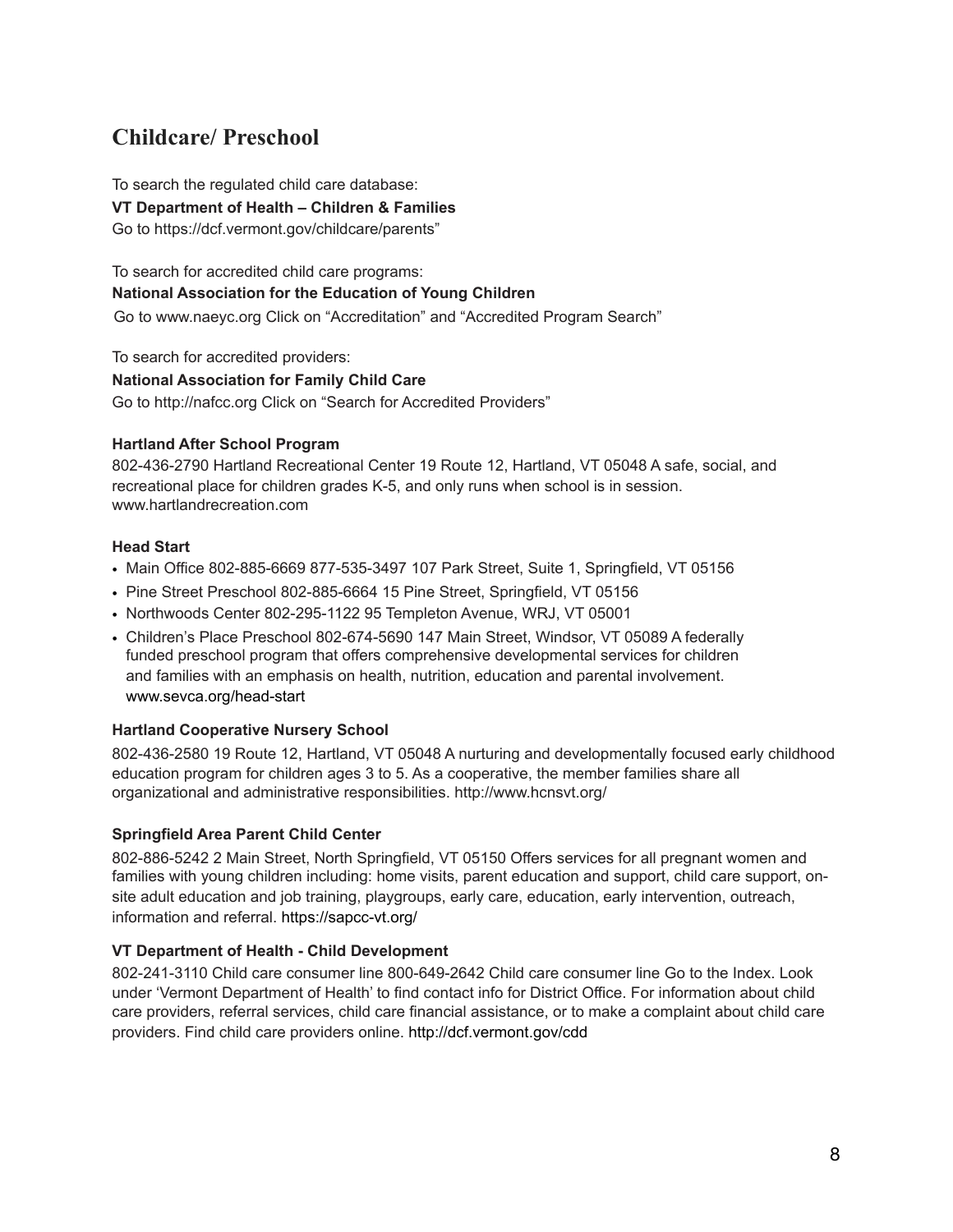#### **Woodstock Nursery School**

802-457-2445 9 Church Street, Woodstock, VT 05091 Early childhood education program for children ages 3 to 5 that builds whole- child development through active age-appropriate exploration of the world around them. http://woodstocknurseryschool.org/

## **Clothing**

## **Bridgewater Mill Thrift Shop**

802-672-1990 102 Mill Road, Bridgewater, VT 05034 [http://](http://www.bsefvt.org) [www.bsefvt.org](http://www.bsefvt.org) 

## **Glad Rags**

The Masonic Lodge 30 Pleasant Street, Woodstock, VT 05091 Sells quality new and used clothing and small household items. Sales are always the 4th Saturday of April and the 4th Saturday of October. www.gladrags.org/

#### **Listen Community Services - Listen Thrift Stores**

• White River Junction Store 802-295-9217 802-295-9259 42 Maple Street (Route 4, next to the VT/NH bridge) White River Junction, VT 05001

• Lebanon Store 603-448-4553 60 Hanover Street, Lebanon, NH 03766 [www.listencs.org/](http://www.listencs.org/)

#### **Southeastern VT Community Action (SEVCA) - Good Buy Thrift Stores**

- White River Junction Store 802-295-6373 2590 North Hartland Road, Route 5 South WRJ, VT 05001
- White River Junction Store 802-359-4183 676 Hartford Ave, White River Junction, VT 05001 www.sevca.org/thrift-stores

#### **Upper Valley Haven**

802-295-6500 713 Hartford Avenue, White River Junction, VT 05001 Has a clothing room with a variety of clothing and shoes for women, men and children with the selection changing to meet the current season. [www.uppervalleyhaven.org](http://www.uppervalleyhaven.org)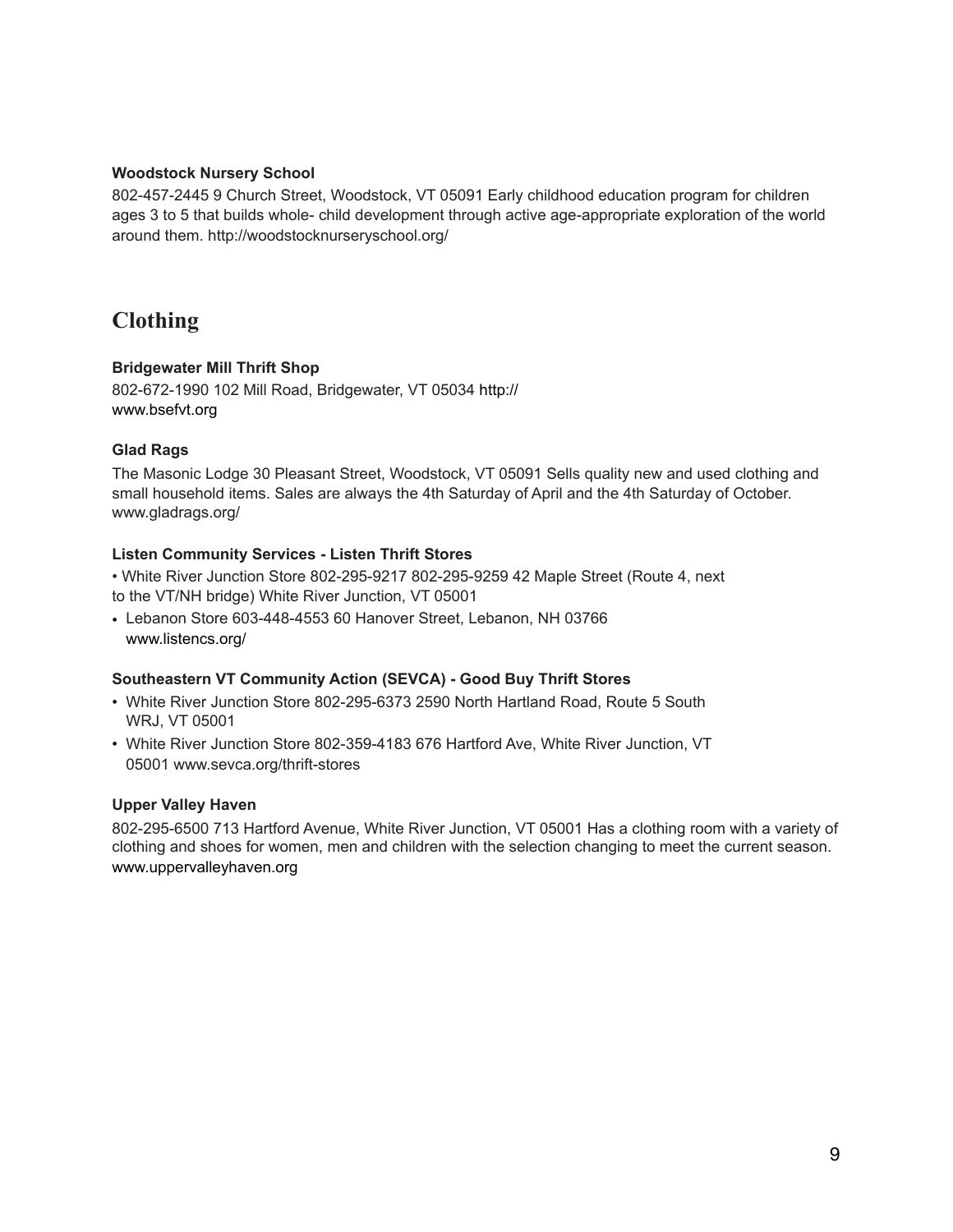## **Complimentary & Alternative Health Services**

The Upper Valley Guide to Complementary and Alternative Health Services can be found by picking up a copy at several local retailers and health practitioners' offices.

#### **Good Neighbor Health Clinic**

802-295-1868 70 North Main Street, White River Junction, VT 05001 Free health care facility whose mission is to offer accessible, primary medical and dental care to all of those in the Upper Valley who are in need, but who are without the means to pay. Offers acupuncture, acu-detox, and massage therapy. [www.goodneighborhealthclinic.org/](http://www.goodneighborhealthclinic.org/) 

## **Crisis Information**

## **American Red Cross**

802-660-9130 800-660-9130

• Central Vermont – New Hampshire Valley Chapter 802-773-9159 Information & services, after-hours, and 24-hr emergency 117 Strongs Avenue, Rutland, VT 05701 Services include: blood donation, disaster services, health and safety, services to armed forces; CPR, first aid, and AED training.

• The Faulkner Fund offers temporary financial aid. To be eligible, you must be a resident of Woodstock, VT for at least 1 year. Financial need must be severe and critical. Can be used for utility payments, medical or rental expenses. Preference given to the elderly, and destitute women or couples. Call for an application.<https://www.redcross.org/local/new-hampshire-vermont.html>

#### **Health Care & Rehabilitation Services (HCRS)**

888-888-5144 Information and services 800-622-4235 Crisis line

• Hartford Office 802-295-3031 49 School Street, Hartford, VT 05047

• Springfield Office (Headquarters) 802-886-4500 390 River Street, Springfield, VT 05156

• Windsor Office 802-674-2539 14 River Street, Windsor, VT 05089 Comprehensive mental health and substance abuse services for community members across Windsor and Windham counties. The 5 major service areas are: adult outpatient, children's division, community rehabilitation and treatment, developmental services, and Windham/Windsor recovery assistance program. www.hcrs.org

#### **National Suicide Prevention Lifeline**

800-273-TALK (800-273-8255) A free, 24-hour hotline available to anyone in suicidal crisis or emotional distress. [www.suicidepreventionlifeline.org/](http://www.suicidepreventionlifeline.org/)

**Senior Helpline** 800-642-5119 Provides information on a wide range of programs and services for people age 60 and older.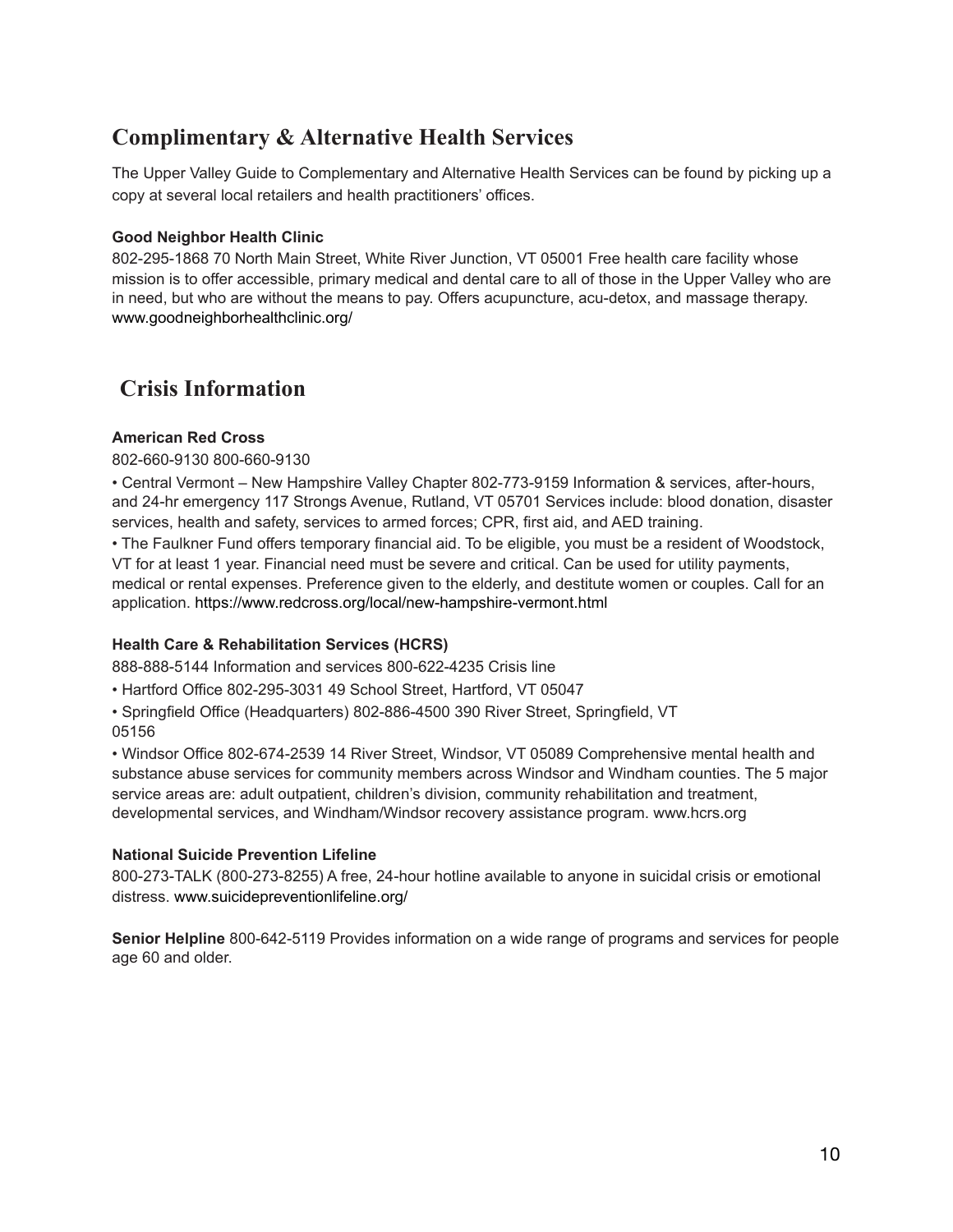## **WISE**

866-348-9473 38 Bank Street, Lebanon, NH 36766 Provides advocacy, crisis intervention, support services, and community edu- cation to those affected by domestic and sexual violence and stalking in the Upper Valley region. Advances social justice through community education, training, and public policy. <https://wiseuv.org/>

## **Dental Service- Free**

## **Red Logan Dental Clinic**

802-295-7573 70 North Main Street, White River Junction, VT 05001 Free health care facility that offers dental care to all of those in the Upper Valley who are in need, but who are without the means to pay. www.goodneighborhealthclinic.org/

## **VT Department of Children and Families - Economic Services**

800-479-6151 Benefits service center Go to the Index. Look under 'Vermont Department of Health' to find contact info for District Office. Helps Vermonters meet their basic needs through programs such as 3SqauresVT, emergency assistance, essential person, fuel assistance, health insurance, long-term care, phone assistance and ReachUp. These programs provide a safety net for individuals and families who are facing unemployment, single parenthood, aging, disability, or other life-changing event. Contact for an application. http://dcf.vermont.gov/esd/ or [www.mybenefits.vt.gov](http://www.mybenefits.vt.gov)

## **Disability Services**

#### **HCRS Access Services**

Early intervention program for families of young children who are experiencing or are at risk for behavioral and emotional problems. Provides mental health services to families with young children ages 0 to 6 years and for pregnant women or mothers who have a mental health diagnosis and are younger than age 23. Services include psychosocial assessment, parent counseling, individual and family play therapy, service coordination, advocacy, and referrals. [www.hcrs.org](http://www.hcrs.org)

- Springfield Area: (855) 220-9429
- Hartford Area: (855) 220-9430

## **Mt. Ascutney Hospital & Health Center**

802-674-6711 289 County Road, Windsor, VT 05089 Offering aquatic, occupational, physical, recreational, and speech therapy. [www.mtascutneyhospital.org/](http://www.mtascutneyhospital.org/) 

## **Springfield Area Parent Child Center**

802-886-5242 2 Main Street, North Springfield, VT 05150 Offers services for all pregnant women and families with young children, including: home visits, parent education and support, child care support, onsite adult education and job training, playgroups, early care, education, early intervention, outreach, information and referral. <https://sapcc-vt.org/>

#### **The Family Place**

802-649-3268 800-639-0039 319 US Route 5 South, Norwich, VT 05055 Provides services to families with young children, including home visits and on-site programs. Programs and services include parenting education and support groups, child developmental services, resource library, child advocacy center, infant-toddler playgroups, and assistance with child care costs. http://the-family-place.org/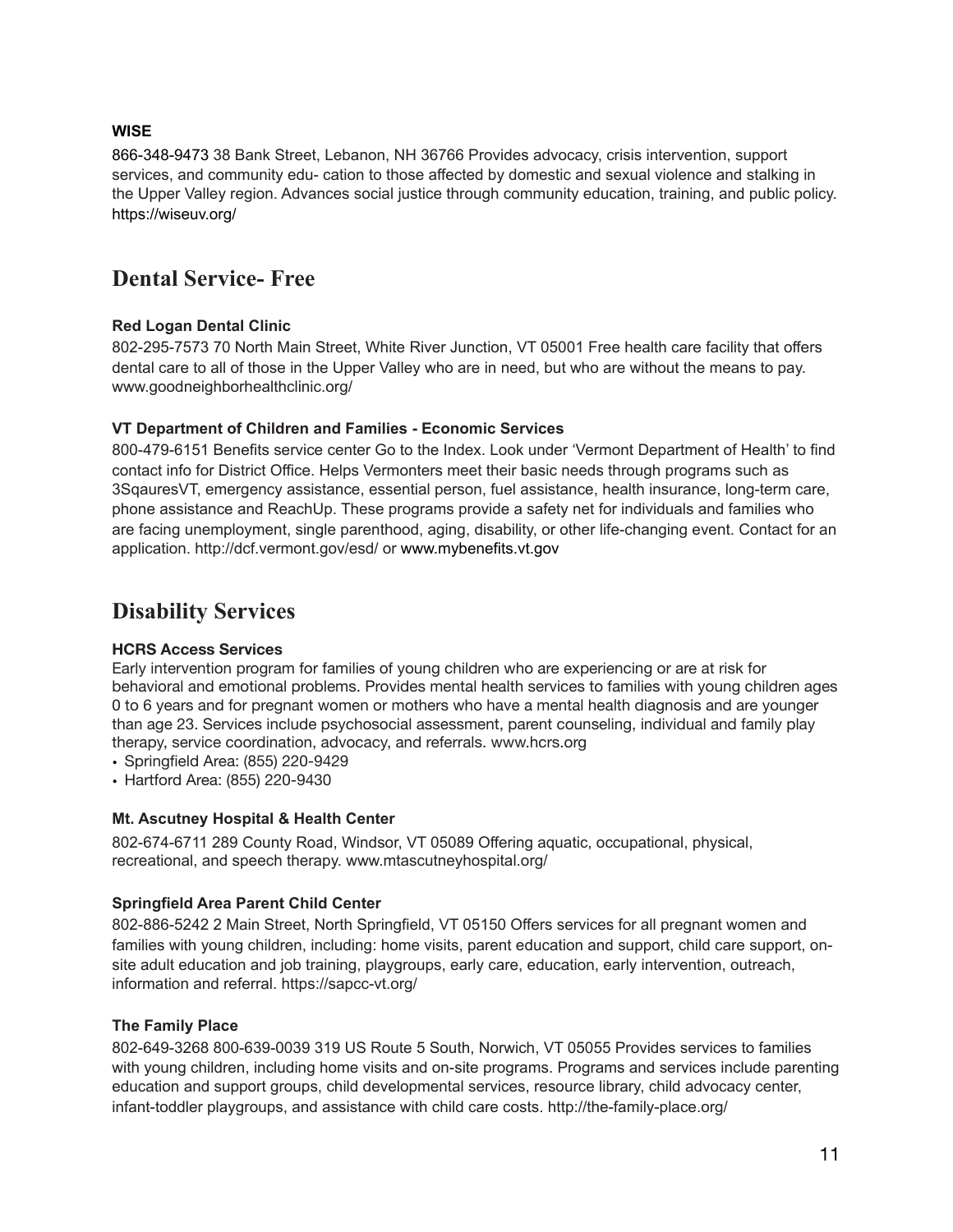#### **VT Association for the Blind & Visually Impaired**

802-775-6452 877-350-8839 80 West Street, Suite 202, Rutland, VT 05701 Free training, services and support to visually impaired Vermonters of all ages. Services for adults and children include: rehabilitation, orientation and mobility, assistive technology, social networking, transportation to medical appointments and grocery shopping, readers, shopping assistants and companions. [www.vabvi.org](http://www.vabvi.org)

## **VT Department of Health - Children with Special Health Needs**

Go to the Index. Look under 'Vermont Department of Health' to find contact info for District Office. Serving Vermont children (birth to 21) who have complex health conditions. Provides information, care coordination, medical services, limited financial help, and resources to help families support their children's well being, growth and development. www.healthvermont.gov/family/cshn/cshn.aspx

## **VT Department of Health - Disabilities, Aging & Independent Living**

Go to the Index. Look under 'Vermont Department of Health' to find contact info for District Office.

• The Division for the Blind and Visually Impaired provides vocational rehabilitation and independent living services to eligible Vermonters.

• The Division of Disability and Aging Services is responsible for all community-based long-term care services for older Vermonters, people with traumatic brain injuries, developmental and physical disabilities.

• The Division of Vocational Rehabilitation offers free services to any Vermonter or employer dealing with a disability that affects employment. Partners with human service providers and employers across Vermont to help people with disabilities realize their full potential. http://dail.vermont.gov/

## **Windsor Southeast Supervisory Union - Early Childhood Education Program**

802-674-2144 105 Main Street, Suite 200, Windsor, VT 05089 A school based program for children ages 3-5 years, serving an equal number of special education students and non special education students. <http://www.wsesu.net/ecp-home>

## **Zack's Place**

802-457-5868 73 Central Street, Suite A, Woodstock, VT 05091 A community enrichment center for people with special needs. Daily programming includes exercise, reading, social activities, dancing, music, theater and art. Free. [www.zacksplacevermont.com/](http://www.zacksplacevermont.com/)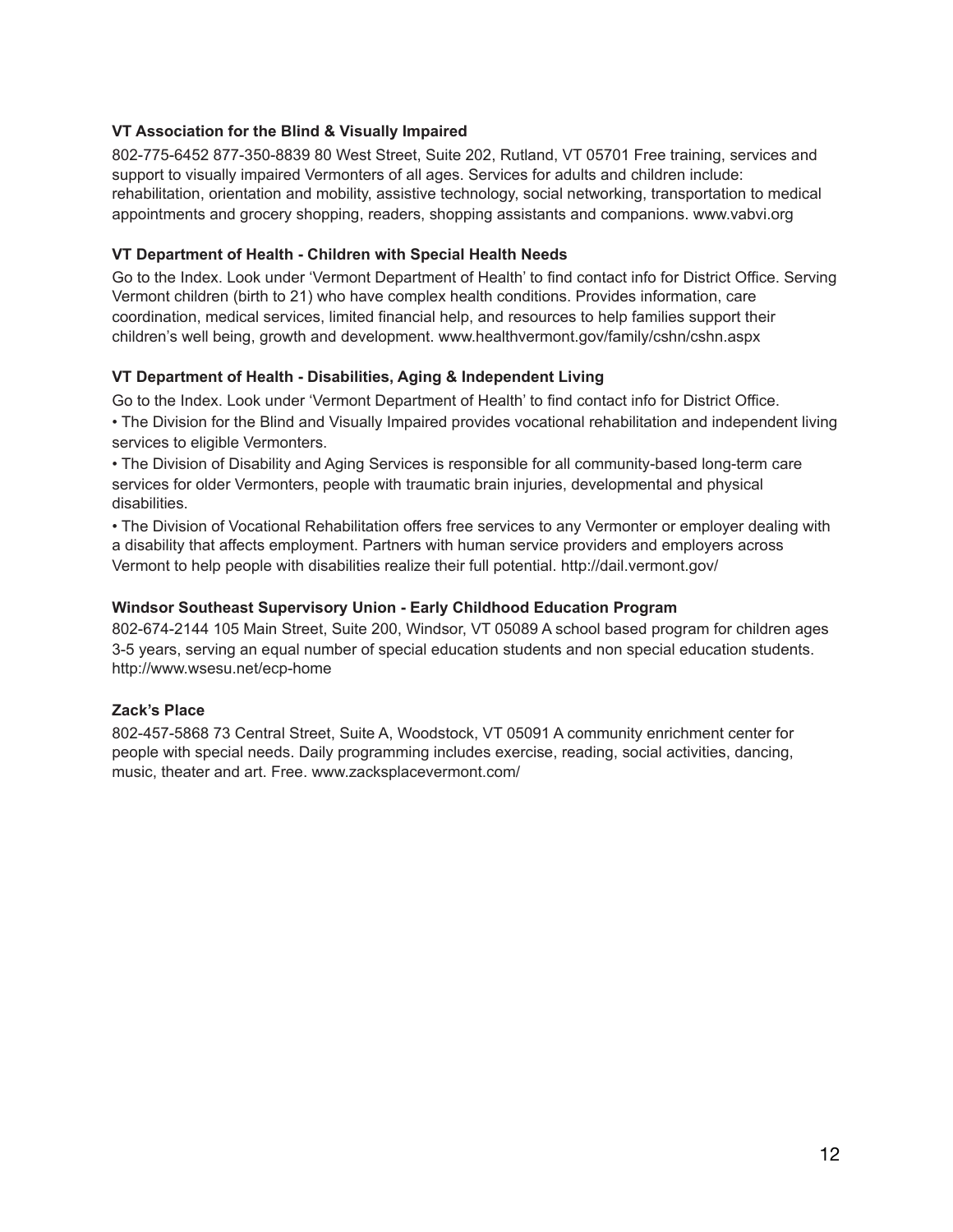## **Education / Schools**

Go to www.vermont.gov/portal/education/ for an updated listing of K-12 schools, colleges and universities, continuing education and training opportunities, financial aid, and education organizations.

**Barnard Academy** 802-234-9763 5979 Route 12, Barnard, VT 05031 <https://barnardacademy.org/>

## **Killington Elementary School**

802-422-3366 686 School House Road, Killington, VT 05751 www.sesvt.org/

#### **Reading Elementary**

802-484-7230 632 VT Route 106, Reading, VT 05062 www.resvt.org/

**Woodstock Elementary School**  802-457-2522 15 South Street, Woodstock, VT 05091 www.wesvt.org/

#### **Woodstock Union Middle & High School**

802-457-1317 100 Amsden Way, Woodstock, VT 05091 www.wuhsms.org/

#### **Hartland Elementary School**

802-436-2255 97 Martinsville Road, Hartland, VT 05048 [http://](http://www.wsesu.net/hes-home) [www.wsesu.net/hes-home](http://www.wsesu.net/hes-home)

#### **VT Adult Learning**

- Rutland County Learning Center 802-775-0617 16 Evelyn Street Rutland, VT 05701
- Springfield Learning Center 802-546-0880 100 River Street, Springfield, VT 05150

• WRJ Learning Center 802-299-2469 225 Maple Street, Suite 6 WRJ, VT 05001 Available to all out-ofschool Vermonters, ages 16 and above. Provides essential skills to further your educational, employment and personal goals to help expand options and capabilities in the family, workplace and community. Offers work readiness programs to prepare adults for entry, re-entry or promo- tion in the workplace. Offers 3 pathways to achieve a high school credential: High School Completion Program (16-21), VT Adult Diploma Program (ages 21+, 18-20 with waiver), General Education Diploma (GED) (16+). www.vtadultlearning.org

#### **Windsor Central Supervisory Union**

802-457-1213 496-2 Woodstock Road, Woodstock, VT 05091 Serving the towns of Barnard, Bridgewater, Killington, Pomfret, Reading, and Woodstock. www.wcsu.net/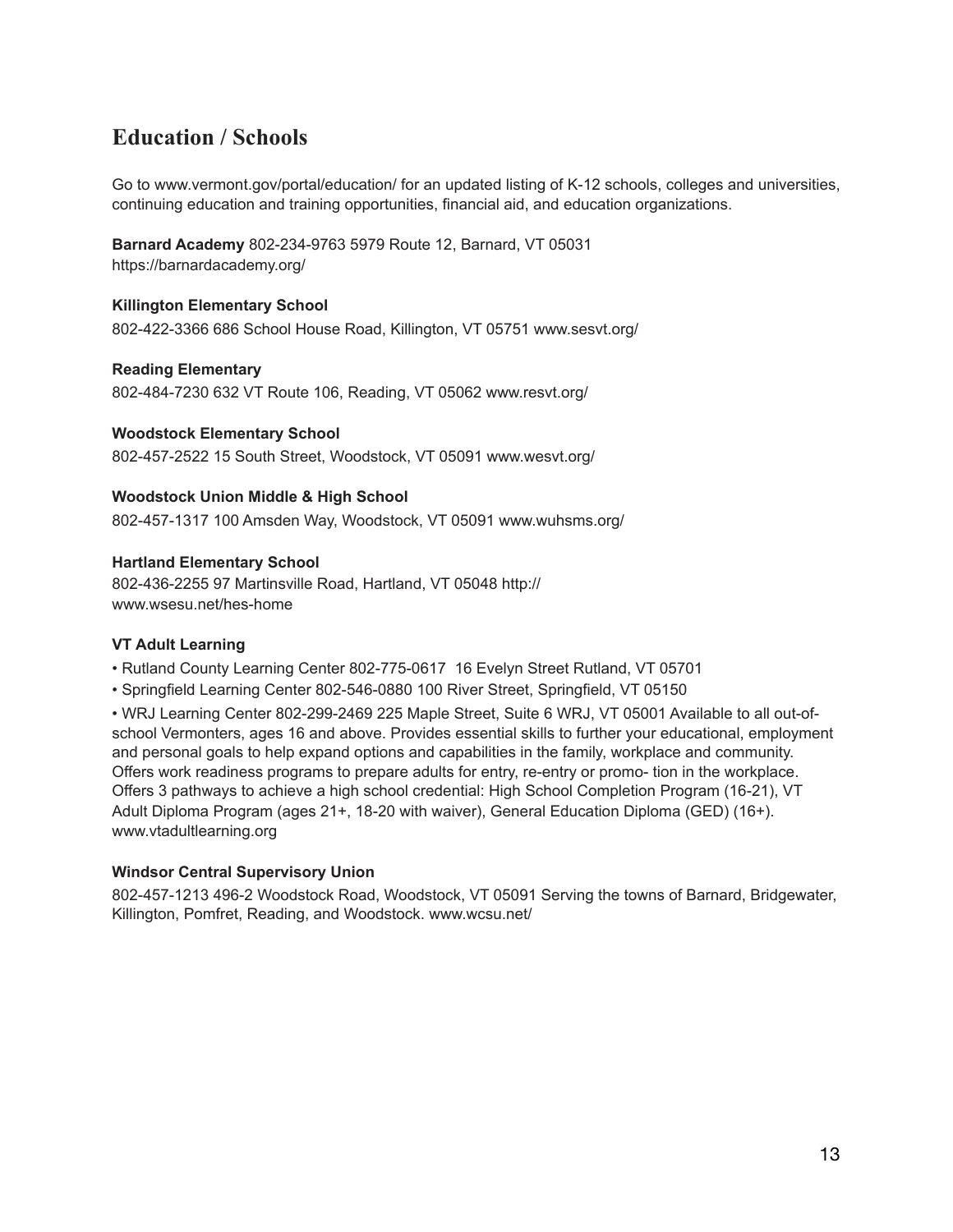## **Employment**

## **VT Department of Labor - Economic Services**

800-479-6151 Benefits service center Go to the Index. Look under 'Vermont Department of Health' to find contact info for District Office. Reach Up helps families with children by providing cash assistance for basic needs and services that support work and self-sufficiency. We will look at skills and abilities, job interests, and training or education. We'll also look at any challenges that make it difficult for you to work, such as child care, transportation, health needs, or personal issues. You and your case manager will create a family development plan that maps out your work goals. http://dcf.vermont.gov/esd/reach\_up or www.mybenefits.vt.gov

#### **VT Department of Labor - Vocational Rehabilitation**

Go to the Index. Look under 'Vermont Department of Health' to find contact info for District Office.

• The Division of Vocational Rehabilitation offers free services to any Vermonter or employer dealing with a disability that affects employment. Partners with human service providers and employers across Vermont to help people with disabilities realize their full potential. http://vocrehab.vermont.gov/

## **VT Department of Labor**

802-828-4000 Voice 802-828-4203 TDD Provides services that assist businesses, workers, and job seekers. Look for a job or apprenticeship, file an unemployment claim, explore career options, and find your way through the workers compensation system. www.labor.vermont.gov

## **Woodstock Area Job Bank**

802-952-9010 Woodstock Town Hall, 2<sup>nd</sup> floor 31 The Green, Woodstock, VT 05091 www.woodstockjobbank.org/

## Family Support & Opportunities

#### **Alanon & Alateen**

603-645-9518 Answering service of NH 866-972-5266 888-425-2666 Call about local meetings Al-anon is a mutual support group for friends and family of problem drinkers. Alateen is a fellowship of young Al-Anon members, usually teenagers, whose lives have been affected by someone else's drinking. www.alanon.alateen.org, www.nhal-anon.org www.vermontalanonalateen.org

#### **Killington Teen Center**

802-422-3241 2929 River Road, Killington, VT 05751 A safe, enjoyable, drug-free environment for teens of Killington and those that attend Woodstock Union Middle & High School. Provides a variety of activities on a regular basis. Open most Friday nights. Snacks are provided during activities at no charge. Most events are free of charge. <http://intro.myrecdept.com/info/facilities/details.aspx?FacilityID=7756>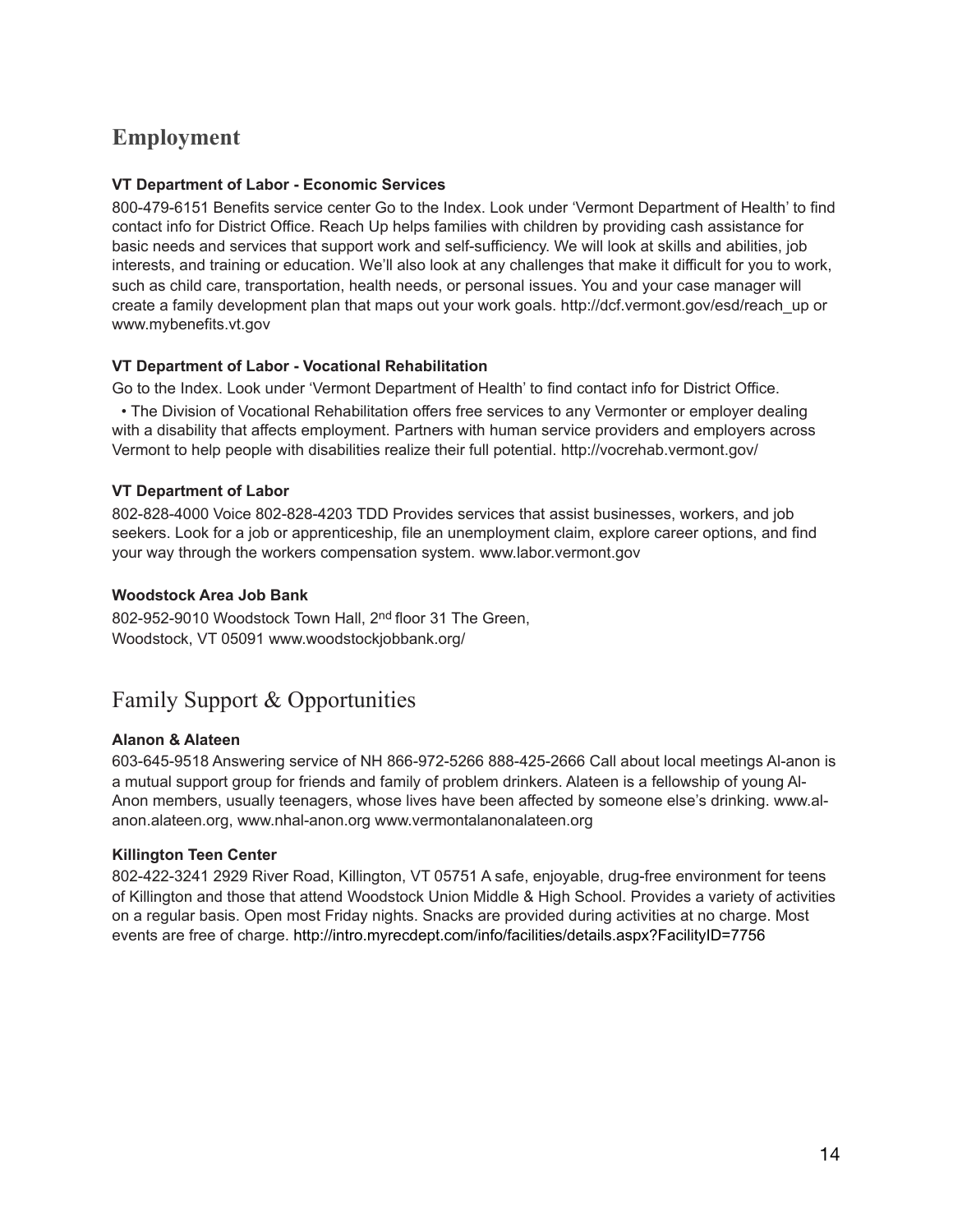#### **Second Wind Foundation - Upper Valley Turning Point**

802-295-5206 200 Olcott Drive, White River Junction, VT 05001 Community center for people in recovery from addiction and addictive behavior. Provides a safe, substance-free environment and peer support 7 days a week at no cost. Recovery groups holding meetings at the center include: AA, Anon family groups, NA, overeaters anonymous, dual recovery anonymous, Dartmouth Hitchcock intensive outpatient program alumni. **Wit's End** is a program for family members challenged by the substance abuse, addiction or addictive behavior of an adolescent or young adult. **Making Change** is a facilitated support group for high school-aged young people who are considering, or are committed to, recovery from alcohol or other drug dependency.<http://secondwindfound.org/upper-valley-turning-point/welcome/>

#### **Spectrum Teen Center**

802-457-1317 Woodstock High School 802-457-4585 Woodstock Recreation Center 54 River Street, Woodstock, VT 05091 Located at Woodstock Recreation Center A program for students in grades 9-12 where young people can have fun with their peers. Open during the school year on Friday and Saturday nights from 7:00-11:00pm. Offers 2 special events per month, either on-site or off-site. Activities are free or at low cost. On-site space offers a teen lounge, wide screen TV, computer access. An alcohol, tobacco, & drug free environment. <http://www.spectrumvt.org/>

## **Financial Assistance**

#### **American Red Cross**

• Central Vermont – New Hampshire Valley Chapter 802-773-9159 Information & services, after-hours, and 24-hr emergency 117 Strongs Avenue, Rutland, VT 05701

• The Faulkner Fund offers temporary financial aid. To be eligible, you must be a resident of Woodstock, VT for at least 1 year. Financial need must be severe and critical. Can be used for utility payments, medical or rental expenses. Preference given to the elderly, and destitute women or couples. Call for an application.<https://www.redcross.org/local/new-hampshire-vermont.html>

#### **Friends of Veterans**

802-296-8368 28 Farmvu Dr, Suite 3, WRJ, VT 05001 Serving Veterans throughout VT & NH in the effort to end homelessness. Apply to get help with mortgage or rent payments, heating assistance, utility payments to prevent shut-off, food, clothing, etc. www.friendsofveteransvtnh.org/

**King's Daughters** 802-457-1535 PO Box 765, Woodstock, VT 05091 Temporary financial aid for those in Barnard, Reading, Bridgewater, Killington, Pomfret, and Woodstock. Provides small grants to individuals or families for a variety of emergency or unmet needs, such as: utility and heating fuel payments, eyeglasses, transportation or shelter expenses, and food or personal items. An over-the phone application process is involved. <https://kingsdaughtershome.com/>

#### **Ottauquechee Health Foundation**

802-457-4188 PO Box 784, Woodstock, VT 05091 Serves the towns of Barnard, Bridgewater, Hartland, Killington, Plymouth, Pomfret, Reading, Woodstock, and the village of Quechee. Provides funding for medical, mental, and dental care for individuals who are unable to pay for their health care. Provides grants for health-related programming of local non- profit organizations. www.ohfvt.org/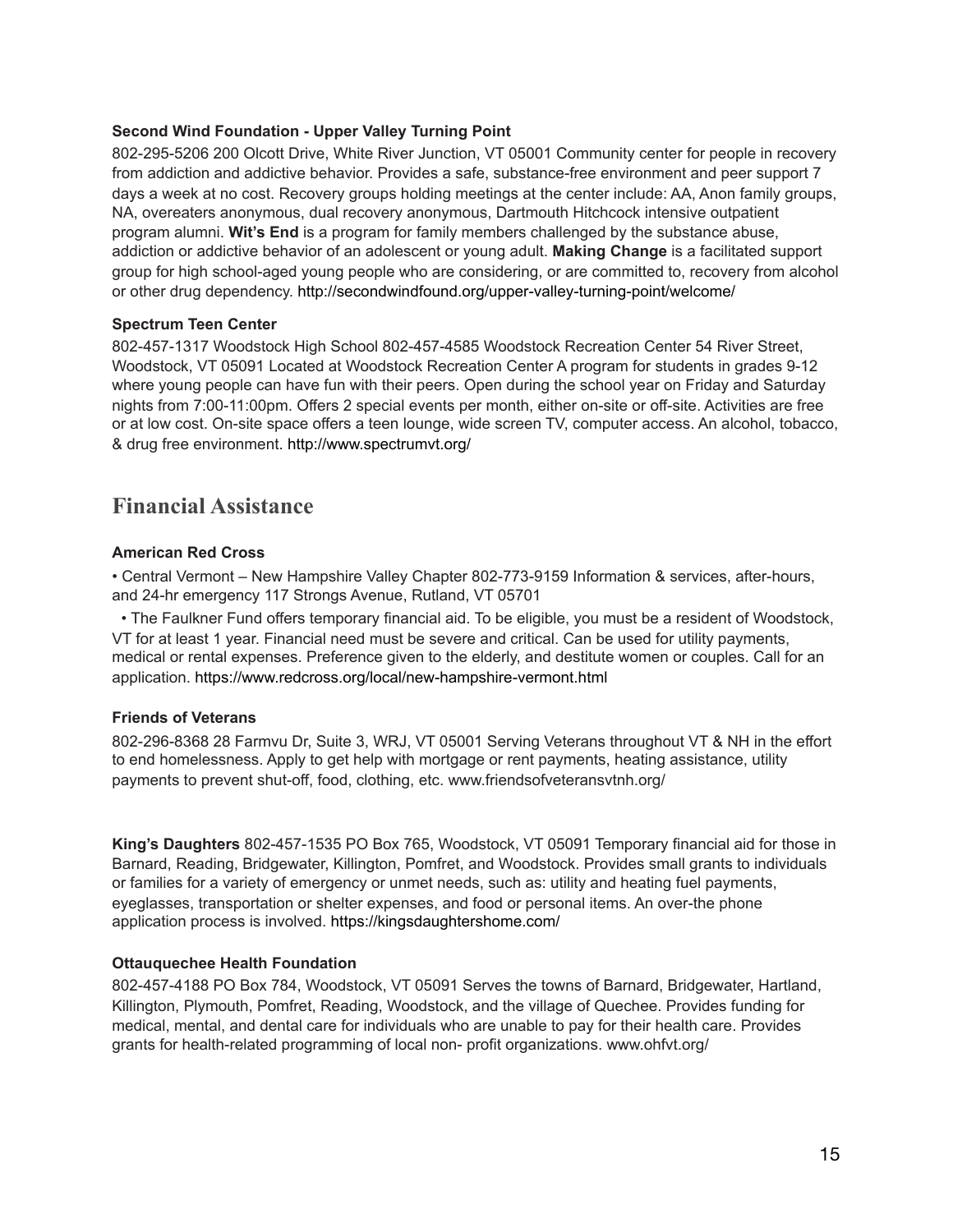#### **Social Security**

866-690-1944 800-772-1213 802-773-3202 TTY 330 ASA Bloomer Building, 88 Merchants Row Rutland, VT 05701 Apply for disability, retirement, survivor benefits; Medicare, and supplemental security income. www.ssa.gov

## **Southeastern VT Community Action (SEVCA)**

• Springfield Outreach Office 802-885-6153 802-885-1019 107 Park Street Suite 2, Springfield, VT 05156

• WRJ Outreach Office 802-295-5215 220 Holiday Inn Drive, Suite 30, WRJ, VT 05001

• Windsor Outreach Office 802-674-2900 Windsor Connection Resource Center 1 Railroad Plaza, Windsor, VT 05089 For low-income residents of Windsor and Windham counties. Provides support for developing self-sufficiency, including crisis intervention, and help with setting goals, budgeting, and referrals to other community programs. Support includes advocacy, case management, nutrition counseling, Farm to Family coupons, vouchers for clothing or household items, help with housing issues, help in apply- ing for a car loan, financial literacy training, and a matched savings account. www.sevca.org

#### **Springfield Area Parent Child Center**

802-886-5242 6 Main Street, North Springfield, VT 05150 Help with child care costs. <https://sapcc-vt.org/>

#### **The Family Place**

802-649-3268 800-639-0039 319 US Route 5 South, Norwich, VT 05055 Help with child care costs. http://the-family-place.org/

#### **VT Department of Children and Families - Economic Services**

800-479-6151 Benefits service center Go to the Index. Look under 'Vermont Department of Health' to find contact info for District Office. Helps Vermonters meet their basic needs through programs such as 3SqauresVT, emergency assistance, essential person, fuel assistance, health insurance, long- term care, phone assistance and ReachUp. These programs provide a safety net for individuals and families who are facing unemployment, single parenthood, aging, disability, or other life-changing event. Contact for an application. http://dcf.vermont.gov/esd/ or www.mybenefits.vt.gov

#### **Windsor Community Health Clinic at Mt. Ascutney Hospital & Health Center**

802-674-7213 289 County Road, Windsor, VT 05089 Serves members of our community who are not covered by Medicaid, VHAP, and private insurance, and who do not have the financial resources to pay for healthcare services. Services covered include: treatment for illness or injury, routine checkups with a primary care physician, annual exam, prostate exam, mammograms, lab tests, x-rays, immunizations, health education classes, help applying for insurance. [http://www.mtascutneyhospital.org/community](http://www.mtascutneyhospital.org/community-services/community-resources/windsor-community-health-clinic)[services/community-resources/windsor-community-health-clinic](http://www.mtascutneyhospital.org/community-services/community-resources/windsor-community-health-clinic)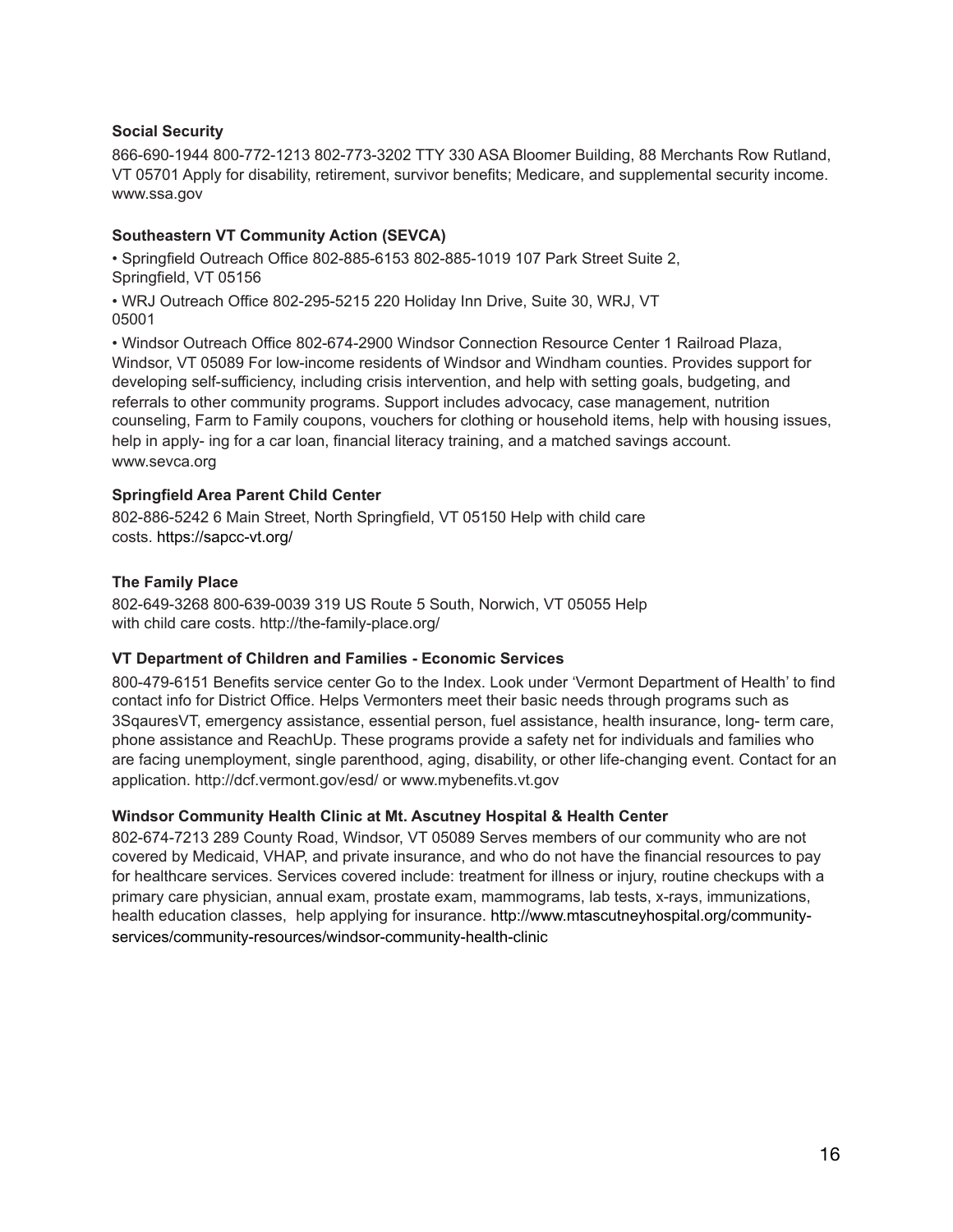## **Food / Nutrition**

## **Bugbee Senior Center**

802-295-9068 262 North Main Street, White River Junction, VT 05001 Nutritious hot meals are served 5 days a week in the dining room, and delivered to community members in their homes 5 days a week. Frozen meals for the weekend are available on request. www.bugbeecenter.org/

## **Community Dinners**

• Listen Community Services 603-448-4553 Go to www.listencs.org for a list of updated dinners.

• North Universalist Chapel Society 802-457-2557 7 Church Street, Woodstock, VT 05091 Hand in Hand community supper every Thursday from 5:00-7:00pm in the church social hall. www.nucs.org/

## **Senior Solutions (formerly Council on Aging for Southeast VT)**

802-885-2655 Administrative office 800-642-5119 Senior help-line 56 Main Street, Suite 202, Springfield, VT 05156 Helps make healthy meals available to elders in Windham & Windsor counties. Meal options include community meal sites and Meals on Wheels. www.seniorsolutionsvt.org

## **Food Shelf**

For a list of updated Vermont Foodbanks, call 800-585-2265 or go to www.vtfoodbank.org

• First Universalist Society of Hartland 802-436-2592 8 Brownsville Rd, Hartland Four Corners,

VT 05049 In the church hall every Friday from 8:00-10:00 am <https://www.hartlanduu.com/> • Friends of Veterans 802-296-8368 28 Farmvu Dr, Suite 3, WRJ, VT 05001

www.friendsofveteransvtnh.org/

• Hartland Food Shelf 802-436-2323 8 Brownsville Rd, Hartland Four Corners, VT 05049

• Listen Community Services 603-448-4553 60 Hanover Street, Lebanon, NH 03766 www.listencs.org

• Oak Chapel Christian Fellowship 802-672-5188 35 Oak Chapel Road, Bridgewater, VT 05034

• Praise Chapel Christian Church 802-296-8400 1625 Maple Street, Hartford, VT 05047

• Reading Food Shelf 802-484-9792 3456 Tyson Road, West Windsor, VT 05149

• The Upper Valley Haven 802-295-6500 713 Hartford Avenue, WRJ, VT 05001 http:// uppervalleyhaven.org/

• Woodstock Community Food Shelf 802-457-1185 2176 Maxham Meadow Way, Woodstock, VT 05091

#### **Meals on Wheels**

800-642-5119 Senior help-line Meals on Wheels is a service designed to help eligible seniors and home bound individuals meet their nutritional needs. Find a meal near you. [https://](https://www.mealsonwheelsamerica.org/) [www.mealsonwheelsamerica.org/](https://www.mealsonwheelsamerica.org/)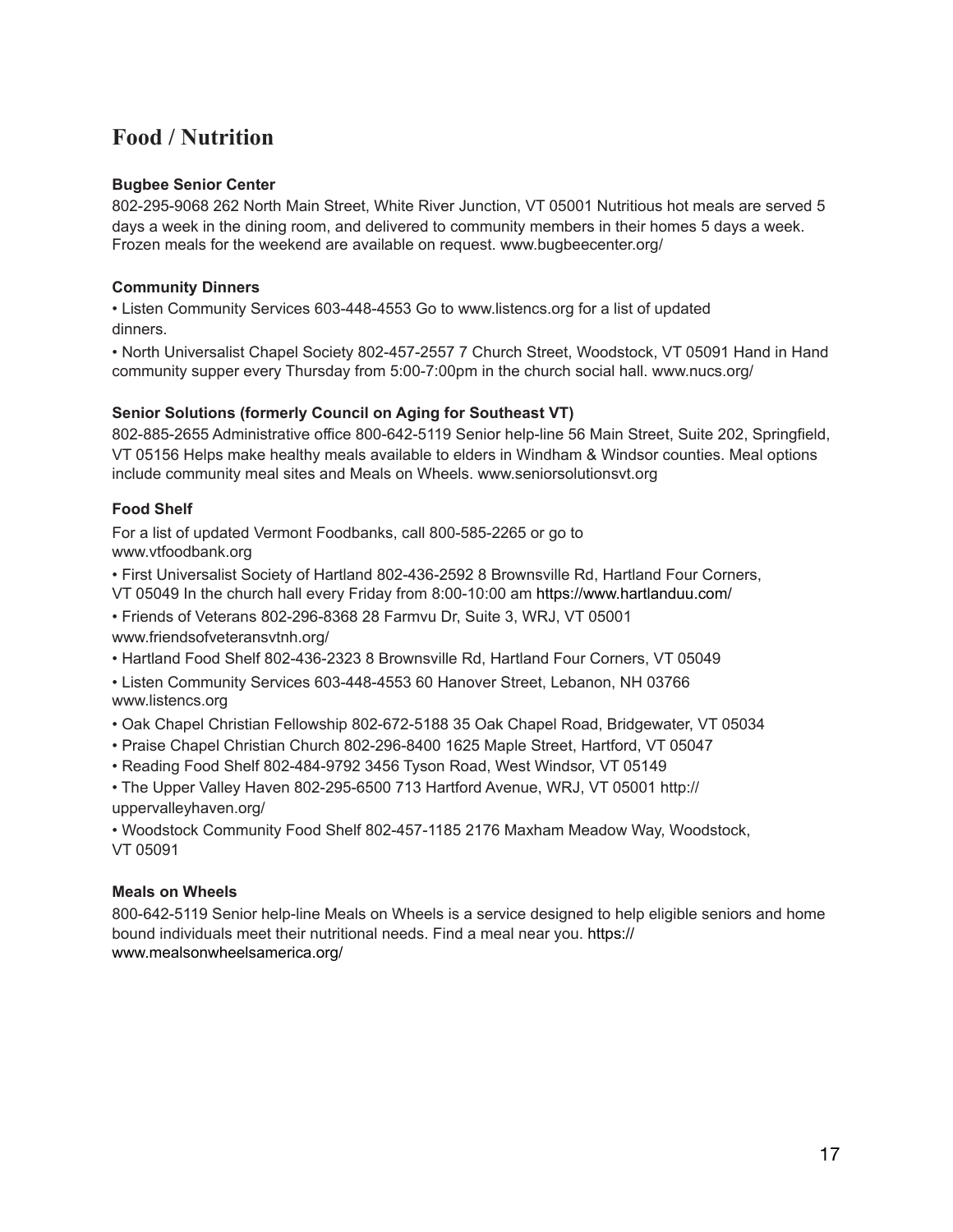## **Southeastern VT Community Action (SEVCA)**

• Springfield Outreach Office 802-885-6153 802-885-1019 107 Park Street Suite 2, Springfield, VT 05156

• WRJ Outreach Office 802-295-5215 220 Holiday Inn Drive, Suite 30, WRJ, VT 05001

• Windsor Outreach Office 802-674-2900

Windsor Connection Resource Center 1 Railroad Plaza, Windsor, VT 05089

• 3SquaresVT and Vermont Farm to Family programs can help you put food on your table and supplement your nutritional needs. Staff can help you in understand and complete your application. Use your 3SquaresVT benefits (EBT) at local farmers markets throughout VT. www.sevca.org or www.vermontfoodhelp.org

## **Southwestern VT Council on Aging**

800-642-5119 Senior helpline

Rutland Office: 143 Maple Street Rutland, VT 05701 802-786-5990

Bennington Office: 160 Benmont Ave Suite 90 Bennington, VT 05201 802-442-5436

Helps make healthy meals available to elders in Rutland & Bennington counties. Meal options include community meal sites and Meals on Wheels. www.svcoa.org/

## **The Thompson at the Center for Seniors & Community**

802-457-3277 99 Senior Lane, Woodstock, VT 05091 Serves healthy and delicious meals 5 days a week in the dining room, and delivers meals to community members in their homes 7 days a week. www.thompsonseniorcenter.org/

## **Upper Valley Farm to School Network**

802-478-0129 A group of farmers, teachers, parents, students and community members working to use local food in the cafeteria, grow school gardens, and add food and farm themes into the classroom. <https://vitalcommunities.org/valleyfoodfarm/uvfts/>

#### **Veggie Van Go**

2nd Tuesday of every month from 10 a.m. to 1 p.m. at Mt. Ascutney Hospital and Health Center

#### **VT Department of Children and Families - Economic Services**

800-479-6151 Benefits service center Go to the Index. Look under 'Vermont Department of Health' to find contact info for District Office. 3SquaresVT and Vermont Farm to Family programs can help you put food on your table and supplement your nutritional needs. Staff can help you in under- stand and complete your application. Use your 3SquaresVT benefits (EBT) at local farmers markets throughout VT. www.vermontfoodhelp.com/ or<https://dcf.vermont.gov/esd>

## **VT Department of Health - Women, Infants & Children (WIC)**

800-649-4357 Go to the Index. Look under 'Vermont Department of Health' to find contact info for District Office. Serves income-eligible pregnant women, women who are breastfeeding or who have a new baby, infants and children up to age 5 who are nutritionally or medically at risk. Provides healthy foods, nutrition counseling, breastfeeding support, health education, and links to other community resources. www.healthvermont.gov/wic/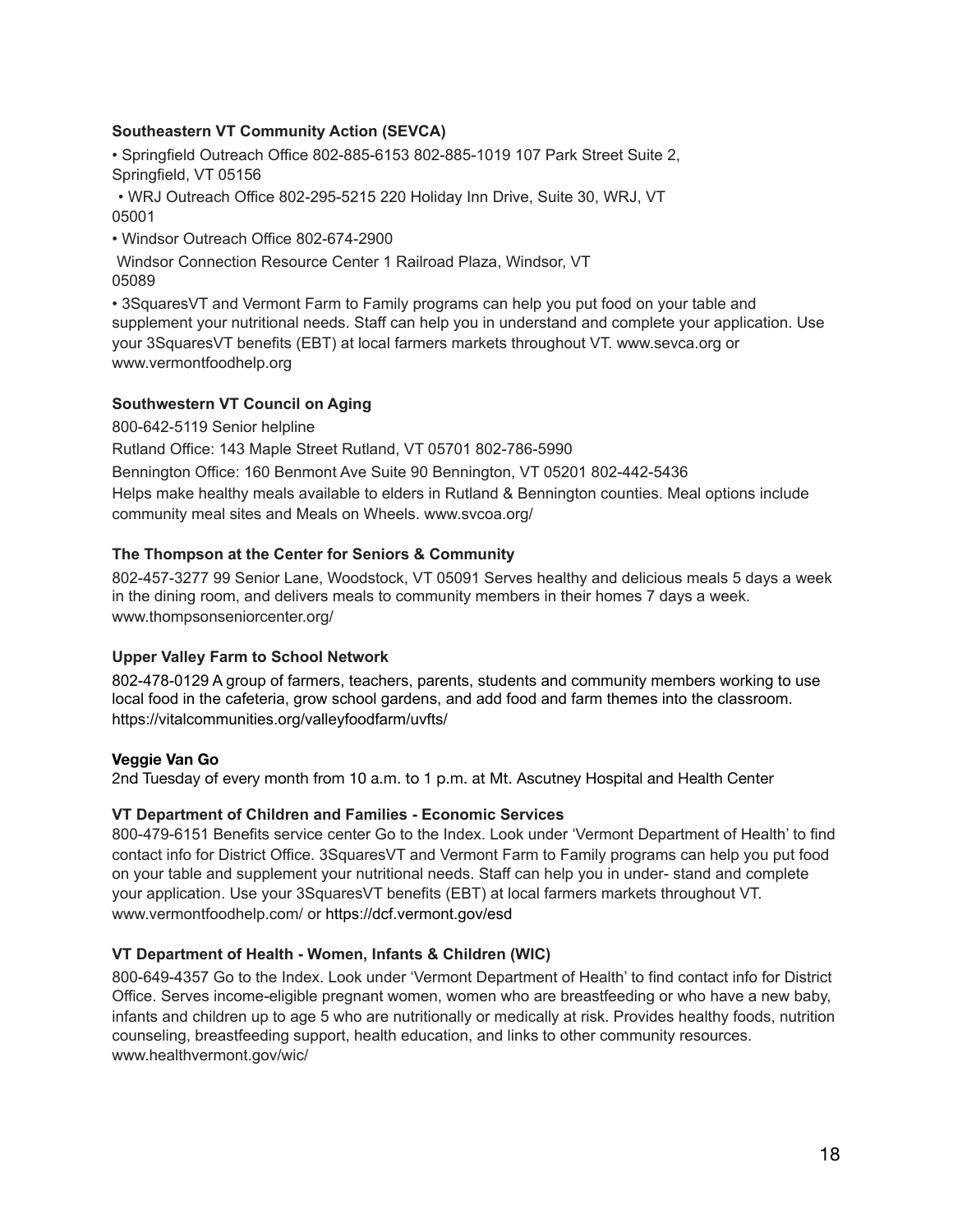## **Fuel Assistance**

## **Listen Community Services**

603-448-4553 800-263-1166 60 Hanover Street, Lebanon, NH 03766 Provides services and support to meet the critical needs of Upper Valley individuals and families, including: benefits assistance, budget counseling, clothing, community dinners, emergency food, food pantry, heating helpers, holiday baskets, life skills, rental assistance, summer camp scholarships, utilities, and youth mentoring. www.listencs.org/

## **Southeastern VT Community Action (SEVCA)**

• Springfield Outreach Office 802-885-6153 802-885-1019 107 Park Street Suite 2, Springfield, VT 05156

• WRJ Outreach Office 802-295-5215 220 Holiday Inn Drive, Suite 30, WRJ, VT 05001

• Windsor Outreach Office 802-674-2900 Windsor Connection Resource Center 1 Railroad Plaza, Windsor, VT 05089 Crisis fuel and utility assistance for individuals and families in Windham & Windsor counties. Can help you with a heating crisis during the winter months. If you are behind in paying your electric bill, staff can help negotiate a payment plan with the electric companies to prevent disconnection. Weatherization services to reduce fuel cost. www.sevca.org

## **VT Department of Children and Families - Economic Services**

800-479-6151 Benefits service center Go to the Index. Look under 'Vermont Department of Health' to find contact info for District Office. Can help pay part of your home heating bills whether you own your home or rent. Crisis fuel assistance can help you with a heating crisis during the winter months. Can also help you to negotiate payment plans and will work with your electric or natural gas company to prevent disconnection. You must fill out an application. <https://dcf.vermont.gov/esd>

## **Gay, Lesbian, Bisexual, Transgender, Questioning Resources**

## **Human Immunodeficiency Virus / Hepatitis C Virus (HIV/HCV) Resource Center**

603-448-8887 800-816-2220 2 Blacksmith Street, Lebanon, NH 03766 We offer case management, support groups, assistance with transportation to medical appointments, and emergency financial help for housing, food, cloth- ing and medical needs. We also offer HIV and Hepatitis C prevention education and testing.<http://www.h2rc.org/>

## **Outright VT**

802-865-9677 866-488-7386 LGBTQ youth crisis hotline McClure Multigenerational Building 241 North Winooski Ave, Burlington, VT 05401 Helping to build safe, healthy, and supportive environments for gay, lesbian, bisexual, transgender, queer, and questioning youth ages 13-22. Advocacy, education, free and anonymous HIV testing, support groups, and youth programs. <http://www.outrightvt.org/>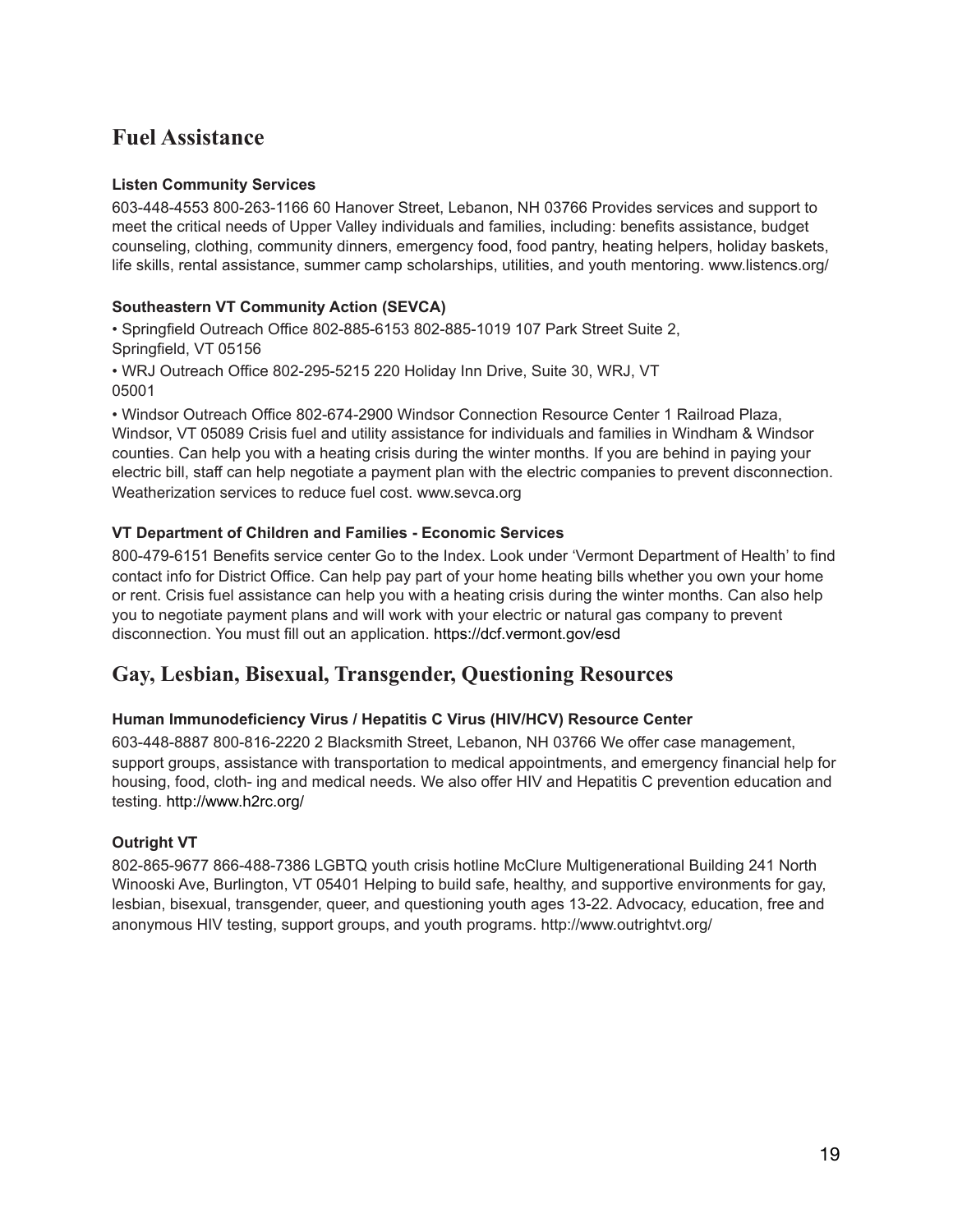## **Healthcare- Free**

## **Alice Peck Day Memorial Hospital**

603-448-3121 Main hospital line 10 Alice Peck Day Dr, Lebanon, NH 03766 Delivers affordable care to uninsured and underinsured patients through financial assistance programs. To get an application: visit the Patient Access Department, call and ask for forms to be mailed to you, or download them online. www.alicepeckday.org/

#### **Dartmouth-Hitchcock Medical Center**

603-650-5000 Main hospital line 603-650-6222 Financial assistance 1 Medical Center Drive, Lebanon, NH 03545 Offers free or discounted care to patients who may be unable to pay their bills. In order to be considered for financial assistance, the patient (or their family representative) must complete an application and provide information that supports their financial need. www.dhmc.org/

#### **Gifford Medical Center**

802-728-7000 Main hospital line 802-728-2323 Financial assistance 44 South Main Street, Randolph, VT 05060 Provide health care to all, regardless of insurance status. Works with patients to find financial assistance through its Affordable Care Program, state and federal resources, and no-interest payment plans. Fill out an application. www.giffordmed.org/

## **Good Neighbor Health & Red Logan Dental Clinic**

802-295-1868 Medical clinic 802-295-7573 Dental clinic 70 North Main Street, White River Junction, VT 05001 Free health care facility whose mission is to offer accessible, primary medical and dental care to all of those in the Upper Valley who are in need, but who are without the means to pay. www.goodneighborhealthclinic.org/

#### **Ladies First**

800-508-2222 800-319-3141 TDD A health-screening program for Vermont women that takes away financial barriers that keep many women from being screened for breast and cervical cancer, and heart disease. Pays for annual mammograms, clinical breast exams, pelvic exams, cervical Pap tests; cholesterol, blood pressure, and diabetes screenings. [www.ladiesfirstvt.org](http://www.ladiesfirstvt.org) 

#### **Ottauquechee Health Center**

802-457-3030 32 Pleasant Street, Woodstock, VT 05091 A service of Mt. Ascutney Hospital and Health Center, providing high quality medical care to anyone in need. Offering both male and female primary care providers for patients of all ages. Additional and specialty services include: nursing visits (allergy, coumarin, flu), routine lab tests, Dermatology, & Ophthalmology. www.mtascutneyhospital.org/ ottauquechee-health-center/

#### **Rutland Regional Medical Center**

802-775-7111 Main hospital line 802-747-1751 Financial assistance 160 Allen Street, Rutland, VT 05701 A financial assistance program assists eligible residents of the area with hospital expenses because of illness or accident. Eligibility is based on family size and gross income. Fill out an application. www.rrmc.org/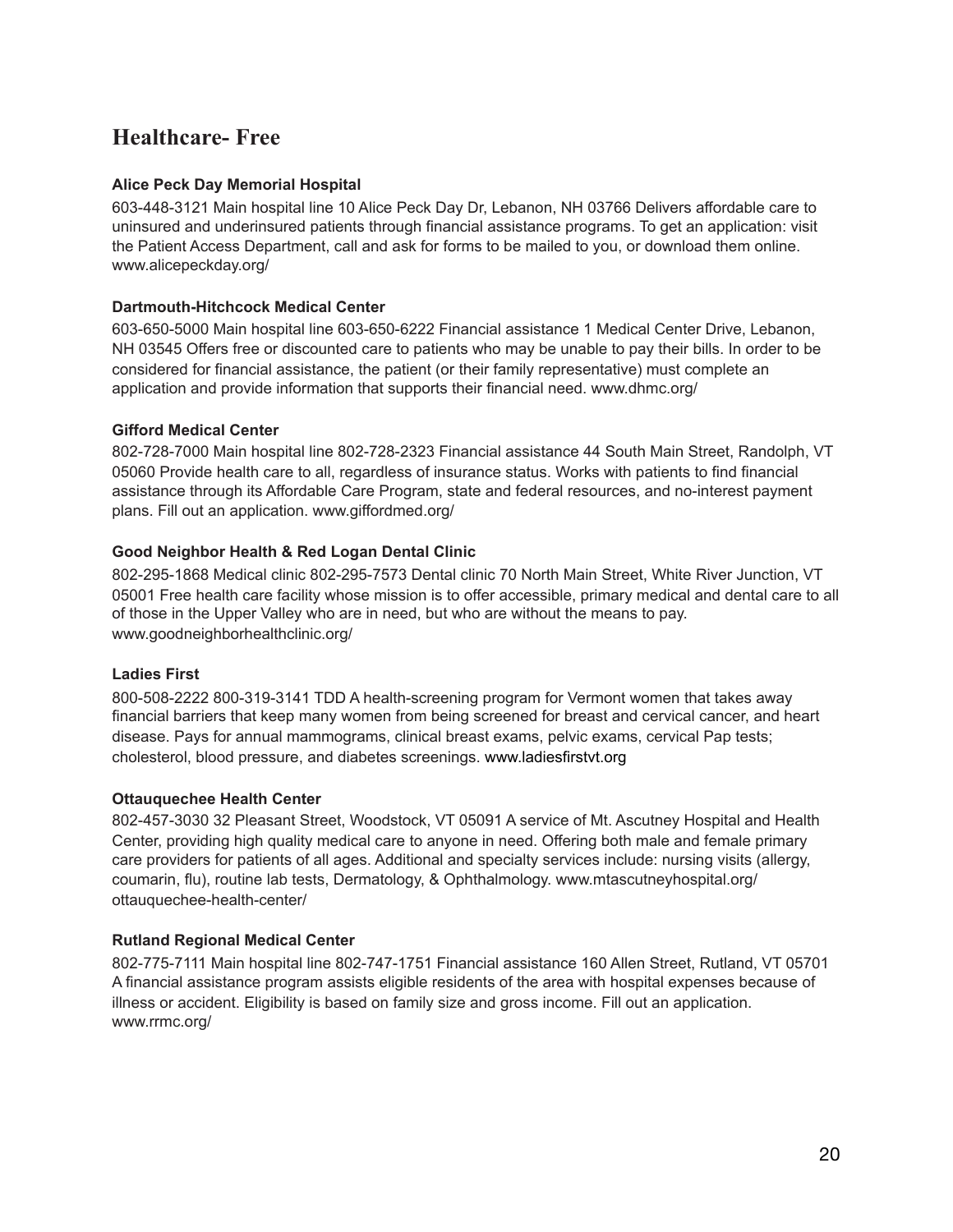## **United States Department of Veterans Affairs (VA) - White River Junction VA Medical Center**

802-295-9363 Main hospital line 866-687-8387 802-295-9363, ext 5038 or 5746 Billing and insurance 800-829-4833 TDD 163 Veterans Drive, White River Junction, VT 05009 Information on Veterans healthcare & other benefits. www.whiteriver.va.gov/

## **Visiting Nurse and Hospice of VT & NH**

888-300-8853 Business office 800-575-5162 Patient referrals 800-735-2964 TDD 88 Prospect Street White River Junction, 05001 Offers a full array of traditional and high-tech home health and hospice services. Available to all in medical need, regardless of the patient's ability to pay. [https://](https://www.vnhcare.org/) [www.vnhcare.org/](https://www.vnhcare.org/)

## **Windsor Community Health Clinic at Mt. Ascutney Hospital & Health Center**

802-674-7213 289 County Road, Windsor, VT 05089 Serves members of our community who are not covered by Medicaid, VHAP, and private insurance, and who do not have the financial resources to pay for healthcare services. Services covered include: treatment for illness or injury, routine checkups with a primary care physician, annual exam, prostate exam, mammograms, lab tests, x-rays, immunizations, health education classes, help applying for insurance.<http://www.mtascutneyhospital.org/>

## **Health Education**

## **Community Health Outreach at Mt. Ascutney Hospital & Health Center**

802-674-7089 289 County Road, Windsor, VT 05089 Working with individuals, healthcare providers and community organizations to reduce chronic disease. The promotion of healthy lifestyle choices includes alcohol, tobacco & other drug abuse prevention efforts, and creating healthy environments where physical activity and healthy eating are the norm. Skill building workshops offered include: Guiding Good Choices (parenting for prevention), Healthier Living Workshops (for physical health) and Wellness Recovery Action Plan Workshops (for mental health). Tobacco cessation coaching and other health education services provided. www.mtascutneyhospital.org/

#### **CPR Courses at Mt. Ascutney Hospital & Health Center**

802-674-7205 289 County Road, Windsor, VT 05089 www.mtascutneyhospital.org/

#### **Dartmouth-Hitchcock Aging Resource Center**

802-653-3460 46 Centerra Parkway, 2nd Floor, Lebanon, NH 03766 Offers older adults, families, and community members in NH & VT FREE pro- grams and services to help them live healthier, more informed lives. Services include: advance care planning, community classes & events, lending library, support groups, and information about health concerns of older adults. http://patients.dartmouthhitchcock.org/aging\_resource\_center.html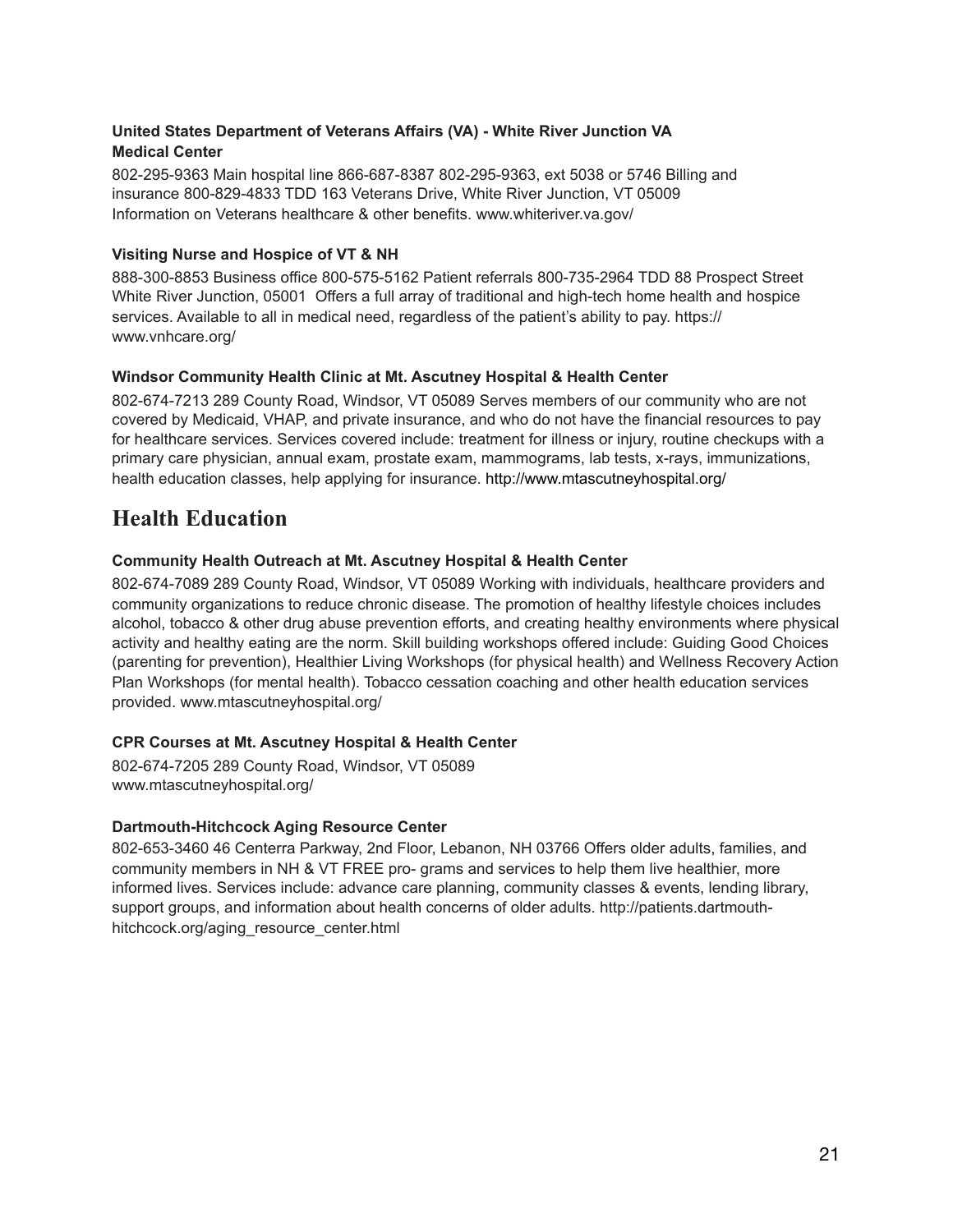#### **Diabetes Educator at Mt. Ascutney Hospital & Health Center**

802-674-7135 289 County Road, Windsor, VT 05089 Medical professionals who specialize in the care and education of people with diabetes. www.mtascutneyhospital.org/

## **Good Neighbor Health Clinic**

802-295-1868 70 North Main Street, White River Junction, VT 05001 Health promotion and chronic disease management programs include: tobacco cessation; heart disease, colon cancer, and hunger screenings; immunization program; blood pressure and body mass index checks; diabetes group visits and educational events; and regular weight checks. www.goodneighborhealthclinic.org/

**Hunger Free VT** 802-865-0255 38 Eastwood Drive, Suite 100 South Burlington, VT 05403 An education and advocacy organization with the mission to end the injustice of hunger and malnutrition for all Vermonters. Programs include: school meal expansion, 3SquaresVT outreach, the learning kitchen, outof-school time nutrition, and early childhood nutrition outreach. www.hungerfreevt.org/

## **Planned Parenthood**

- Claremont Health Center 603-542-4568 136 Pleasant Street, Claremont, NH 03743
- Rutland Health Center 802-775-2333 6 Roberts North, Rutland, VT 05701
- White River Junction Health Center 802-281-6056 79 South Main Street, White River Junction, VT 05001 Sexual and reproductive health care, education, and information for men, women, and teens. www.plannedparenthood.org/

## **Ottauquechee Community Partnership**

802-457-2679 32 Pleasant Street, Woodstock, VT 05091 Engages individuals and organizations in developing healthy environments and positive intergenerational relationships in the VT towns of Barnard, Bridgewater, Killington, Pomfret, Reading and Woodstock. www.ocpvt.org/

## **VT Department of Health**

Go to the Index. Look under 'Vermont Department of Health' to find contact info for District Office. Public health topics: Children and families, diseases and prevention, alcohol and drug abuse programs, emergencies and public health preparedness, community public health, a healthy environment; health research, data, and records. http://healthvermont.gov/

## **Home Health Nursing Care & Hospice Service**

#### **Bayada Nurses**

• Bayada Hospice 802-526-2380 316 Main Street Unit EH-6 Norwich, VT 05055

• Bayada Nurses 802-775-7272 2 South Main Street, Suite 4, Rutland, VT 05701 Bayada Hospice provides interdisciplinary Hospice Care at home, in assisted living and nursing facilities. Bayada Nurses provide nursing, rehabilitative, therapeutic, and personal home health care services to children, adults, and seniors in the comfort of their own homes 24 hours, 7 days a week. www.bayada.com/

## **Visiting Nurse and Hospice of VT & NH**

888-300-8853 Business office 800-575-5162 Patient referrals 800-735-2964 TDD 66 Benning Street, Suite 6, West Lebanon, NH 03784 Offers a full array of traditional and high-tech home health and hospice services. Available to all in medical need, regardless of the patient's ability to pay. [https://](https://www.vnhcare.org/) [www.vnhcare.org/](https://www.vnhcare.org/)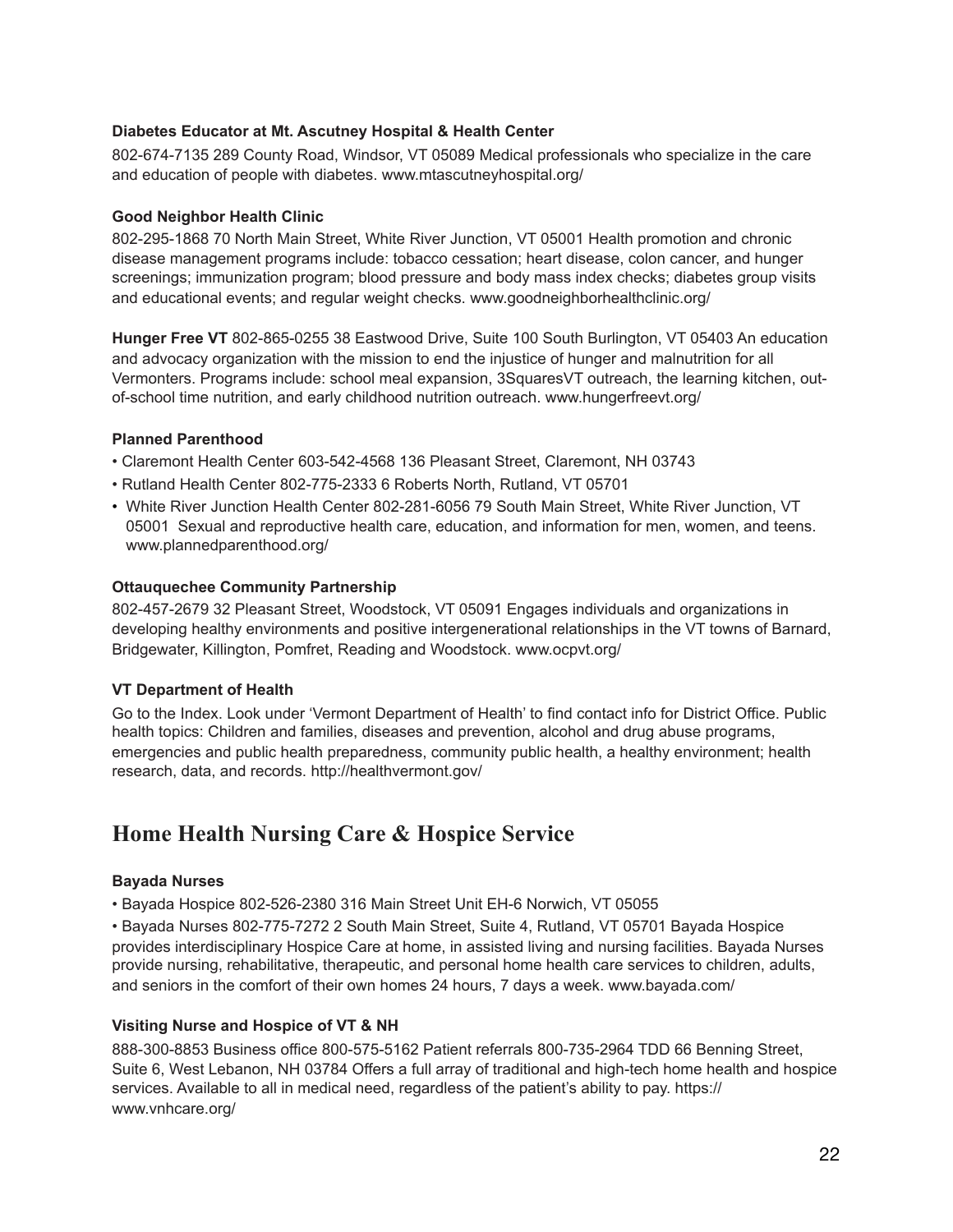## **Housing & Shelter**

#### **Mountainside House Teen Shelter**

802-228-7783 6 Mill Street, Ludlow, VT 05149 Shelter for homeless & runaway youth. <https://www.wcysvt.org/mountainside-house/>

## **Mellishwood**

802-457-1322 34, 36 Pleasant Street, Woodstock, VT 05091 Section 8 elderly housing. [https://www.publichousing.com/details/mellishwood\\_ii](https://www.publichousing.com/details/mellishwood_ii) 

**Twin Pines Housing** 802-291-7000 226 Holiday Drive Suite 20 White River Junction, VT 05001 Twin Pines Housing is the leading developer and provider of affordable housing in the Upper Connecticut River Valley region for individuals and families with low to moderate incomes. We offer housing in Vermont and New Hampshire located in Lebanon, Hanover, Enfield, Hartford, White River Junction, and Woodstock. tphtrust.org

**Windsor Village** 802-674-2867 65 State Street, Windsor, VT 05089 Section 8 independent living for the elderly and persons with a disability. 10 townhouse style family units. [http://stewartproperty.net/property](http://stewartproperty.net/property-item/windsor-village-windsor-vt/)[item/windsor-village-windsor-vt/](http://stewartproperty.net/property-item/windsor-village-windsor-vt/)

## **Upper Valley Haven**

802-295-6500 713 Hartford Avenue, White River Junction, VT 05001 Byrne House family shelter & Hixon House adult shelter www.uppervalleyhaven.org

#### **Union Square Apartments**

802-674-9455 7 Union Street, Windsor, VT 05089 Low-income housing tax credit property for families. Income restrictions apply.<http://stewartproperty.net/property-item/union-square-windsor-vt/>

## **Upper Valley Habitat for Humanity**

802-295-1854 Office located at Gates-Briggs Building 5 South Street #307 WRJ, VT 05001 Simple, decent, affordable home ownership for deserving families in the community who could not otherwise afford to buy a home. Houses are built by community volunteers, with many local vendors providing free or deeply dis- counted materials and services. The family agrees to contribute at least 500 hours of work in the building of their house. <https://www.uppervalleyhabitat.org/>

#### **VT State Housing Authority**

802-828-3295 Voice line 800-798-3118 TDD 800-820-5119 Message line 1 Prospect Street, Montpelier, VT 05602 To provide and make housing more accessible and affordable for Vermonters. Rental assistance program, managed housing program, Section 8 home ownership; elderly, family, and mobile home housing lists. [www.vsha.org](http://www.vsha.org)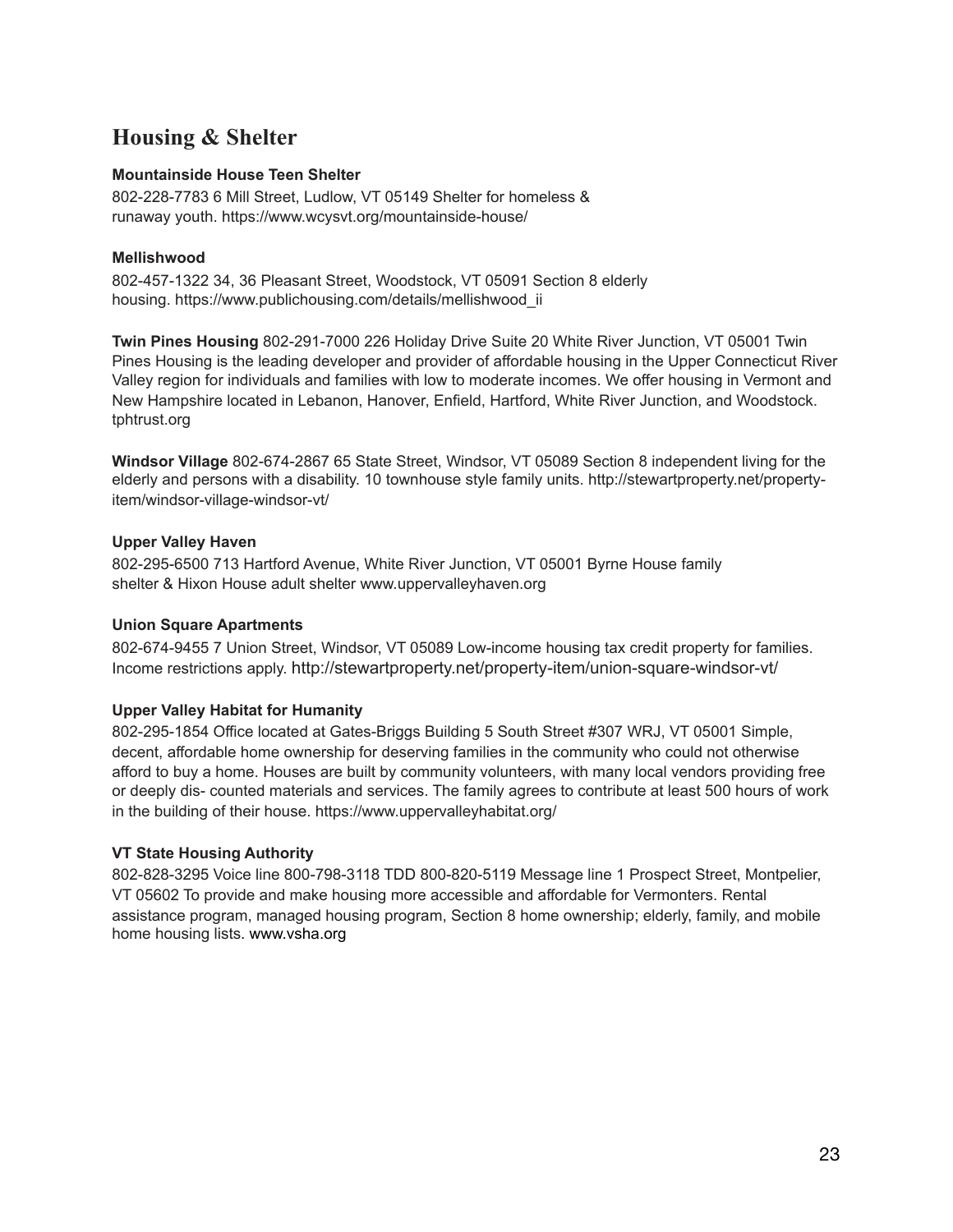## **Information / Referral / Advocacy**

## **2-1-1**

• New Hampshire 211 Just dial 2-1-1 Local call from anywhere in NH 866-444-4211 Dial from outside of NH www.211nh.org

• Vermont 211 Just dial 2-1-1 Local call from anywhere in VT 802-652-4636 Dial from outside of VT 866-652-4636 Toll-free in VT www.vermont211.org Provides information about critical health and human services available in your community at no charge to you. Available 24 hours a day, 7 days a week.

## **Community Care Coordinator at the Ottauquechee Health Center**

802-457-5414 32 Pleasant Street, Woodstock, VT 05091 Links patients to community and healthcare resources to improve their quality of life with the goal of maintaining independence for as long as possible. Provides referral to private caregivers. [http://www.mtascutneyhospital.org/community-services/](http://www.mtascutneyhospital.org/community-services/ottauquechee-health-center/community-care-coordination) [ottauquechee-health-center/community-care-coordination](http://www.mtascutneyhospital.org/community-services/ottauquechee-health-center/community-care-coordination)

## **Ottauquechee Community Partnership**

802-457-1317 32 Pleasant Street, Woodstock, VT 05091 Engages individuals and organizations in developing healthy environments and positive intergenerational relationships in the VT towns of Barnard, Bridgewater, Killington, Pomfret, Reading and Woodstock. www.ocpvt.org/

## **Senior Solutions (formerly Council on Aging for Southeast VT)**

802-885-2655 Administrative office 802-885-2669 Senior help-line 38 Pleasant Street, Springfield, VT 05156 Area Agency on Aging providing social services to people 60 years & older. Connects seniors and their caregivers to the information and services they need in Windsor & Windham counties. www.seniorsolutionsvt.org

## **Southwestern VT Council on Aging**

800-642-5119 Senior helpline Rutland Office: 143 Maple Street Rutland, VT 05701 802-786-5990 Bennington Office: 160 Benmont Ave Suite 90 Bennington, VT 05201 802-442-5436

Area Agency on Aging proving social services to people 60 years and older. Connects seniors and their caregivers to information and services they need in Rutland & Bennington counties. [https://](https://www.svcoa.org/) [www.svcoa.org/](https://www.svcoa.org/)

## **VT Department of Health**

The VT Department of Health operates 12 District Offices located throughout the state. Contact the office near you to find health information, disease prevention and emergency response services.

• Rutland District Office 802-786-5811 888-253-8802 300 Asa Bloomer Building,

Rutland, VT 05701

• Springfield District Office 802-885-5778 888-296-8151 100 Mineral Street, Suite 104, Springfield, VT 05156

• White River Junction District Office 802-295-8820 888-253-8799 226 18 Prospect St. Suite 300 White River Junction, VT 05001 [http://](http://healthvermont.gov/) [healthvermont.gov/](http://healthvermont.gov/)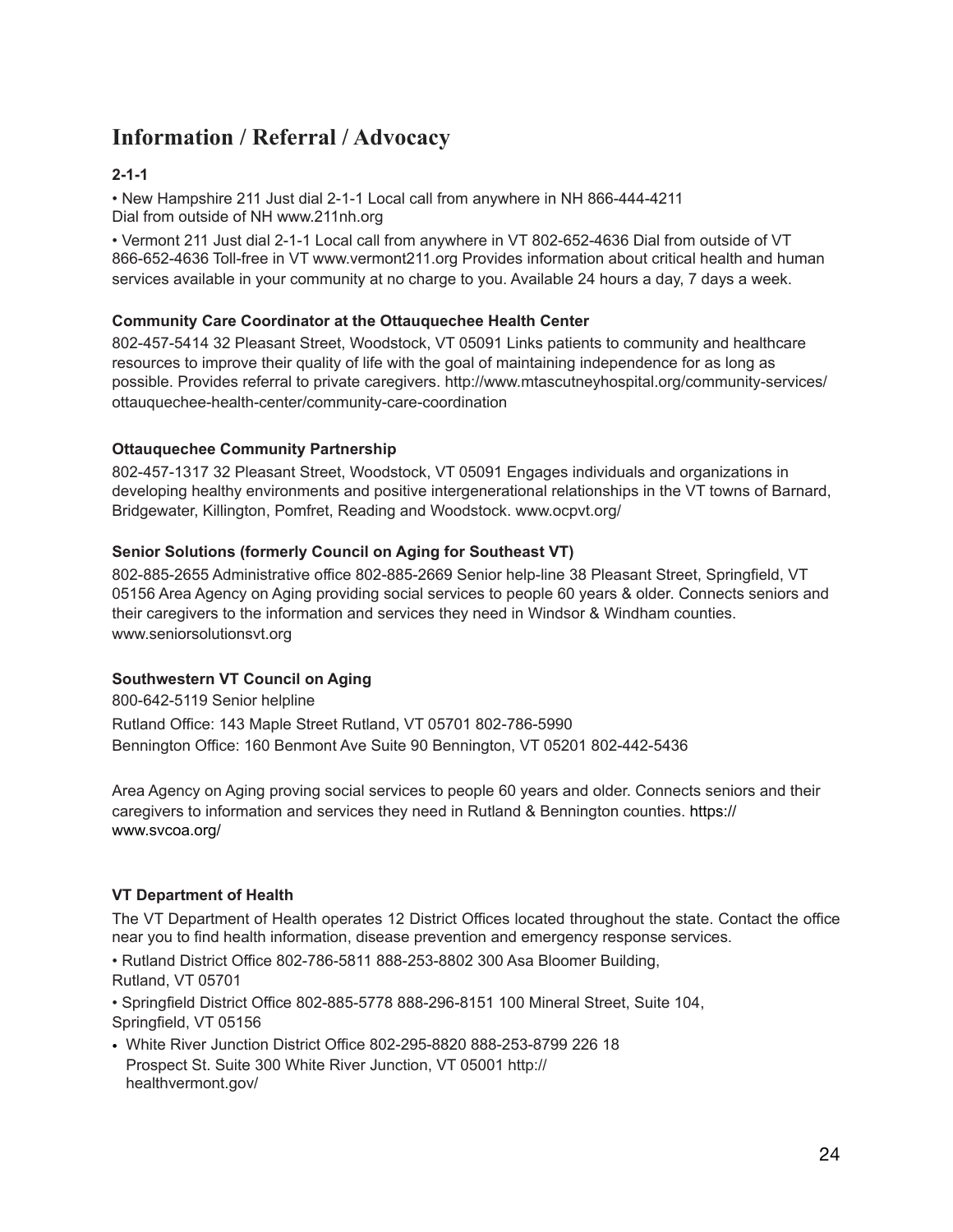## **Legal Assistance**

## **Disability Rights VT**

800-834-7890

• Main office 802-229-1355 141 Main Street, Suite 7, Montpelier, VT 05602

• Rutland office 802-773-3944 1 Scale Avenue, Suite 23, Howe Center, Bldg. 14, Rutland, VT 05701 Statewide agency dedicated to advancing the rights of people with disabilities & mental health issues. Support human and civil rights by investigating complaints of abuse and neglect & violations of individual rights. www.disabilityrightsvt.org/

## **Have Justice Will Travel**

802-685-7809 877-496-8100 9580 Vermont Route 113, Vershire, VT 05079 Provides in-home consultations, transportation to and from court hearings and free legal representation for low-income Vermonters who are victims of domestic and sexual violence. www.havejusticewilltravel.org/

## **Office of the Defender General**

6 Baldwin Street, 4th Floor Montpelier, VT 05633 (802) 828-3168 Provides representation to needy persons charged with serious crimes. Provides counsel to children who are the subject of juvenile hearings as alleged delinquents; to children in need of care and supervision; to children in custody of the Dept for Children and Families; to persons in custody of the Commissioner of Corrections; to needy persons in extradition, probation or parole revocation hearings. Resources for legal research and practice and links to other law-related web sites. http://defgen.vermont.gov/

## **South Royalton Legal Clinic at VT Law School**

800-831-1500 164 Chelsea Street, South Royalton, VT 05068 serves residents from several Vermont counties who are unable to afford counsel and who need assistance with issues such as children's rights, immigration, family law, housing, welfare and unemployment, health care, Social Security, consumer protection, bankruptcy, contracts, wills, and statutory civil rights. www.vermontlaw.edu

## **Valley Court Diversion Programs**

802-295-5078 211 North Main Street, White River Junction, VT 05001 Provides alternatives to the traditional criminal justice system for those who have committed minor infractions of the law. Programs hold both youth and adult offenders accountable for their behavior and work to restore a sense of safety to the community through monetary restitution, community service, repair of damaged property, letters of apology, research papers, special projects, and other restorative activities. www.vcdp.org/

## **VT Legal Aid**

800-889-2047

• Rutland Office 57 North Main Street, Rutland VT, 05701

• Springfield Office 56 Main Street, Suite 301, Springfield VT, 05156 Free civil legal services to Vermonters who are low-income, elderly and those with disabilities. Serves the community by providing information, advice and representation in the areas of health care, housing, education, family law, benefits, and consumer law. www.vtlegalaid.org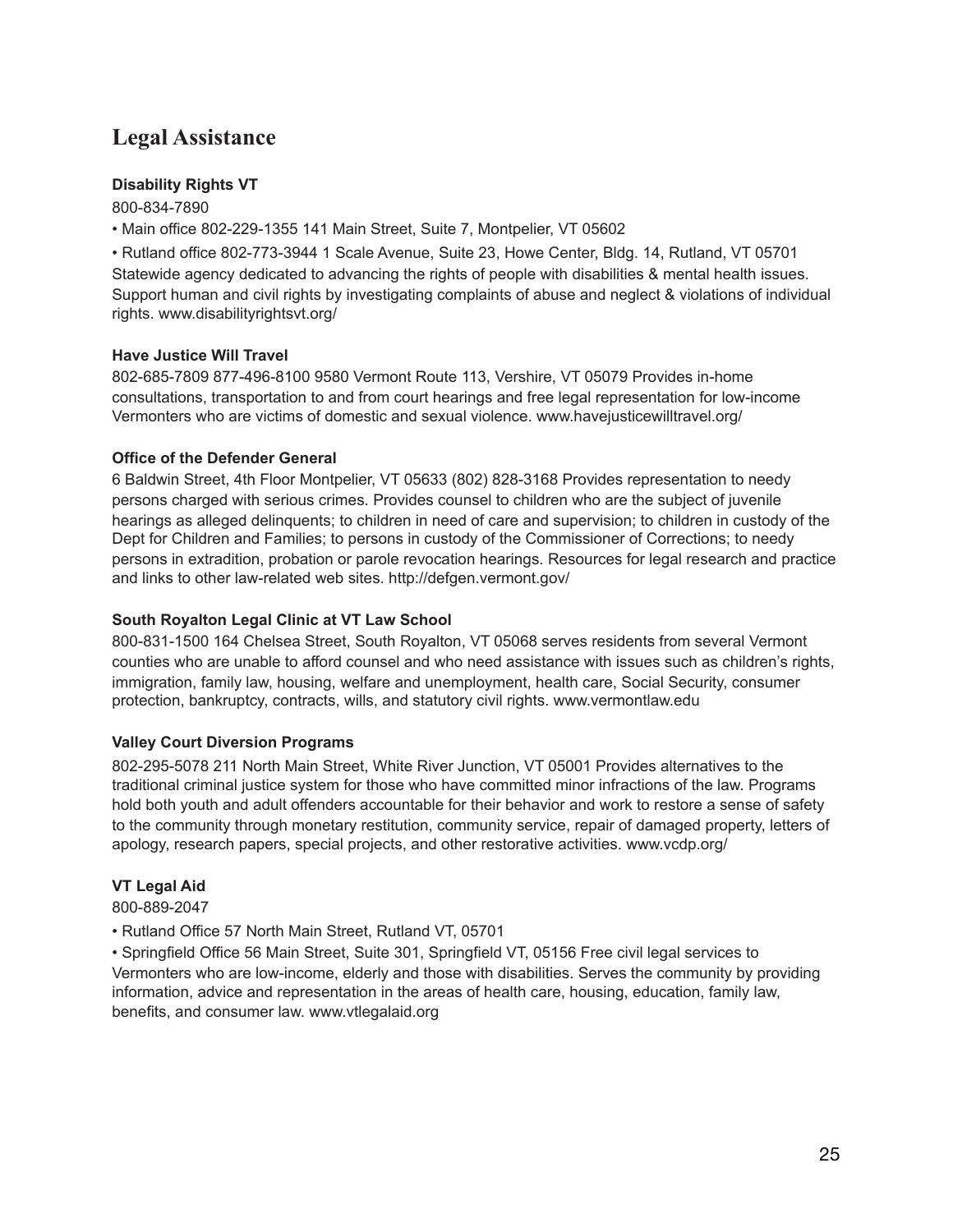## **Libraries**

For an updated list of public libraries in Vermont, visit www.publiclibraries.com/ vermont.htm

## **Abbott Memorial Library**

802-457-2236 15 Library Street, South Pomfret, VT 05067 <https://www.abbottmemoriallibrary.org/>

## **Charles B. Danforth Public Library**

802-234-9408 Route 12, Barnard, VT 05031

## **Hartford Library**

802-296-2568 1587 Maple Street, Hartford, VT 05047 <https://www.hartfordvtlibrary.org/>

## **Hartland Public Library**

802-436-2473 153 Route 5, Hartland, VT 05048 www.hartlandlibraryvt.org/

## **Norman Williams Public Library**

802-457-2295 10 The Green Street, Woodstock, VT 05091 http:// normanwilliams.lib.vt.us/index2.html

#### **Quechee & Wilder Libraries**

• Quechee 802-295-1232 1957 Quechee Main Street, Quechee, VT 05059 • Wilder 802-295-6341 78 Norwich Avenue, Wilder, VT 05088 www.youseemore.com/quecheelibrary/default.asp

#### **Reading Public Library**

802-484-5588 717 Route 106, Reading, VT 05062 www.readinglibrary.org/

#### **Sherburne Memorial Library**

802-422-9765 802-422-4251 2998 River Road, Killington, VT 05751 http:// sherlib.wordpress.com/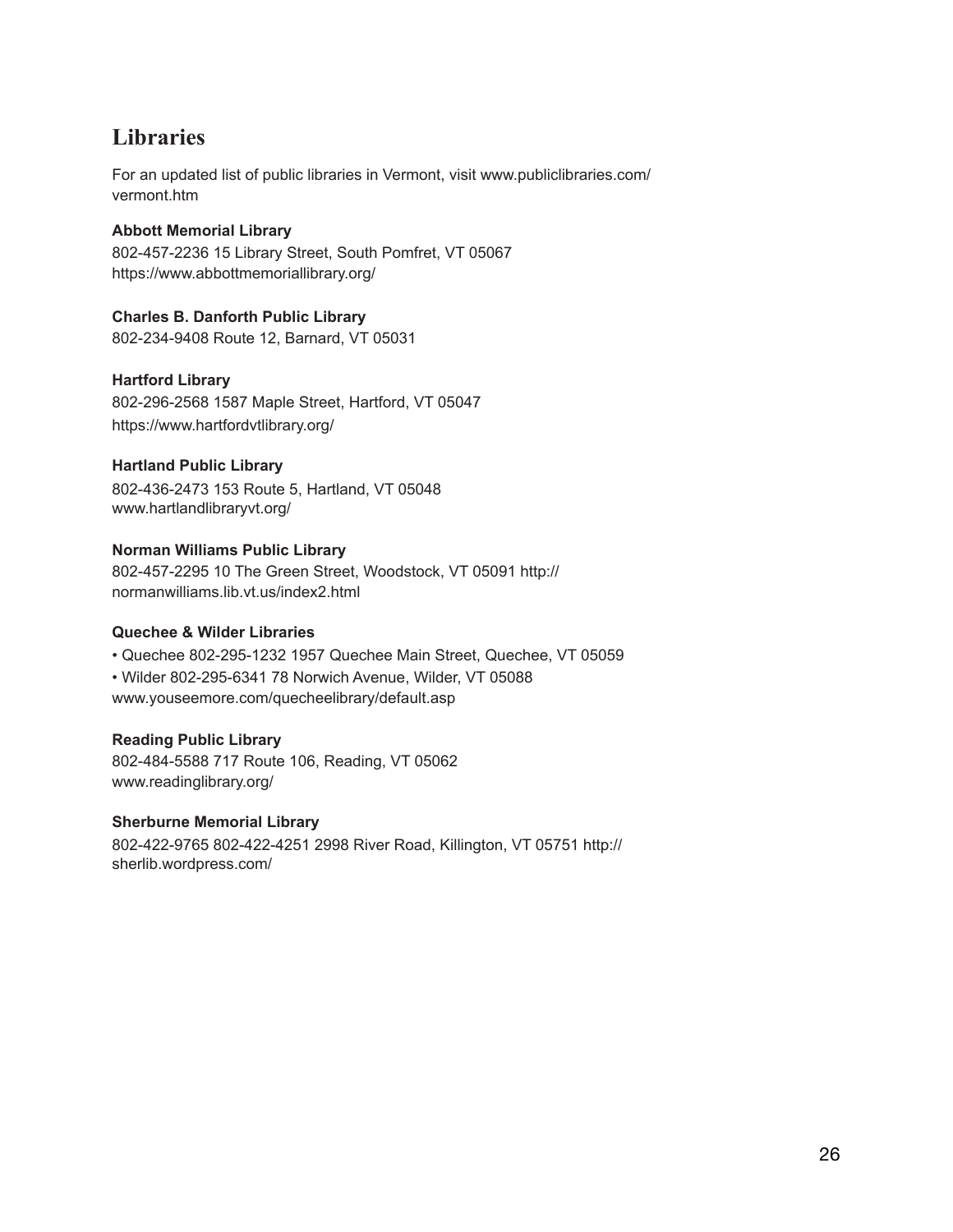## **Mental Health**

## **Clara Martin**

800-639-6360 Emergency

• Randolph Service Location 802-728-4466 11 Main Street, Randolph, VT 05060

- Wilder Service Location 802-295-1311 39 Fogg Farm Road, Wilder, VT 05088
- White River Junction Service Location 331 Olcott Drive Suite U3 White River Junction, VT 05001

Comprehensive mental health and substance abuse services within these major categories: adult, child and family, school, corrections, and substance abuse. www.claramartin.org/

## **Health Care & Rehabilitation Services (HCRS)**

888-888-5144 Information and services 800-622-4235 Crisis line

• Hartford Office 802-295-3031 49 School Street, Hartford, VT 05047

• Springfield Office (Headquarters) 802-886-4500 390 River Street, Springfield, VT 05156

• Windsor Office 802-674-2539 14 River Street, Windsor, VT 05089 Comprehensive mental health and substance abuse services for community members across Windsor and Windham counties. The 5 major service areas are: adult outpatient, children's division, community rehabilitation and treatment, developmental services, and Windham/Windsor recovery assistance program. www.hcrs.org

## **National Suicide Prevention Lifeline**

800-273-TALK (800-273-8255) Are you feeling desperate, alone or hopeless? Call the National Suicide Prevention Lifeline, a free, 24-hour hotline available to anyone in suicidal cri- sis or emotional distress. Your call will be routed to the crisis center closest to you. www.suicidepreventionlifeline.org/

## **VT Catholic Charities**

802-773-3379 800-851-8379 1 Scale Ave, Howe Center Box 93, Unit 209 Rutland, VT 05701 Offers individual, family, and couples counseling on issues including: pre-marriage evaluation and education, marriage issues, family conflicts, post-abortion counseling, depression, spiritual issues, post-adoption services, prison ministries, adjustment and transition to assisted living facilities, grief and loss. www.vermontcatholic.org/

## **VT Department of Health - Mental Health**

• VT Dept Mental Health 802-241-0090 280 South Drive NOB 2 North, Waterbury, VT 05671 Information about child, adolescent, adult, and family mental health services and resources.

• VT State Hospital 802-241-1000 802-241-3199 TDD 103 South Main Street, Brooks Building Waterbury, VT 05671 Serves adults with serious and persistent mental illness as part of a comprehensive continuum of care. http://mentalhealth.vermont.gov/

## **VT Vet-To-Vet**

(802) 485-4534 Offers peer-to-peer support to veterans of all ages. Able to talk safely and confidentially about issues such as: PTSD, depression, anxiety, substance use, family, bi-polar and borderline personalities disorders. Peers offer each other an understanding that comes from having experienced a similar situation or problem. http://vtvettovet.org/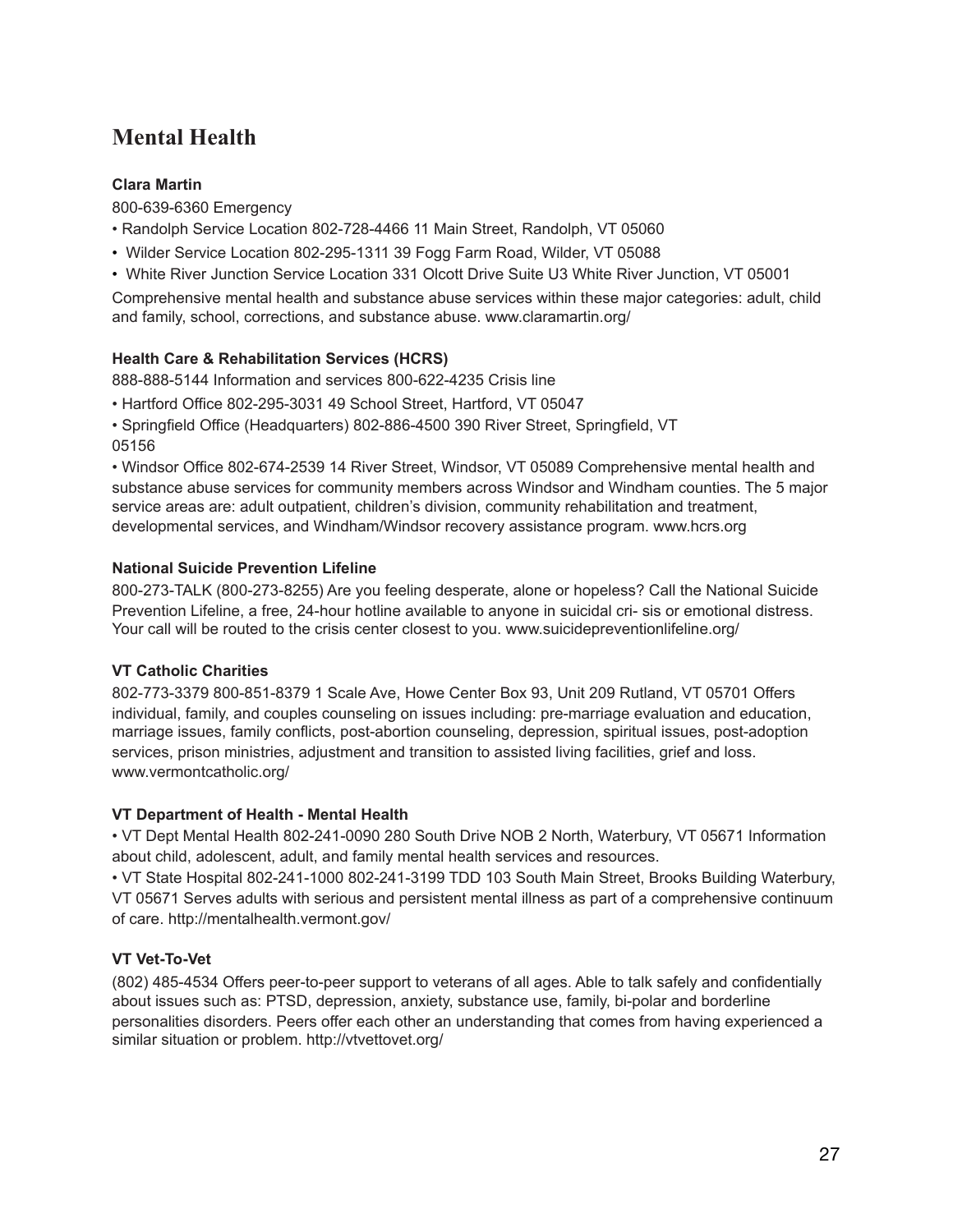## **NURSING HOMES, RESIDENTIAL CARE HOMES & ASSISTED LIVING FACILITIES**

## **Cedar Hill Continuing Care Community**

• Cedar Hill Continuing Care Community Victorian House, Health Care Center & Teddy's Place 802-674-6609 49 Cedar Hill Drive, Windsor, VT 05089

• The Village at Cedar Hill Independent and assisted living 802-674-2254 92 Cedar Hill Drive, Windsor, VT 05089 Offers a continuum of care from independent and assisted living to skilled nursing and rehabilitative care. [www.cedarhillccc.com](http://www.cedarhillccc.com)

#### **Davis Home**

802-674-5300 45 State Street Windsor, VT 05089 A home like atmosphere for residential care [http://](http://www.davishomevt.com) [www.davishomevt.com](http://www.davishomevt.com)

#### **Historic Homes of Runnemede - Cox, Evarts, and Stoughton House**

802-674-6733 40 Maxwell Perkins Lane, Windsor, VT 05089 Residential care facility in a home-like atmosphere with services including nursing care, senior meals, and transportation. Offers private rooms with a handicapped accessible bathroom. www.hhronline.org

**Mertens House** 802-457-4411 73 River Street, Woodstock, VT 05091 A 14 bed intermediate, level II nursing facility. All rooms are private. www.mertenshouse.com

**The Homestead** 802-457-1310 73 River Street, Woodstock, VT 05091 A level III, residential care facility with private rooms. Applicants that have lived in the Woodstock, Hartland, Barnard, Reading, Pomfret and Bridgewater area for the preceding 5 years or more are eligible for a sliding scale subsidy through the Faulkner Trust.

#### **Woodstock Terrace**

802-332-3206 456 Woodstock Road, Woodstock, VT 05091 Assisted living, respite care, Alzheimer's & dementia memory care. http://www.woodstockterrace.com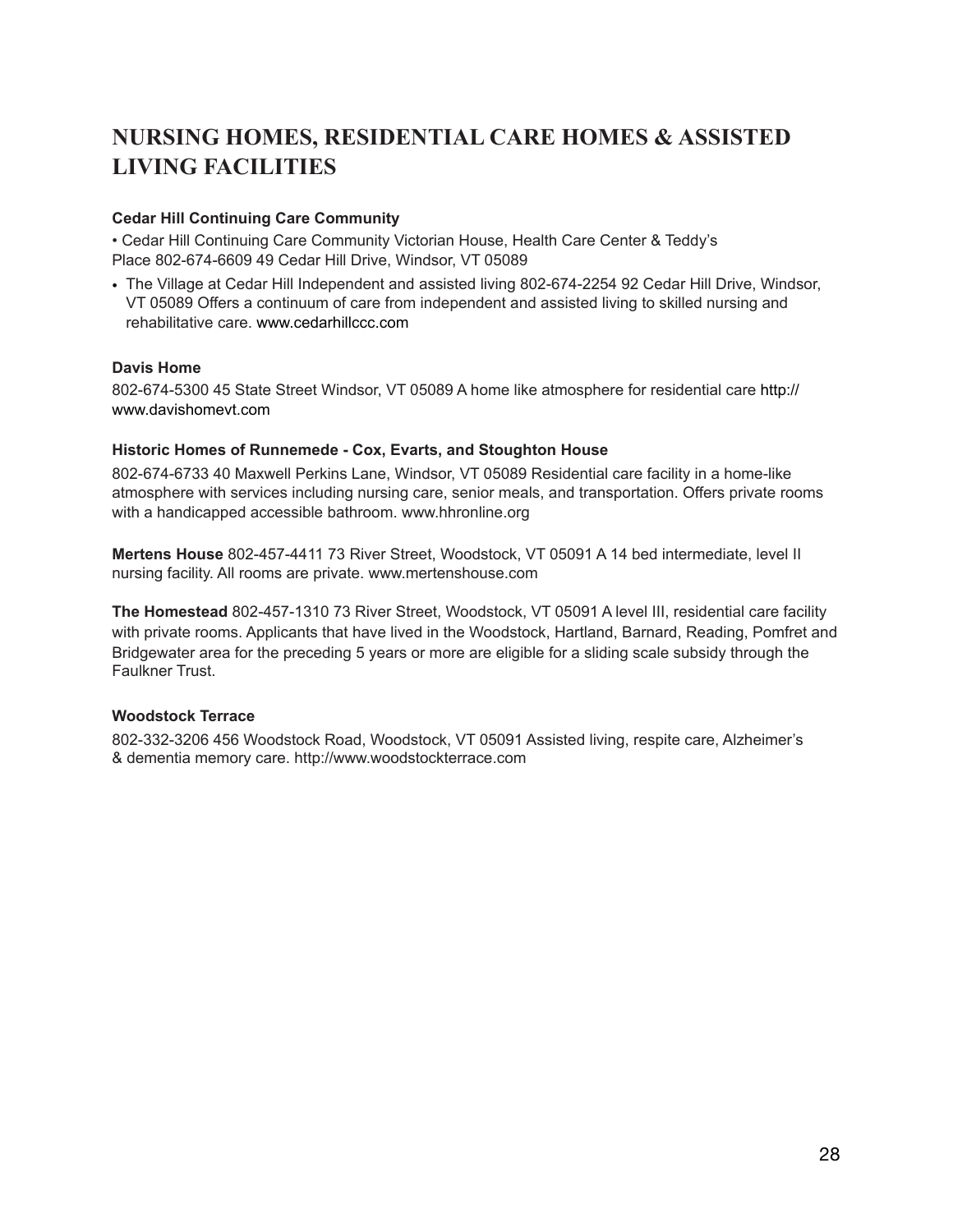## **Pet Service**

## **Lucy Mackenzie Humane Society**

802-484-5829 4832 Route 44, West Windsor, VT 05037 Services include: pet adoption, dog training and education (obedience, agility) and an animal shelter. www.lucymac.org/

## **Potter's Angels Rescue**

802-728-3550 3890 North Randolph Rd, Randolph Center, VT 05061 Rescue group dedicated to placing unwanted or neglected dogs in loving and everlasting homes.

## **VT Spay Neuter Incentive Program (VSNIP)**

802-672-5302 PO Box 100, Bridgewater, VT 05034 Enables income eligible caretakers of cats and dogs to receive financial assistance to have their animals spayed, neutered, and vaccinated. [www.vvsahs.org](http://www.vvsahs.org) 

## **Places of Worship**

## **Bethany Mennonite Church**

802-672-3488 169 Route 100A, Bridgewater Corners, VT [http://](http://bethanymennonite.org/) [bethanymennonite.org/](http://bethanymennonite.org/)

## **Bridgewater Congregational Church**

802-672-5211 6818 Route 4, Bridgewater, VT 05034

#### **Brownsville Community United Methodist Church**

802-484-5944 66 Brownsville-Hartland Road, Brownsville, VT 05037 [http://](http://www.brownsvilleumc-vt.org/) [www.brownsvilleumc-vt.org/](http://www.brownsvilleumc-vt.org/)

## **Church of Our Savior Episcopal Church**

802-422-9064 316 Mission Farm Road, Killington, VT 05751 [https://](https://oursaviourepiscopalvt.org/) [oursaviourepiscopalvt.org/](https://oursaviourepiscopalvt.org/) 

#### **East Barnard Church**

802-457-9000 1 Allen Hill Road, Barnard, VT 05068 Open mid-June through late August & Christmas Eve.

#### **Faith Assembly of God**

802-234-6727 25 White Oak Lane , Bethel, VT 05032 [http://](http://www.faogbethelvt.org/?view=mobile) [www.faogbethelvt.org/?view=mobile](http://www.faogbethelvt.org/?view=mobile)

## **First Congregational Church**

802-436-2224 10 Station Road, Hartland, VT 05048 [http://](http://www.hartlandcongregationalchurch.org/) [www.hartlandcongregationalchurch.org/](http://www.hartlandcongregationalchurch.org/) 

#### **First Congregational Church of Woodstock, VT**

802-457-9818 36 Elm Street, Woodstock, VT 05091 www.fccw.net/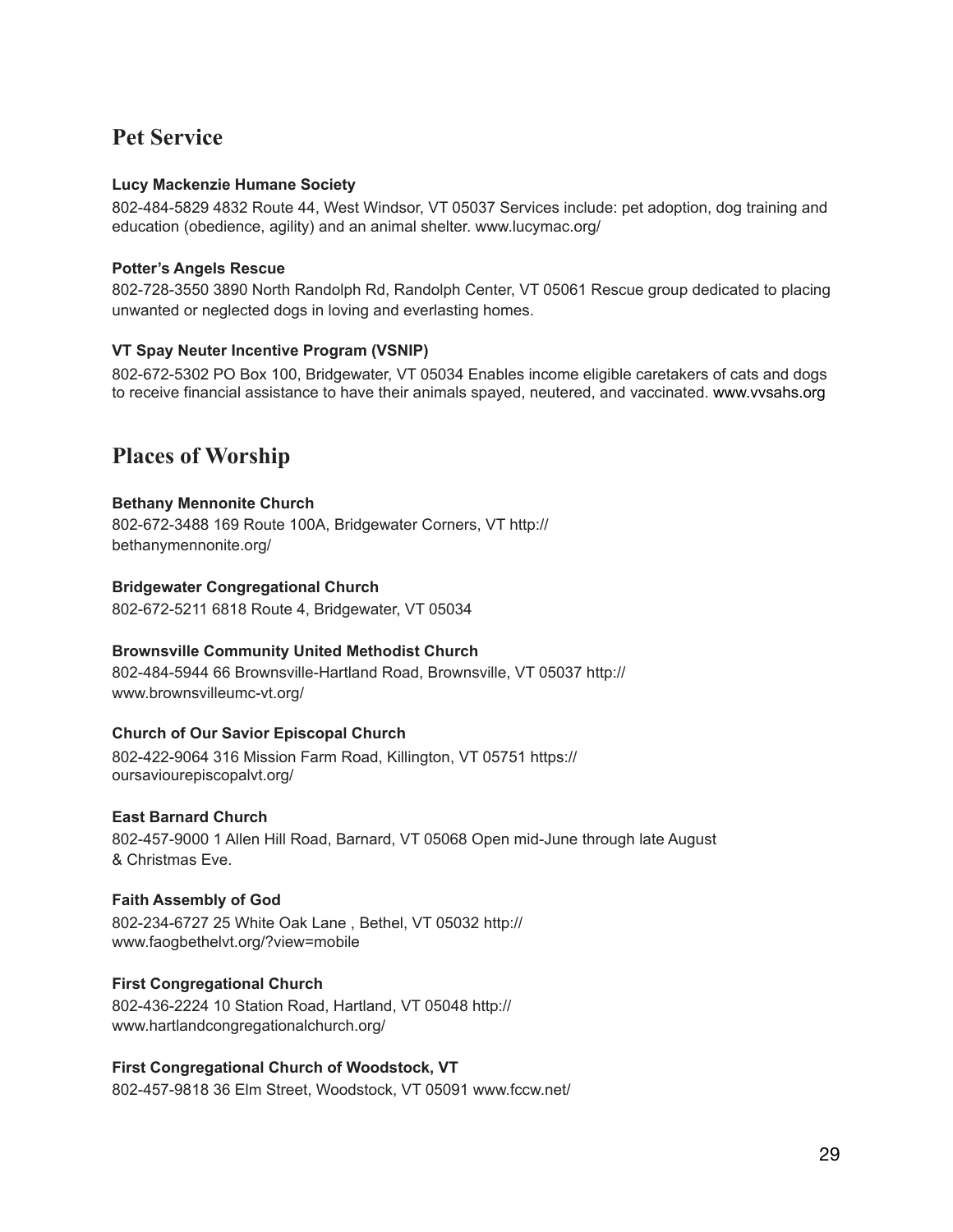#### **First Universalist Society of Hartland, VT**

802-436-2592 8 Brownsville Road, Hartland Four Corners, VT 05049 [https://](https://www.hartlanduu.com/) [www.hartlanduu.com/](https://www.hartlanduu.com/) 

## **North Hartland Community Church**

802-296-2418 605 Route 5, North Hartland, VT 05052 [https://](https://northhartlandcommunitychurch.com/) [northhartlandcommunitychurch.com/](https://northhartlandcommunitychurch.com/) 

## **North Pomfret Congregational Church**

802-457-3259 7767 Pomfret Road, North Pomfret, VT 05053 <https://aswoyer3.wixsite.com/vtnorthpomfretchurch>

## **North Universalist Chapel Society**

802-457-2557 7 Church Street, Woodstock, VT 05091 www.nucs.org/

## **Oak Chapel Christian Fellowship**

802-672-3506 35 Oak Chapel Road, Bridgewater Center, VT 05035 www.oakchapel.org

**Old Stone Church** 802-228-8165 3192 Tyson Road, South Reading, VT 05153

## **Our Lady of the Mountain Roman Catholic Church**

802-484-7237 Route 4, Killington, VT 05751

## **Our Lady of the Snows Rectory**

802-457-2322 7 South Street, Woodstock, VT 05091 www.ourladyofthesnows.org/

## **Quechee Community Church**

603-643-5588 1905 Quechee Main Street, Quechee, VT 05059 [http://](http://www.quecheechurch.org/home/) [www.quecheechurch.org/home/](http://www.quecheechurch.org/home/)

#### **Rachel Harlow Methodist Church**

802-674-3443 165 Main Street, Windsor, VT 05089 [https://](https://www.neumc.org/churchdetail/556194) [www.neumc.org/churchdetail/556194](https://www.neumc.org/churchdetail/556194)

## **Shambala Meditation Center of White River Junction**

802-296-6225 158 South Main Street, White River Junction, VT 05001 http:// whiteriver.shambhala.org/

#### **Sharon Congregational Church**

802-763-2007 55 Route 132 South, Sharon, VT 05065 The church is on the corner of Route 14 and Route 132 <http://www.sharonvtcongchurch.org/>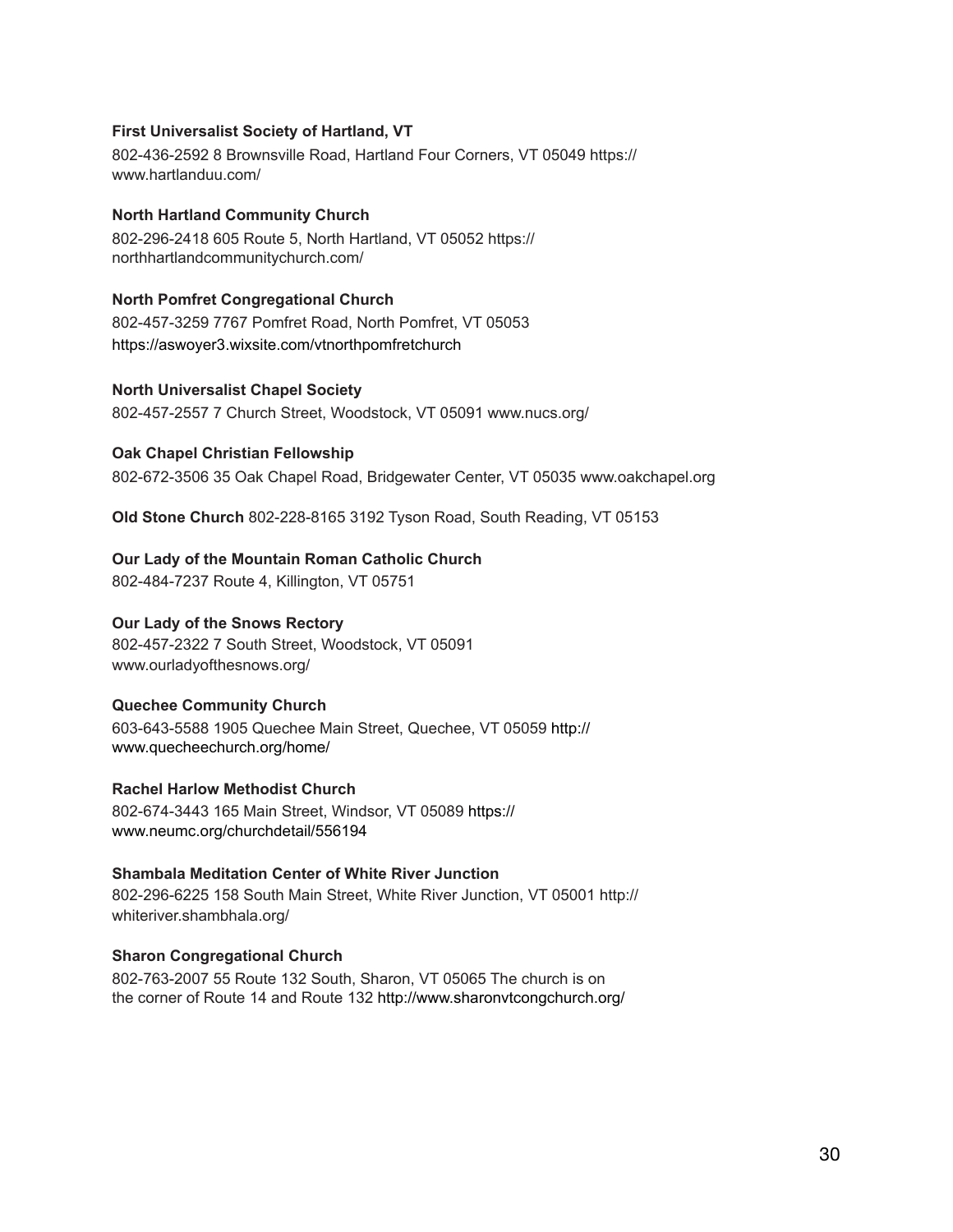#### **St. James Episcopal Church**

802-457-1727 2 St. James Place, Woodstock, VT 05091 www.stjameswoodstock.org/

## **St. Francis of Assisi Church**

802-674-2157 28 Union Street, Windsor, VT 05089

## **Taftsville Mennonite Chapel**

802-457-5838 121 Happy Valley Rd, Woodstock, VT 050091 http:// taftsvillechapel.org/

## **Trinity Evangelical Free Church**

802-674-6781 44 Main Street, Windsor, VT 05089 [http://](http://www.trinitywindsor.com/) [www.trinitywindsor.com/](http://www.trinitywindsor.com/)

#### **Upper Valley Zen Center**

603-448-4877 58 Bridge Street, White River Junction, VT 05001<http://www.uvzc.org/>

## **Woodstock Area Jewish Community Congregation**

802-457-4840 1680 West Woodstock Road, Woodstock, VT 05091 [http://](http://www.shirshalomvt.org/) [www.shirshalomvt.org/](http://www.shirshalomvt.org/)

## **Pregnancy**

#### **Good Beginnings**

603-298-9524 93 Main Street, West Lebanon, NH 03784 Free, home-visitor program that relies on trained volunteers to provide sup- port to any family with a new baby. Serves Bradford, Corinth, Fairlee, Hartford, Hartland, Newbury, Norwich, Pomfret, Quechee, Sharon, Strafford, Thetford, Topsham, Vershire, West Fairlee, Windsor & Woodstock. www.goodbeginnings.net/uppervalley/

#### **Planned Parenthood**

- Claremont Health Center 603-542-4568 136 Pleasant Street, Claremont, NH 03743
- Rutland Health Center 802-775-2333 11 Burnham Ave, Rutland, VT 05701

• White River Junction Health Center 802-281-6056 79 South Main Street, White River Junction, VT 05001 Sexual and reproductive health care, education, and information for men, women, and teens. www.plannedparenthood.org/

## **Pregnancy Center of the Upper Valley**

- Claremont office 603-542-4747 2 Main Street, Claremont, NH 03743
- Business office 603-298-6123 1 Main Street, Suite 2, West Lebanon, NH 03784 Resources & info you need when facing decisions around unexpected pregnancy and sexual activity.

<https://pregnancycenteruppervalley.com/>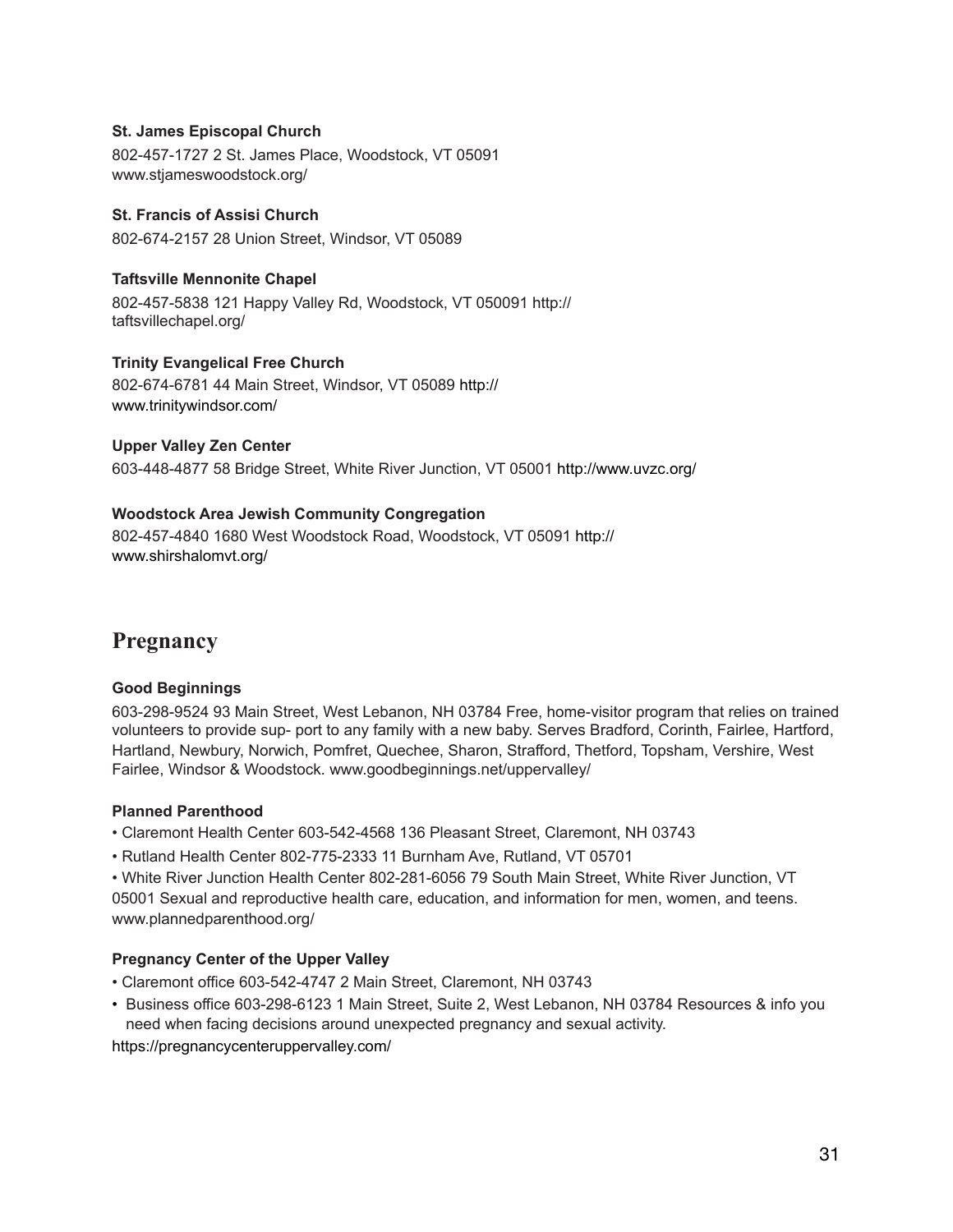## **Probation & Parole**

## **Department of Corrections**

• Hartford Probation & Parole 802-295-8810 118 Prospect Street Suite 200, WRJ, VT 05001

- Rutland Probation & Parole 802-786-5808 92 State Street, Rutland, VT 05702
- Springfield Probation & Parole 802-289-0329 100 Mineral St. Suite 102, Springfield VT 05156 www.doc.state.vt.us/custody-supervision/field

## **Recreation, Fitness, and Wellness**

## **Community Health Outreach at Mt. Ascutney Hospital & Health Center**

802-674-7089 289 County Road, Windsor, VT 05089 Working with individuals, healthcare providers and community organizations to reduce chronic disease. The promotion of healthy lifestyle choices includes alcohol, tobacco & other drug abuse prevention efforts, and creating healthy environments where physical activity and healthy eating are the norm. Skill building workshops offered include: Guiding Good Choices (parenting for pre- vention), Healthier Living Workshops (for physical health) and Wellness Recovery Action Plan Workshops (for mental health). Tobacco cessation coaching and other health education services provided. www.mtascutneyhospital.org/

## **Hartland Recreation Center**

802-436-2790 19 Route 12, Hartland, VT 05048 Providing a wide variety of meaningful and fulfilling leisure activities for all age groups. www.hartlandrecreation.com/info/default.aspx

#### **Historic Homes of Runnemede**

802-674-6733 40 Maxwell Perkins Lane, Windsor, VT 05089 Exercise classes for seniors. <http://www.hhrliving.org/>

#### **Marsh-Billings-Rockefeller National Historic Park**

802-457-3368 54 Elm Street Woodstock, VT 05091 Park in the Billings Farm & Museum parking lot www.nps.gov/mabi/

## **Miller Therapeutic Pool at Mt. Ascutney Hospital & Health Center**

802-674-7287 289 County Road, Windsor, VT 05089 The weightless environment enables people to do exercises that are too painful or impossible to do on land. Water temperatures of 88-94? help relax joints and limbs, making it easier to exercise with little or no discomfort. Aquatic therapy has been successfully used to treat many conditions includ- ing neurological disorders, orthopedic and postoperative conditions, chronic pain, and cardiopulmonary disease. Offering inpatient and outpatient physical therapy and rehabilitation, and aquatic group exercise programs. www.mtascutneyhospital.org/

#### **Ottauquechee Community Partnership**

802-457-2679 19 Central Street, Woodstock, VT 05091 Engages individuals and organizations in developing healthy environments and positive intergenerational relationships in the VT towns of Barnard, Bridgewater, Killington, Pomfret, Reading and Woodstock.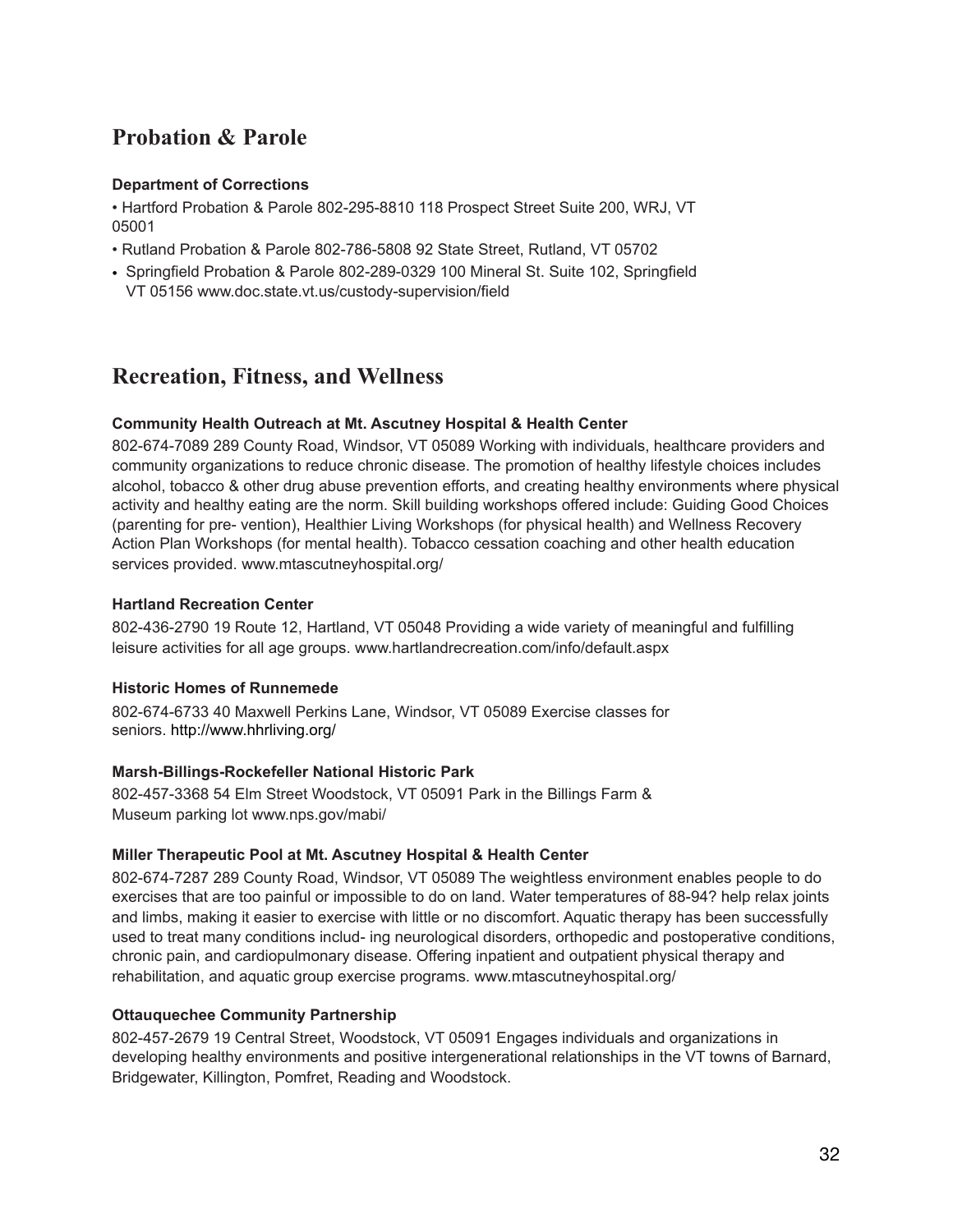#### **Upper Valley Aquatic Center**

802-296-2850 100 Arboretum Lane, White River Junction, VT 05001 Public aquatic & wellness facility with a warm water instructional pool, competition- sized pool, splash park, fitness center, group fitness studio & KidZone daycare. http://uvac-swim.org/swimming/

## **VT Adaptive Ski & Sports**

802-786-4991 73 Alpine Drive, Pico Mountain, Killington, VT 05751 Access and instruction to sports and recreational activities throughout the year. Programs include: alpine & cross country skiing, snowboarding, snow- shoeing, indoor rock climbing, sailing, canoeing & kayaking, cycling, guided Burlington bike path trips, hiking, camping, and therapeutic horseback riding. www.vermontadaptive.org/

## **VT Outdoor Guide Association**

802-425-6211 800-425-8747 PO Box 10, North Ferrisburg, VT 05473 Complete directory of outdoor services and adventure travel resources. www.voga.org/

## **Walk Woodstock Trail Map**

To get a copy of this map, call or visit the Woodstock Area Chamber of Commerce or the Welcome Center.

• Woodstock Area Chamber of Commerce 802-457-3555 888-496-6378 59

Central Street, Woodstock, VT 05091

• Woodstock Welcome Center 802-432-1100 4 Mechanic Street, Woodstock,

VT 05091 www.walkwoodstock.com

## **Woodstock Recreation Center**

802-457-1502 54 River Street, Woodstock, VT 05091 Center of many recreational and social activities for people of all ages in the Woodstock area. www.woodstockrec.com/info/

## **Restorative Justice**

## **Valley Court Diversion Programs**

802-295-5078 211 North Main Street, White River Junction, VT 05001 Provides alternatives to the traditional criminal justice system for those who have committed minor infractions of the law. Programs hold both youth and adult offenders accountable for their behavior and work to restore a sense of safety to the community through monetary restitution, community service, repair of damaged property, letters of apology, research papers, special projects, and other restorative activities. www.vcdp.org/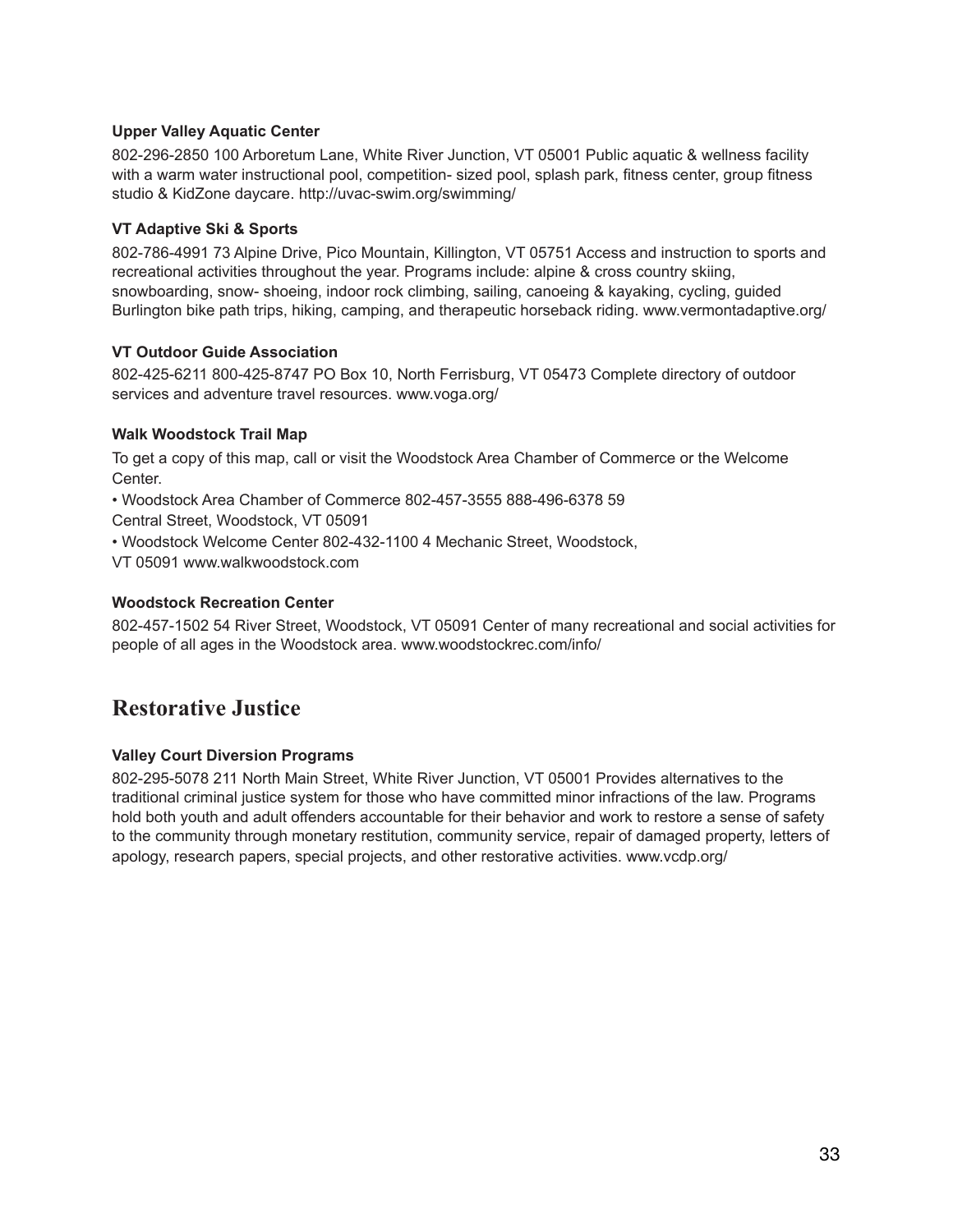## **Senior Centers & Caregiving Services**

#### **Bugbee Senior Center**

802-295-9068 262 North Main Street, White River Junction, VT 05001 Provides a variety of services and programs for individuals over 60, mostly for those living in Hartford, Hartland, Norwich and Thetford, VT. Services include: meal programs, transportation, social/paralegal services, presentations, and activities. Craft store on site. Volunteer opportunities are available. www.bugbeecenter.org/

## **Senior Solutions (formerly Council on Aging for Southeast VT)**

802-885-2655 Administrative office 800-642-5119 Senior help-line 38 Pleasant Street, Springfield, VT 05156 Area Agency on Aging providing social services to people 60 years & older. Connects seniors and their caregivers to the information and services they need in Windsor & Windham counties. www.seniorsolutionsvt.org

## **Dartmouth-Hitchcock Aging Resource Center**

802-653-3460 46 Centerra Parkway, 2nd Floor, Lebanon, NH 03766 Offers older adults, families, and community members in NH & VT FREE pro- grams and services to help them live healthier, more informed lives. Services include: advance care planning, community classes & events, lending library, support groups, and information about health concerns of older adults. http://patients.dartmouthhitchcock.org/aging\_resource\_center.html

**Eldercare Locator** 800-677-1116 Connecting you to services for older adults and their families. <https://eldercare.acl.gov/Public/Index.aspx>

## **Elder Wise**

(541) 419-4036 Certification courses for independent caregivers. Find a certified in-home caregiver in your area. www.elderwiseinc.com

## **Lifeline**

855-681-5351 Medical alert service. Press the personal help button & Lifeline's emergency response service goes into action. www.lifelinesys.com

#### **Meals on Wheels**

888-998-6325 Senior help-line Meals on Wheels is a service designed to help eligible seniors and home bound individuals meet their nutritional needs. Find a meal near you. [https://](https://www.mealsonwheelsamerica.org/) [www.mealsonwheelsamerica.org/](https://www.mealsonwheelsamerica.org/)

## **Medicare**

800-633-4227 Information about Medicare benefits & ways to manage your health. Includes a guide to local resources. www.medicare.gov or www.mymedicare.gov/

## **Staffing Solutions of VT**

802-457-9995 87 Main Street, Suite 2, West Lebanon, NH 03784 Customized staffing services in home healthcare. www.staffingsolutionsofvermont.com/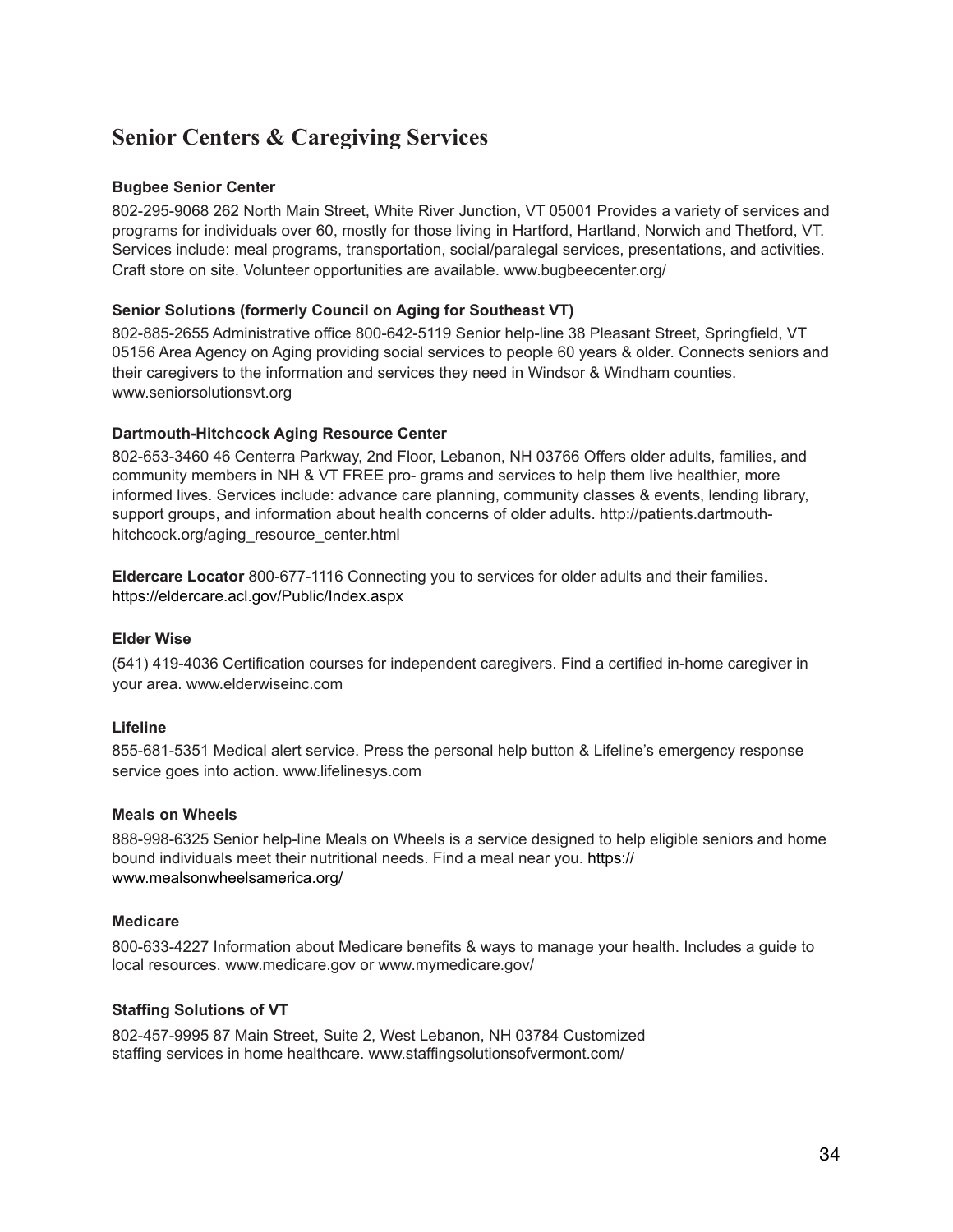#### **Southwestern VT Council on Aging**

800-642-5119 Senior helpline Rutland Office: 143 Maple Street Rutland, VT 05701 802-786-5990 Bennington Office: 160 Benmont Ave Suite 90 Bennington, VT 05201 802-442-5436

## **Southwestern VT Council on Aging**

800-642-5119 Senior helpline Rutland Office: 143 Maple Street Rutland, VT 05701 802-786-5990 Bennington Office: 160 Benmont Ave Suite 90 Bennington, VT 05201 802-442-5436

## **Social Security**

802-773-3202 TTY 800-772-1213 866-690-1944 330 ASA Bloomer Building 88 Merchants Row, Rutland, VT 05701 Apply for retirement and disability benefits, Medicare, supplemental security income, and survivor benefits. www.ssa.gov

## **Support For Certain Medical Conditions**

#### **Advance Directives at The Thompson Sr. Center**

Advanced Directives

2nd Monday of each month

1:00 – 3:00 pm by appointment, please schedule in advance

Would your loved ones know your about medical care if you were unable to speak for yourself? There is a legal document called an Advance Directive that you can complete to give guidelines about your wishes and appoint someone to represent you if you are not able. We have arranged for a trained and caring volunteer to be at the Thompson Center every 2nd Monday from 1pm – 3pm. These volunteers will take the time to explain both the document and the simple process used to make your wishes known. The most important part of this process is talking to those you love about what matters most to you. You can call 457-3277 to schedule an appointment.

#### **Alzheimer's Association**

802-316-3839 Vermont chapter 800-272-3900 Helpline 866-403-3073 TDD Information, advice, resource center, and support groups for Alzheimer's dis- ease and related dementias. www.alz.org

#### **American Cancer Society**

800-227-2345 866-228-4327 TTY Learn about cancers, healthy living information, find support and treatment, research, and events. www.cancer.org

#### **American Diabetes Association**

800-342-2383 Information about diabetes, how to live with diabetes, food and fitness, events, news and research. www.diabetes.org

#### **American Heart Association**

800-242-8721 Information on heart attacks, strokes, and how to keep your heart healthy. www.heart.org

#### **American Lung Association**

800-586-4872 Saving lives by improving lung health and preventing lung disease through education, advocacy & research. www.lungusa.org/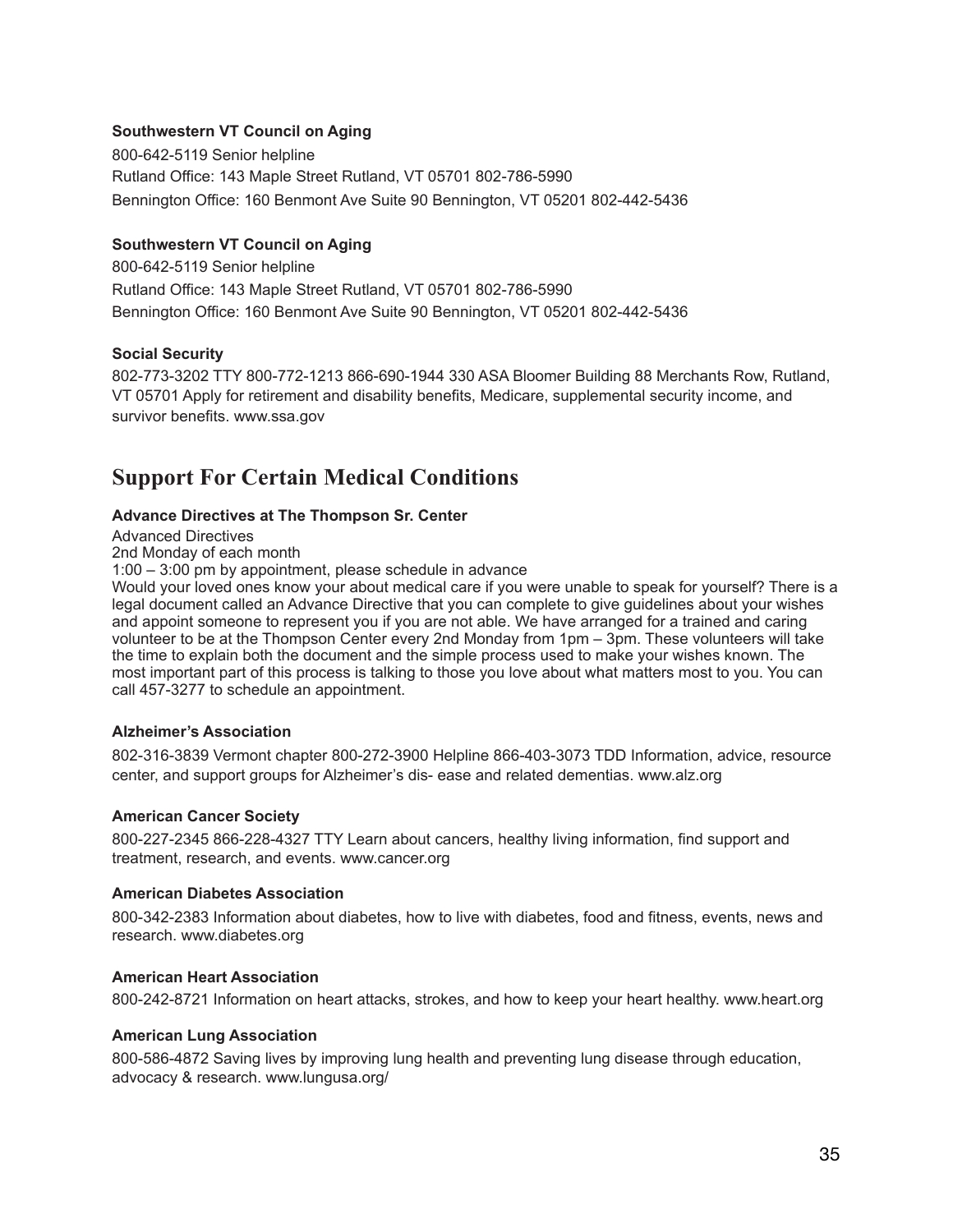#### **Arthritis Foundation**

800-283-7800 Offers information and tools to help people live a better life with arthritis. www.arthritis.org/

**Autism Society** 800-328-8476 Improves the lives of all affected by autism through education, advocacy, services, research and support. www.autism-society.org/

#### **Brain Injury Association of America**

800-444-6443 A nationwide network of local chapters and support groups to provide help, hope and healing for individuals who live with brain injury, their families, and the professionals who serve them. www.biausa.org/

#### **Caregiver Support Group**

Ongoing, on the third Wednesday of each month, 12:30 – 1:30 pm

Support and education can make a critical difference for family members and caregivers of patients with memory loss or disorders such as Alzheimer's. Please join our confidential monthly support group (with complimentary lunch) and share ideas, concerns, and constructive feedback with others facing similar challenges.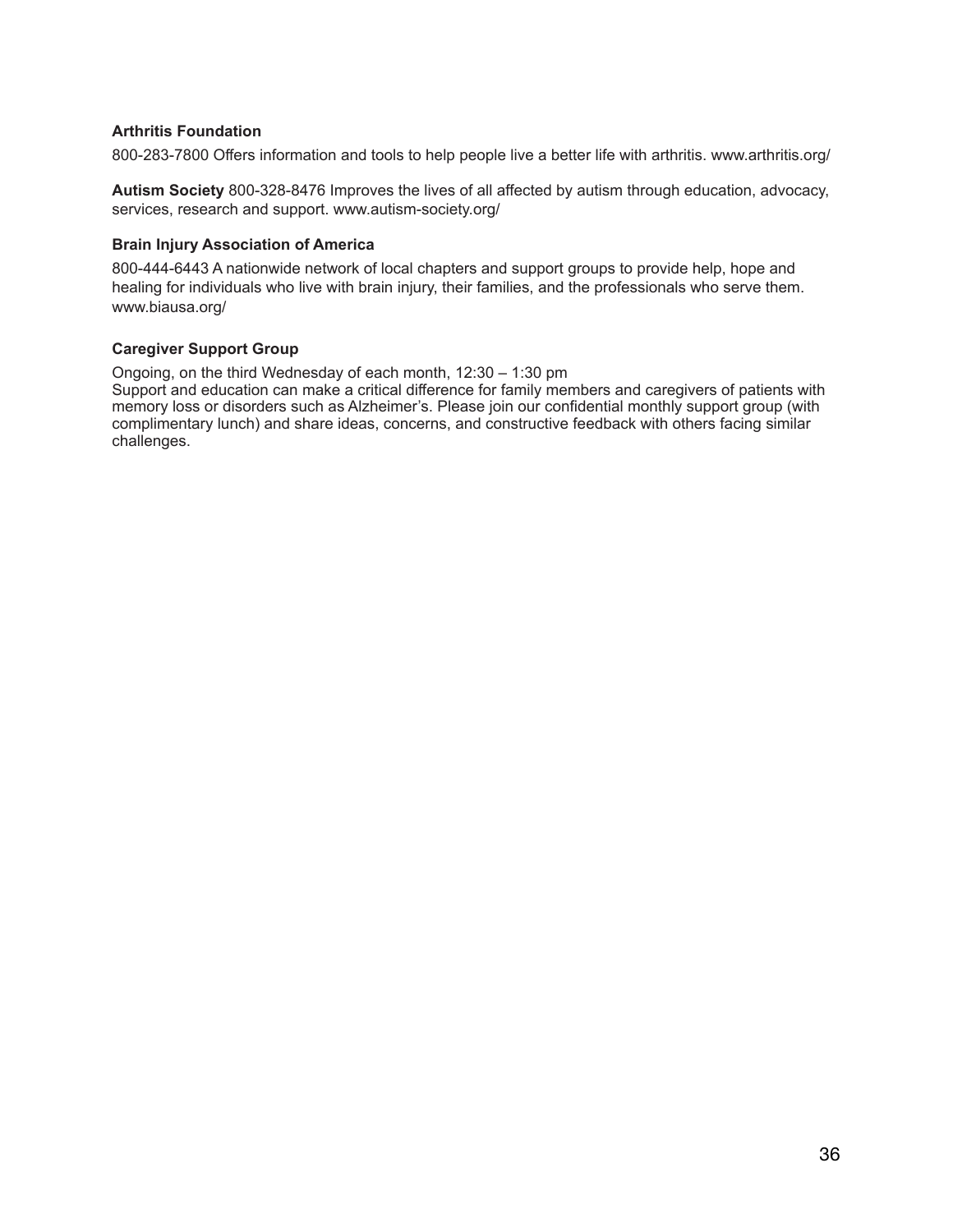#### **Human Immunodeficiency Virus / Hepatitis C Virus (HIV/HCV) Resource Center**

603-448-8887 800-816-2220 2 Blacksmith Street, Lebanon, NH 03766 We offer case management, support groups, assistance with transportation to med- ical appointments, and emergency financial help for housing, food, clothing and medical needs. We also offer HIV and Hepatitis C prevention education and testing.<http://www.h2rc.org/contact-us/>

#### **Lupus Foundation of America**

202-349-1155 Dedicated to finding the causes of and cure for lupus and providing support, services, and hope to all people affected by lupus. www.lupus.org

#### **Muscular Dystrophy Association**

800-572-1717 Information, support, advocacy, and research for muscle diseases. www.mdausa.org/

#### **National Alliance on Mental Illness**

800-950-6264 Dedicated to improving the lives of individuals and families affected by mental illness through support, education, and advocacy efforts. www.nami.org/

#### **National Down Syndrome Society**

800-221-4602 To support people with Down's Syndrome and their families through education, research, and advocacy. www.ndss.org

#### **National Multiple Sclerosis Society**

800-344-4867 Helps people affected by MS by funding cutting-edge research, driving change through advocacy, facilitating professional education, and providing programs and services that help people with MS and their families move their lives forward. www.nationalmssociety.org

#### **Shriners Hospitals for Children**

800-237-5055 Patient referral / eligibility information Care for children up to age 18 with orthopedic conditions, burns, spinal cord injuries, and cleft lip and palate. www.shrinershospitalsforchildren.org/

#### **United Cerebral Palsy**

202-776-0406 Educates, advocates, and provides support services to ensure a life without limits for people with a spectrum of disabilities. www.ucp.org/

#### **VT Department of Health - Division for the Blind & Visually Impaired**

802-289-0334 Go to the Index. Look under 'Vermont Department of Health' to find contact info for District Office. Provides vocational rehabilitation & independent living services to eligible Vermonters. www.dbvi.vermont.gov/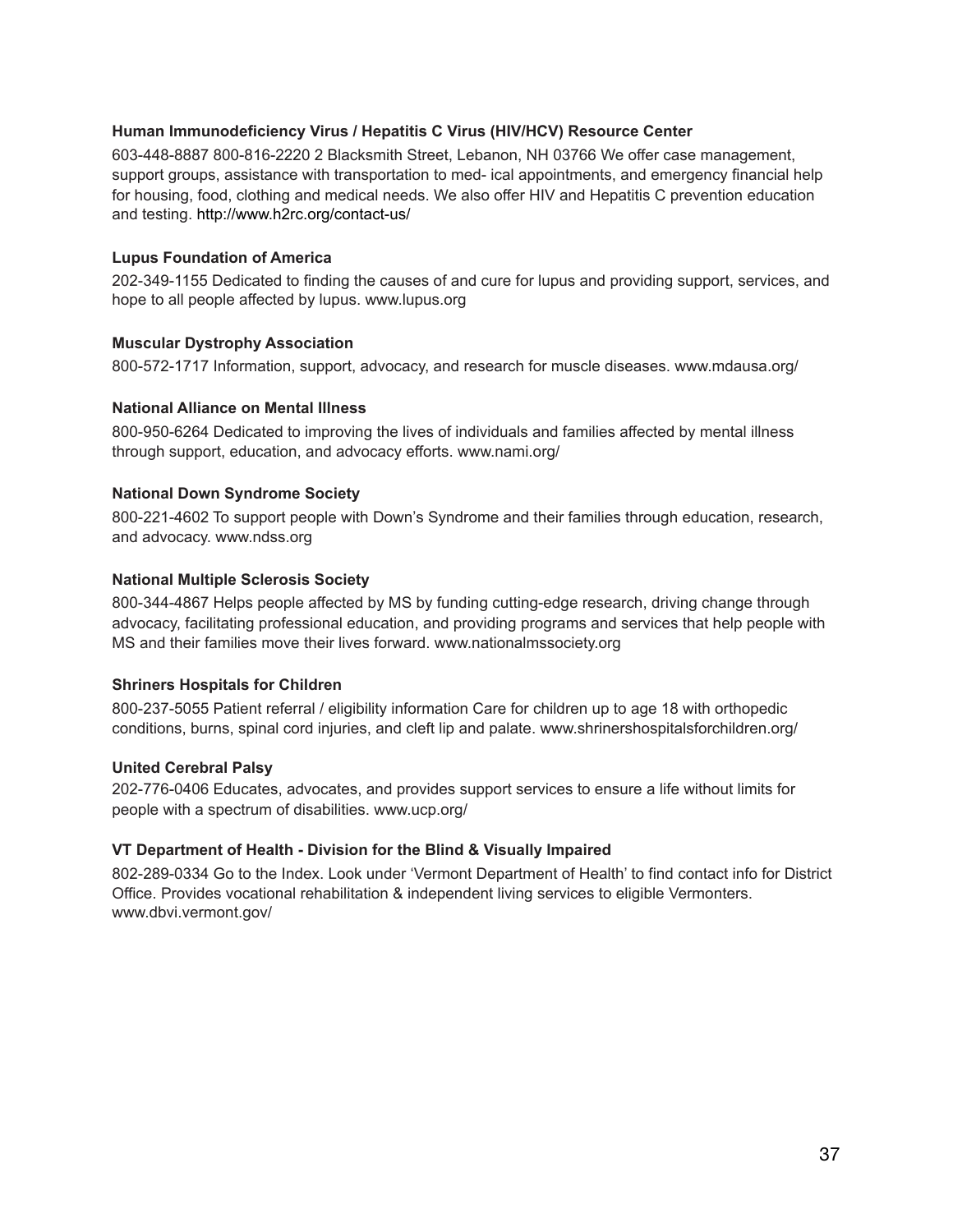## **Transportation**

#### **Bugbee Senior Center**

802-295-9068 262 North Main Street, White River Junction, VT 05001 A wheelchair accessible van provides transportation to and from the Bugbee Senior Center for seniors (age 60 and over) who live in the towns of Hartford & Norwich, VT. Coordinate rides to local medical & dental appointments. Rides are also provided by volunteer drivers. Appointments should be scheduled no earlier than 10:00 am with a return no later than 3:00 pm. Please give us at least 24 hours notice. By donation. www.bugbeecenter.org/

## **Good News Garage**

802-864-3667 877-GIVE-AUTO (877-448-3288) 331 North Winooski Ave, Burlington, VT 05401 Car donation program that helps low-income individuals get good quality, affordable, and reliable transportation to gain access to employment, shop- ping, school and medical facilities. Designated for Reach Up participants "only" through Economic Services. Call for guidelines. www.goodnewsgarage.org

**Stage Coach Transportation Services** 802-728-3773 Public transportation services to all persons within the central Vermont area, including commuters, elderly, and persons with disabilities. www.stagecoachrides.org/

## **The Current - Operated by Connecticut River Transit**

802-460-1195 Schedule a ride, get help planning a ride 888-869-6287 Schedule a ride, get help planning a ride 802-460-RIDE (802-460-7433) Other business 706 Rockingham Road, Rockingham, VT 05101 Public transportation system. Ride the commuter buses, rural town connectors, small town shuttles, intown bus or dial-a-ride service in our buses or with volunteer drivers in their cars. Bike racks are mounted on the front of all buses. Each rack holds 2 bikes & supports most wheel and frame sizes.

**• Dial-A-Ride Medical Appointments & Bus Service** Anyone can ride on a dial-a-ride bus. Call at least 2 days ahead to schedule your point-to-point ride. www.crtransit.org

## **The Thompson at the Center for Seniors & Community**

802-457-3277 99 Senior Lane, Woodstock, VT 05091 The transportation program serves the towns of Barnard, Bridgewater, Pomfret, & Woodstock. By donation. Services are primarily provided to community members over age 60 or persons with a disability for errands, shop- ping, or appointments. Schedule medical transportation at least 48 hrs in advance. Vans are wheelchair accessible. www.thompsonseniorcenter.org/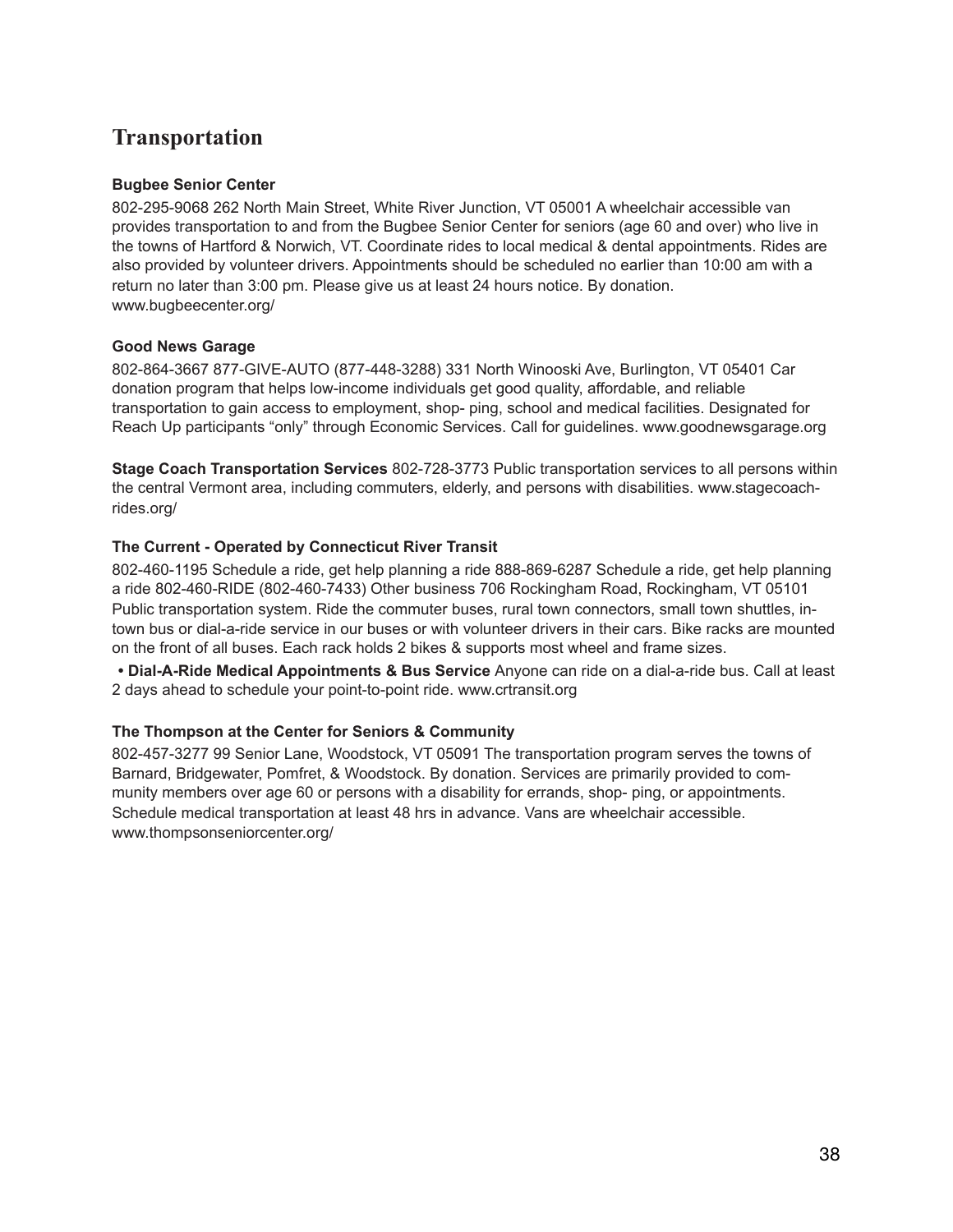#### **VT Department of Motor Vehicles**

- Rutland Branch Office 802-786-5815 101 State Place, Rutland, VT
- Springfield Branch Office 802-885-5273 100 Mineral Street, Springfield, VT 05156

• WRJ Branch Office No phone listed American Legion, 36 South Main Street White River Junction, VT 05001 Change of address, forms and applications, laws, licenses and permits, publications and manuals, safety issues, trainings and programs & vehicle registration. http://dmv.vermont.gov/

#### **Volunteers in Action**

802-674-5971 The Windsor House, 2<sup>nd</sup> floor 54 Main Street, Windsor, VT 05089 Rides for seniors to medical & hair appointments, the bank, and grocery shopping so that they can remain healthy and independent. Serves the communities of Ascutney, Brownsville, Cornish, Hartland, Plainfield, Reading, Weathersfield, West Windsor, and Windsor.

## **Veterans**

#### **Friends of Veterans**

802-296-8368 28 Farmvu Drive WRJ, VT 05001 Serving Veterans throughout VT & NH in the effort to end homelessness. Apply to get help with mortgage or rent payments, heating assistance, utility payments to prevent shut-off, food, clothing, etc. www.friendsofveteransvtnh.org/

#### **United States Department of Veterans Affairs (VA) - White River Junction VA Medical Center**

802-295-9363 Main hospital line 866-687-8387 802-295-9363, ext 5038 or 5746 Billing and insurance 800-829-4833 TDD 800-273-8255 Veterans crisis line 215 North Main Street, White River Junction, VT 05009 Information on Veterans healthcare & other benefits. Outpatient services include a mental health clinic, contracted home-based primary care, sub- stance abuse treatment, Veterans integrated community care program, post- traumatic stress disorder clinical team, and an ambulatory surgery program. [https://](https://www.whiteriver.va.gov/) [www.whiteriver.va.gov/](https://www.whiteriver.va.gov/)

#### **VT Vet-To-Vet**

802-485-4534 1069E Roxbury Rd Northfield, VT 05663 Offers peer-to-peer support to veterans of all ages. Able to talk safely and confidentially about issues such as: PTSD, depression, anxiety, substance use, family, bi-polar and borderline personalities disorders. Peers offer each other an understanding that comes from having experienced a similar situation or problem.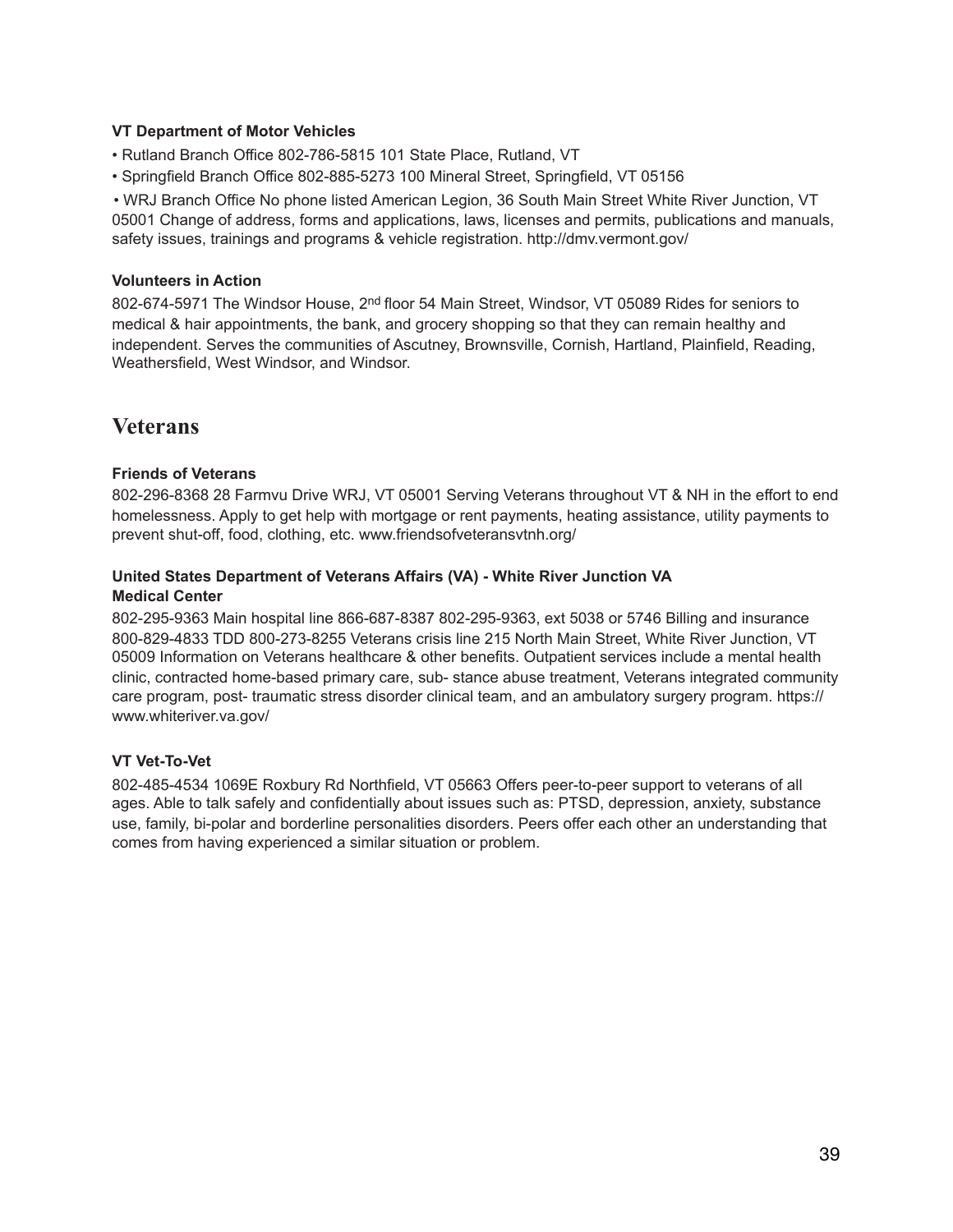## **Volunteering & Mentoring**

Please call any of the organizations in this manual for volunteer opportunities.

#### **Green Mountain Retired & Senior Volunteer Program (RSVP)**

802-674-4547 20 Ascutney Store Road Ascutney, VT 05030 Matches people age 55+ with important, interesting, and meaningful volunteer opportunities in non-profit organizations, schools, libraries & hospitals. Volunteer as often as you'd like, according to your schedule. Serves Bennington, Windham & Windsor counties. http://rsvpvt.org/

## **Ottauquechee Community Partnership (OCP) - Buddy & Mentoring Programs**

802-457-2679 19 Central Street, Woodstock, VT 05091 The Shining Light Mentoring Program is run jointly through the OCP and the Windsor Central Supervisory Union. Serves youth from Barnard, Bridgewater, Killington, Pomfret, Reading, Woodstock. Mentors are paired with students at Woodstock Union MS & HS. The OCP's Buddy Program matches community adults with elementary students at Bridgewater Village and Reading Elementary. Time is spent together at school during the day.

## **Upper Valley Farm to School Network**

802-291-9100 195 North Main St White River Junction, VT 05001 A group of farmers, teachers, parents, students and community members working to use local food in the cafeteria, grow school gardens, and add food and farm themes into the classroom. https://vitalcommunities.org/valleyfoodfarm/uvfts/

#### **Volunteers in Action**

802-291-5971 The Windsor House, 2<sup>nd</sup> floor 54 Main Street, Windsor, VT 05089 Rides for seniors to medical & hair appointments, the bank, and grocery shopping so that they can remain healthy and independent. Serves the communities of Ascutney, Brownsville, Cornish, Hartland, Plainfield, Reading, Weathersfield, West Windsor, and Windsor. [http://www.mtascutneyhospital.org/careers/volunteer](http://www.mtascutneyhospital.org/careers/volunteer-opportunities/volunteers-action)[opportunities/volunteers-action](http://www.mtascutneyhospital.org/careers/volunteer-opportunities/volunteers-action)

#### **Windsor County Mentors**

802-674-5101 54 Main Street, Windsor, VT 05089 A mentoring program throughout Windsor County linking caring adult volunteers with boys and girls between the ages of 5 and 18. [https://](https://www.facebook.com/wcpartners/) [www.facebook.com/wcpartners/](https://www.facebook.com/wcpartners/)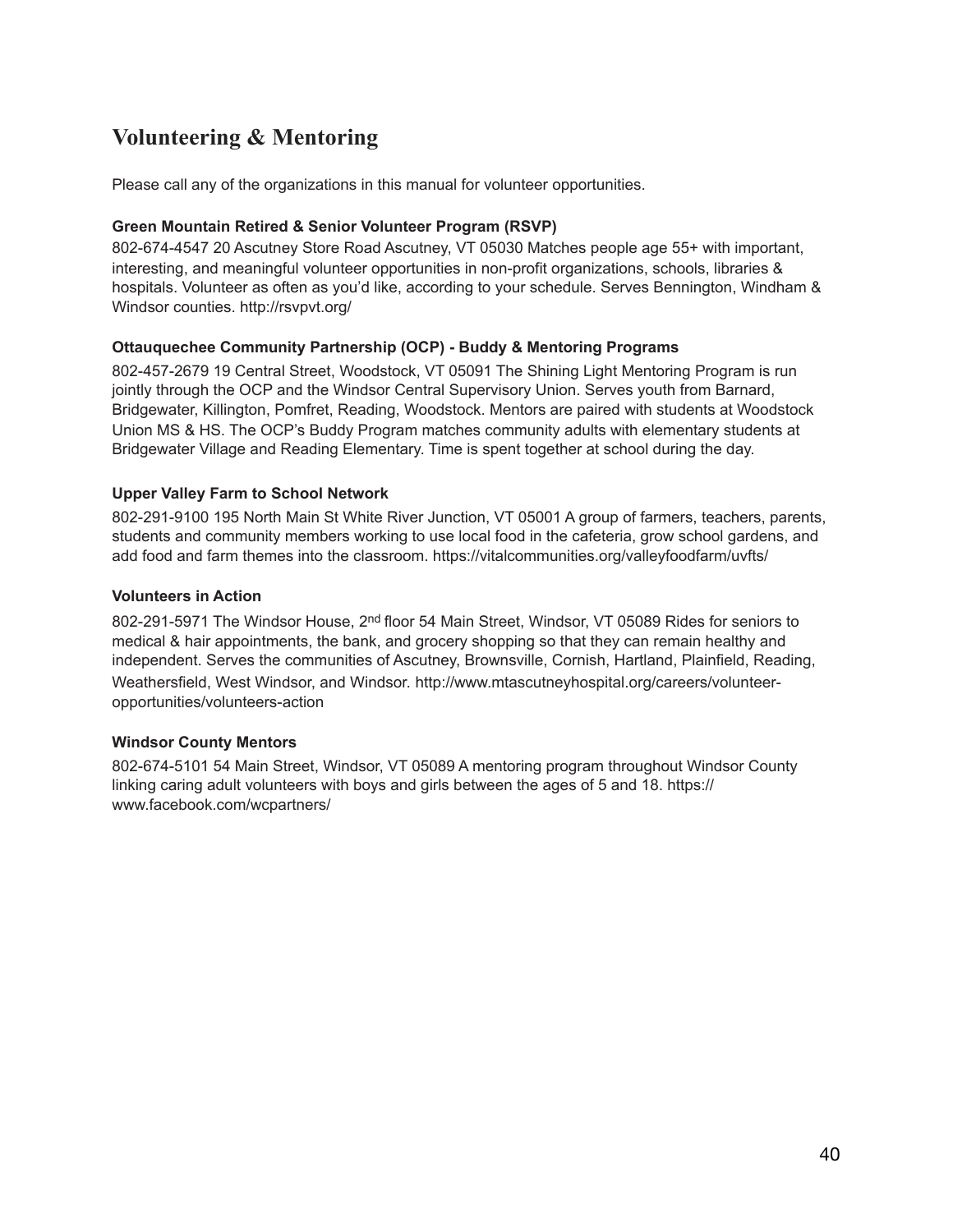**2** 

**2-1-1**, 24

## **A**

**Abbott Memorial Library**, 26 **Advance Directives**, 35 **Alanon & Alateen**, 4, 14 **Alcohol Treatment & Referral Hotline**, 4 **Alcoholics Anonymous**, 4 **Alice Peck Day Memorial Hospital**, 20 **Alzheimer's Association**, 35 **American Cancer Society**, 35 **American Diabetes Association**, 35 **American Heart Association**, 35 **American Lung Association**, 35 **American Red Cross**, 10, 15 **Arthritis Foundation**, 35 **Autism Society**, 35

## **B**

**Barnard Academy**, 13 **Bayada Nurses**, 22 **Bethany Mennonite Church**, 29 **Brain Injury Association of America**, 35 **Brattleboro Retreat**, 4 **Bridgewater Congregational Church**, 29 **Bridgewater Mill Thrift Shop**, 9 **Brownsville Community United Methodist Church**, 29 **Bugbee Senior Center**, 17, 34, 37

## **C**

**Caregiver Support Group,** 36 **Casey Family Services**,6 **Cedar Hill Continuing Care Community**, 28 **Charles B. Danforth Public Library**, 26, 6, 11, 21 **Church of Our Savior Episcopal Church**, 29 **Clara Martin**, 4, 27 **Community Dinners**, 17 **Connecticut River Transit**. *See The Current 37* **Council on Aging for Southeast VT**. *See Senior Solutions 17* 

#### **D**

**Dartmouth-Hitchcock Aging Resource Center**, 21, 34 **Dartmouth-Hitchcock Medical Center**, 20 **Department of Corrections**, 32 **Disability Rights VT**, 25

#### **E**

**East Barnard Church**, 29 **Elder Wise**, 34 **Eldercare Locator**, 34

#### **F**

**Faith Assembly of God**, 29 **First Congregational Church**, 29 **First Congregational Church of Woodstock, VT**, 29 **First Universalist Society of Hartland, VT**, 30 **Food Shelf**, 17 **Friends of Veterans**, 15, 38 **Full Circle Trolley**, 37

#### **G**

**Gifford Medical Center**, 20 **Glad Rags**, 9 **Good Beginnings**, 31 **Good Neighbor Health Clinic**, 10, 20, 22 **Good News Garage**, 37 **Green Mountain Retired & Senior Volunteer Program**, 39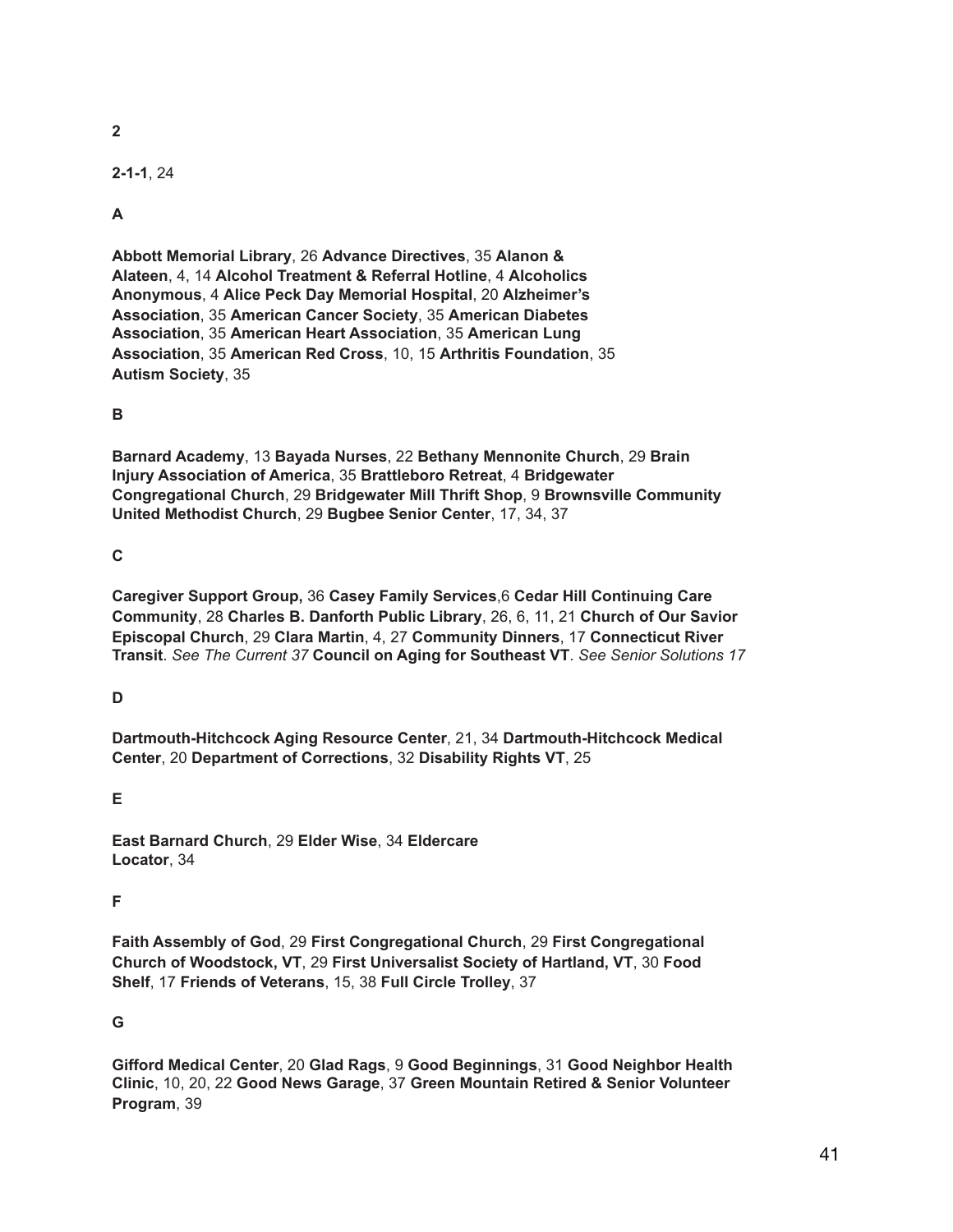#### **H**

**Hartford Library**, 26 **Hartland After School Program**, 8 **Hartland Cooperative Nursery School**, 8 **Hartland Elementary School**, 13 **Hartland Public Library**, 26 **Hartland Recreation Center**, 32 **Have Justice Will Travel**, 3, 25 **HCRS Access Services,** 6, 11, 21 **Head Start**, 6, 8 **HEADREST**, 5 **Health Care & Rehabilitation Services**, 5, 10, 27 **Historic Homes of Runnemede**, 28, 32 **HIV/HCV Resource Center**, 19, 36 **Hunger Free VT**, 22

## **K**

**Killington Teen Center**, 14 **King's Daughters**, 15

**L** 

**Ladies First**, 20 **Lifeline**, 34 **Listen Community Services**, 29 **Listen Thrift Stores,** 9 **Lucy Mackenzie Humane Society**, 29 **Lund Family Center**, 6 **Lupus Foundation of America**, 36

## **M**

**Marsh-Billings-Rockefeller National Historic Park**, 32 **Meals on Wheels**, 17, 34 **Medicare**, 34 **Mellishwood**, 23 **Mertens House**, 28 **Mountainside House Teen Shelter**, 23 **Mt. Ascutney Hospital & Health Center**, 11

**Community Health Outreach**, 21, 32 **CPR Courses**, 21 **Diabetes Educator**, 22 **Miller Therapeutic Pool**, 32 Nursing Home Facility, 28 **Windsor Community Health Clinic**, 16, 21 **Muscular Dystrophy Association**, 36

#### **N**

**Narcotics Anonymous**, 5 **National Alliance on Mental Illness**, 36 **National Down Syndrome Society**, 36 **National Multiple Sclerosis Society**, 36 **National Suicide Prevention Lifeline**, 10, 27 **Norman Williams Public Library**, 26 **North Hartland Community Church**, 30 **North Pomfret Congregational Church**, 30 **North Universalist Chapel Society**, 30

## **O**

**Oak Chapel Christian Fellowship**, 30 **Office of the Defender General**, 25 **Old Stone Church**, 30 **Ottauquechee Community Partnership,** 22, 24, 32 **Buddy & Mentoring Programs**, 7, 39 **Ottauquechee Health Center**, **Community Care Coordinator**, 24 **Ottauquechee Health Foundation**, 15 **Our Lady of the Mountain Roman Catholic Church**, 30 **Our Lady of the Snows Rectory**, 30 **Outright VT**, 19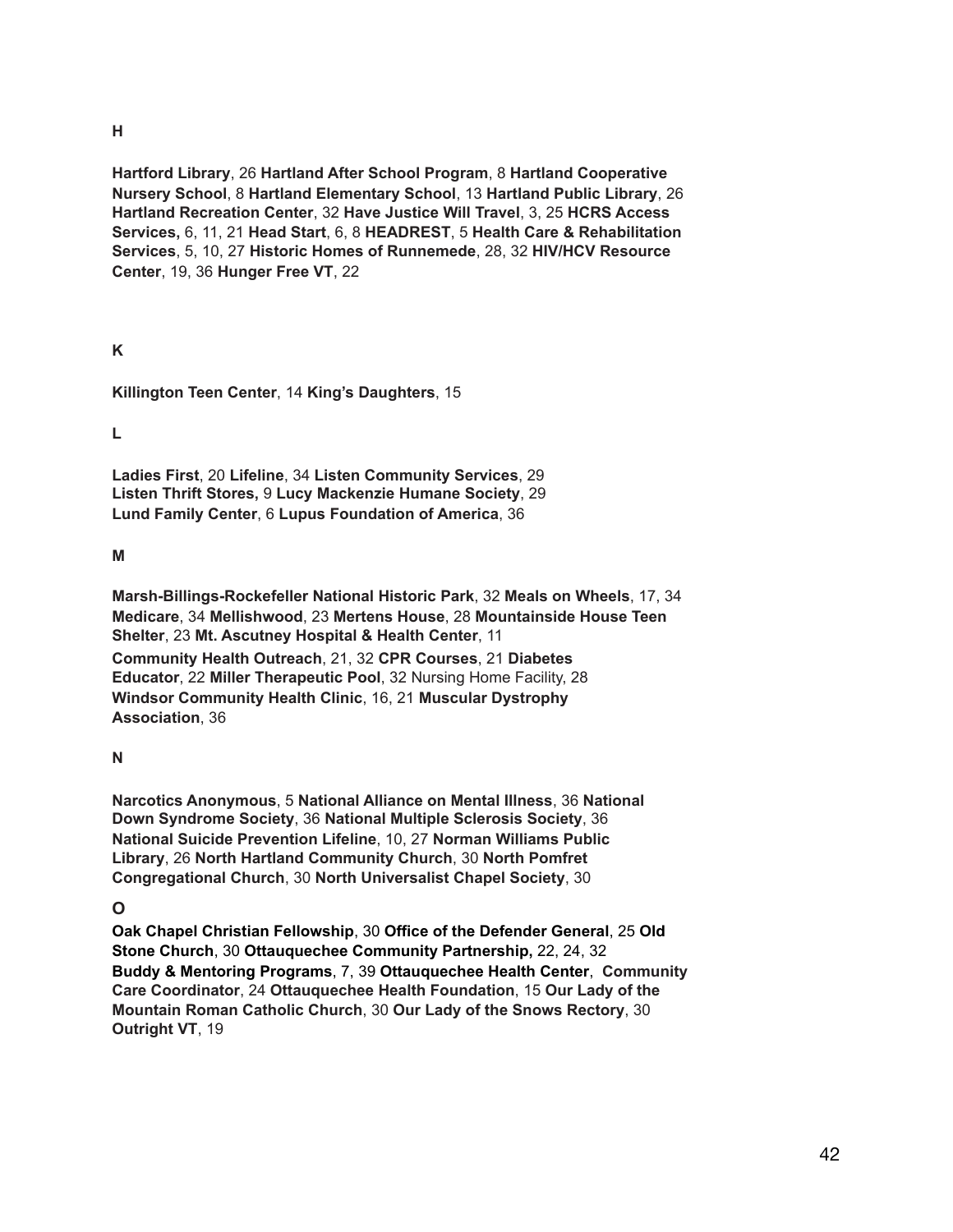**P** 

**Planned Parenthood**, 22, 31 **Potter's Angels Rescue**, 29 **Pregnancy Center of the Upper Valley**, 31

**Q** 

**Quechee Community Church**, 30

## **R**

**Rachel Harlow Methodist Church**, 30 **Reading Elementary**, 13 **Reading Public Library**, 26 **Recovery House**, 5 **Red Logan Dental Clinic**, 11, 20 **Rutland Regional Medical Center**, 20

## **S**

**Second Growth**, 4, 5 **Second Wind Foundation**, 5, 15 **Senior Helpline**, 10 **Senior Solutions**, 17, 24, 34 **Shambala Meditation Center of White River Junction**, 30 **Sharon Congregational Church**, 30 **Sherburne Memorial Library**, 26 **Shriners Hospitals for Children**, 36 **Social Security**, 16, 35 **South Royalton Legal Clinic**. *See VT Law School, 25* **Southeastern VT Community Action**, 16, 18, 19 **Good Buy Thrift Stores**, 9 **Southwestern VT Council on Aging**, 18, 24, 35 **Spectrum Teen Center**, 15 **Springfield Area Parent Child Center**, 7, 8, 11, 16 **St. Francis of Assisi Church**, 31 **St. James Episcopal Church**, 31 **Staffing Solutions of VT**, 34 **Stage Coach Transportation Services**, 37

## **T**

**Taftsville Mennonite Chapel**, 31 **The Current**, 37 **The Family Place**, 7, 11, 16 **The Homestead**, 28 **The Thompson at the Center for Seniors & Community**, 18, 37 **Tobacco Cessation**. 6 *See VT Dept of Health, VT Quit Network* **Trinity Evangelical Free Church**, 31 **Twin Pines Housing**, 23

#### **U**

**Union Square Apartments**, 23 **United Cerebral Palsy**, 36 **Upper Valley Aquatic Center**, 33 **Upper Valley Farm to School Network**, 18, 39 **Upper Valley Habitat for Humanity**, 23 **Upper Valley Haven**, 9, 23 **Upper Valley Turning Point,** 5, 15 *See Second Wind Foundation* **Upper Valley Zen Center**, 31

#### **V**

**VA Medical Center**, 21, 38 **Valley Court Diversion Programs**, 25, 33 **Veggie Van Go,**  18 **Visiting Nurse and Hospice of VT & NH**, 21, 22 **Volunteers in Action**, 38, 39 **VT Adaptive Ski & Sports**, 33 **VT Adult Learning**, 13 **VT Association for the Blind & Visually Impaired**, 12, 36 **VT Catholic Charities**, 27 **VT Department of Health**, 22 **Adult Protective Services,** 3 **Alcohol & Drug Abuse Programs**, 4, 6 **Child Development**, 7, 8 **Child Protection**, 3 **Children & Families,** 7, 8 **Children with Special Health**